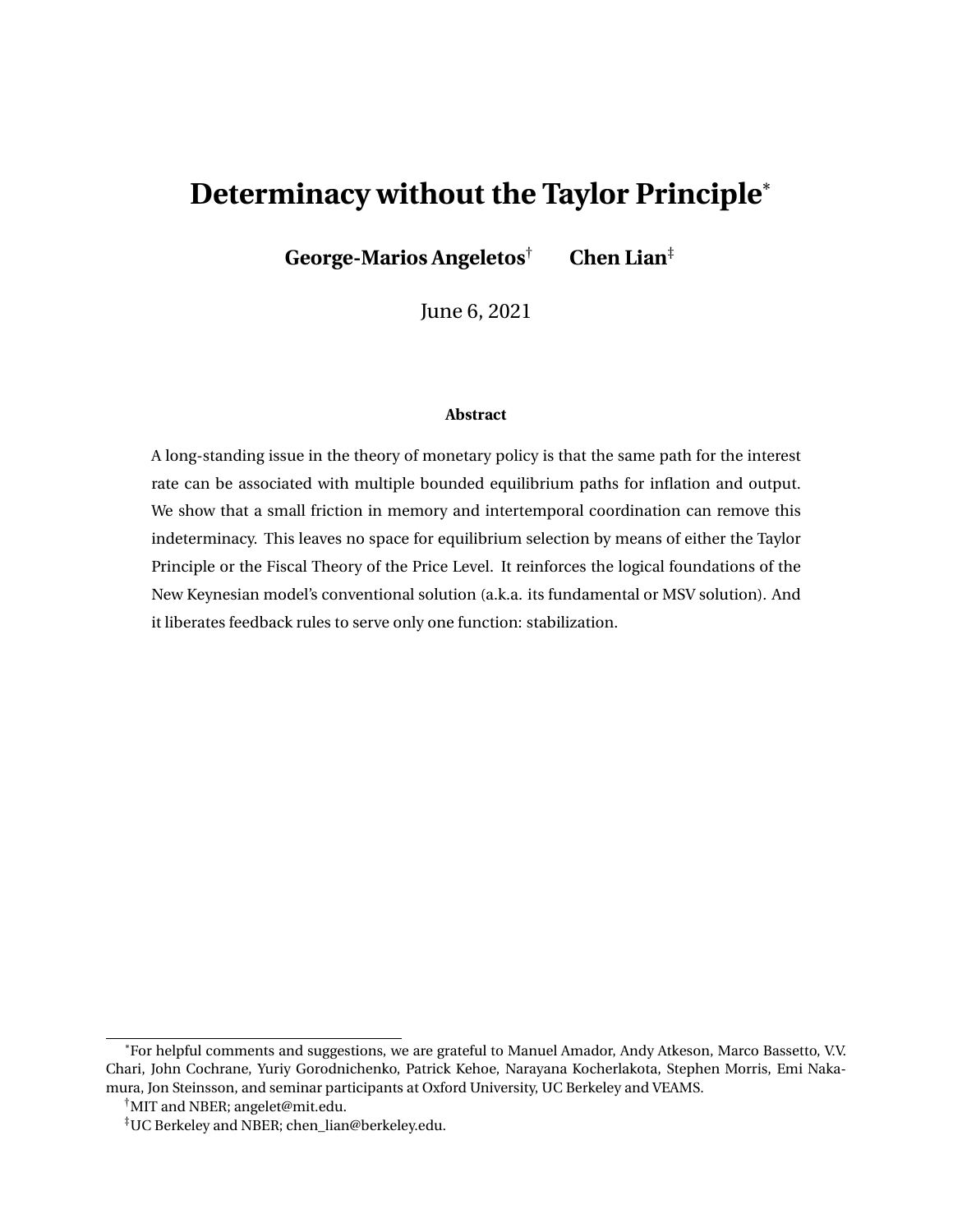# **1 Introduction**

Can monetary policy regulate aggregate demand? The classic by [Sargent and Wallace](#page-39-0) [\(1975\)](#page-39-0) reminds why the answer to this question is complicated: the same path for the nominal interest rate can be consistent with multiple equilibrium paths for inflation, and thereby for output too.

To resolve this problem, the New Keynesian model lets monetary policy follow a feedback rule from inflation (or output gaps) to interest rates, requires that this rule be sufficiently steep, and shows that this pins down a unique bounded equilibrium.<sup>[1](#page-1-0)</sup> The aforementioned requirement, known as the Taylor principle [\(Taylor,](#page-39-1) [1993\)](#page-39-1) or as "active" monetary policy [\(Leeper,](#page-38-0) [1991\)](#page-38-0), is often described as follows: raise interest rates aggressively in response to inflationary pressures. But this description confounds equilibrium selection with stabilization. Once these functions are separated [\(King,](#page-38-1) [2000\)](#page-38-1), it becomes clear that the Taylor principle regards only the former—and this opens the pandora box of what the "right" approach to equilibrium selection is.

[Cochrane](#page-37-0) [\(2011\)](#page-37-0) has argued that the Taylor principle amounts to an off-equilibrium threat to "blow up" the economy, in the sense of triggering an explosion in inflation and the output gap; and he has pushed for the Fiscal Theory of the Price Level (FTPL), originally articulated by [Sims](#page-39-2) [\(1994\)](#page-39-2) and [Woodford](#page-39-3) [\(1995\)](#page-39-3), as a superior alternative. But this theory, too, can be equated to a threat to blow up the economy, now in the sense of violating the government's intertemporal budget constraint. And because off-equilibrium assumptions cannot be refuted by data, the debate is "a fundamentally religious, not scientific, issue" [\(Kocherlakota and Phelan,](#page-38-2) [1999,](#page-38-2) p.22)

[Cochrane](#page-37-1) [\(2005\)](#page-37-1) objects to the above interpretation of the FTPL, arguing that the government's intertemporal budget constraint must be re-read as an equilibrium condition akin to the pricing of a stock; and [Bassetto](#page-36-0) [\(2002\)](#page-36-0) offers a game-theoretic foundation that, too, bypasses the blow-up criticism. On the other hand, [Atkeson, Chari, and Kehoe](#page-36-1) [\(2010\)](#page-36-1) offer a modification of the conventional approach that allows monetary policy to achieve equilibrium selection without a reliance on a blow-up threat. So the debate never ends, it only morphs in different forms.

We offer a potential way out of this conundrum. We highlight how the possibility of multiple equilibria under "passive" policy depends on strong assumptions about memory and intertemporal coordination. Once we perturb these assumptions appropriately, all bounded equilibria unravel except for one: that known as the model's fundamental or minimum-state-variable (MSV) solution [\(McCallum,](#page-38-3) [1983,](#page-38-3) [2009\)](#page-38-4). This is the same equilibrium as that selected by the Taylor principle, except that now there is no need for it and no room for any other selection. Determinacy obtains even with interest rate pegs.

<span id="page-1-0"></span> $1$ In this paper we study exclusively the local determinacy issue. A separate issue, outside this paper's scope, is the global indeterminacy issue and what policies rule out "unbounded" equilibria, i.e., self-fulfilling hyperinflation [\(Obstfeld and Rogoff,](#page-39-4) [1983,](#page-39-4) [2021;](#page-39-5) [Cochrane,](#page-37-0) [2011\)](#page-37-0) and self-fulfilling liquidity traps [\(Benhabib et al.,](#page-36-2) [2002\)](#page-36-2).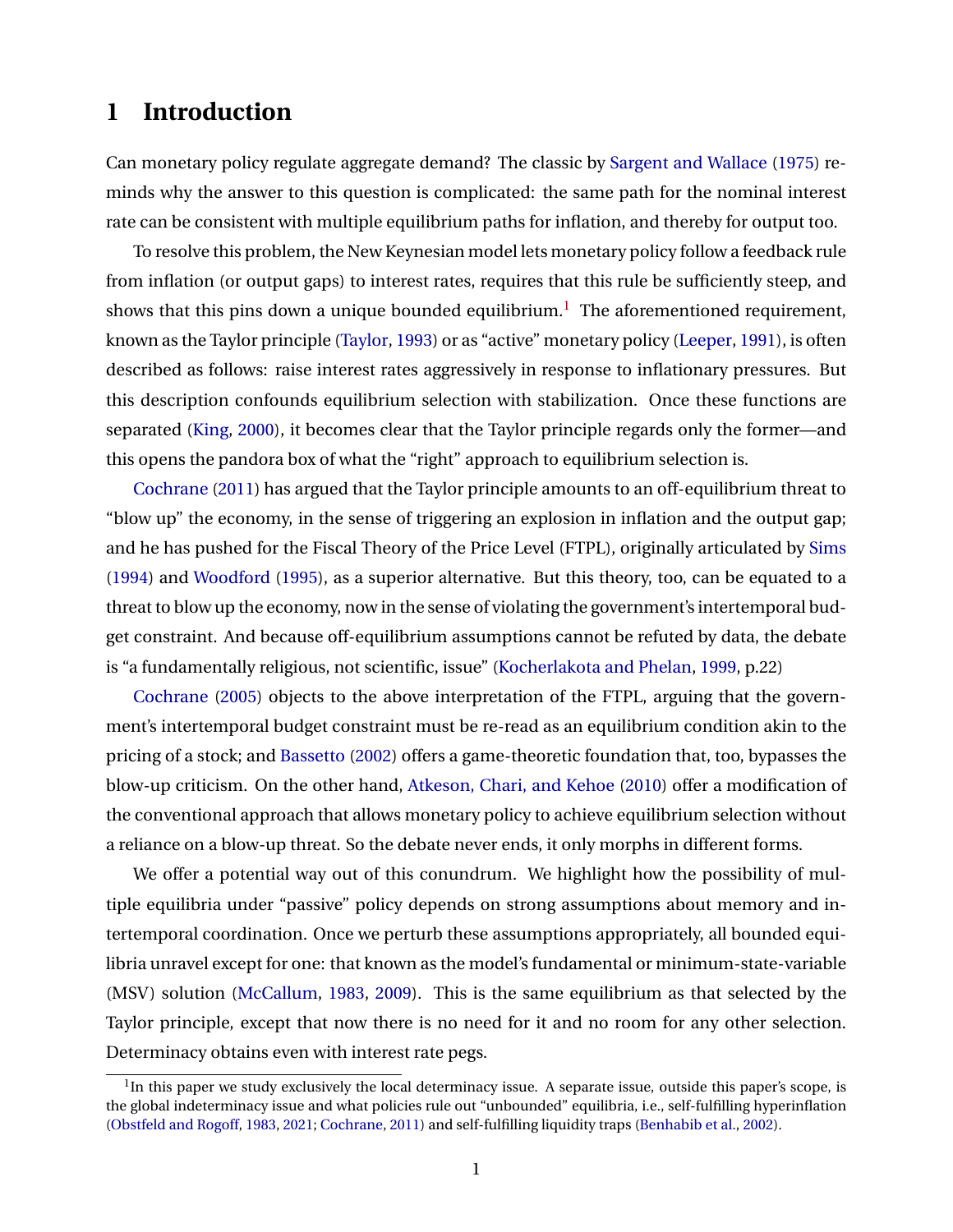**Preview of results.** Our first result, Proposition [2,](#page-12-0) establishes the above lesson as follows. The economy is recast as a game among overlapping generations of players. Old players are replaced by new ones at rate  $\lambda \in [0,1)$ . Players' actions can be measurable in the shocks realized during their life but not those before. The standard, full-information, New Keynesian model is nested with  $\lambda = 0$  and is ridden with a continuum of sunspot and backward-looking equilibria. By contrast, only the fundamental/MSV solution survives for  $\lambda > 0$ , even arbitrarily small.

Strictly speaking, this result precludes direct observation of past outcomes such as inflation and output. But because such outcomes are functions of the past shocks, in the limit as  $\lambda \rightarrow$ 0 nearly all agents become nearly perfectly informed about long histories of *both* shocks and outcomes. And yet, all sunspot and backward-looking equilibria unravel.

Our second result, Proposition [5,](#page-21-0) offers a perturbation that works even when past outcomes are observed *perfectly.* To zero in on the core issue, which is intertemporal coordination, we now assume that there is a representative agent in each period, who observes perfectly past outcomes but faces some uncertainty (or memory loss) about the shocks behind it. Such uncertainty, even if minimal, causes all sunspot and backward-looking equilibria to unravel once again.

Such unravellings are emblematic of frictions in coordination (e.g., [Rubinstein,](#page-39-6) [1989;](#page-39-6) [Morris](#page-38-5) [and Shin,](#page-38-5) [1998;](#page-38-5) [Abreu and Brunnermeier,](#page-36-3) [2003\)](#page-36-3) but not a universal implication of them: the details of what is or is not common knowledge can matter greatly. Still, our results illustrate the potential fragility of the "infinite chain" that supports the aforementioned equilibria.

By this chain we mean the following: current agents are doing something against their intrinsic interest only because they expect to be rewarded appropriately by future agents, who themselves must do something against their own intrinsic interest on the basis of a similar expectation about agents further into the future, and so on. Our first result breaks this chain by precluding outcomes in the far future from responding to extrinsic impulses in the present; our second breaks it by letting tomorrow's agents be uncertain about how to "reward" today's agents.

Together, these results suggest that the distinction between "active" and "passive" monetary policy may be less consequential than previously thought: determinacy is possible even with interest rate pegs. By the same token, no space is left for equilibrium selection via the FTPL: fiscal policy can matter for inflation and output *only* insofar as it enters the model's fundamental solution.<sup>[2](#page-2-0)</sup> Last but not least, the potential conflict between macroeconomic stabilization and equilibrium selection (e.g., [Galí,](#page-37-2) [2008,](#page-37-2) p.101; [Loisel,](#page-38-6) [2021\)](#page-38-6) is eased: feedback rules can be used solely for replication of the optimal contingencies on shocks.<sup>[3](#page-2-1)</sup>

<span id="page-2-0"></span> ${}^{2}E$ .g., this could be because the monetary authority internalizes the fiscal implications of its actions, letting in effect the the debt burden enter the intercept of Taylor rule.

<span id="page-2-1"></span> $3$ This conflict is avoided in some works (e.g., [Atkeson, Chari, and Kehoe,](#page-36-1) [2010\)](#page-36-1) by assuming that the planner a priori knows the underlying shocks, or can fully separate the policy contingencies used for equilibrium selection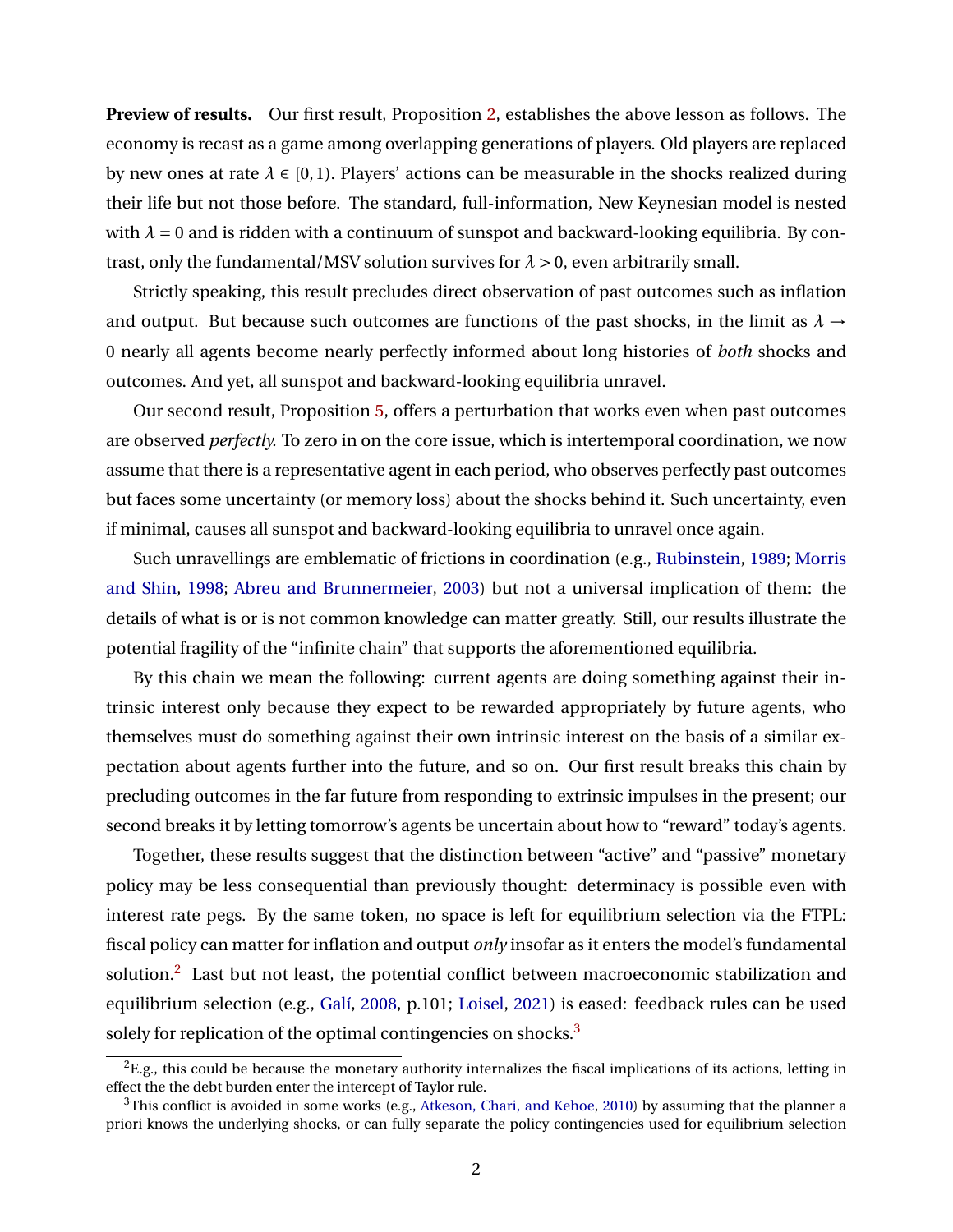**Related literature and additional discussion.** Although [Cochrane](#page-37-0) [\(2011,](#page-37-0) [2017,](#page-37-3) [2018\)](#page-37-4) has been the most vocal advocate of the FTPL recently, this theory and the associated debate on whether equilibrium is selected by an "active" monetary policy or a "non-Ricardian" fiscal policy go back to [Leeper](#page-38-0) [\(1991\)](#page-38-0), [Sims](#page-39-2) [\(1994\)](#page-39-2) and [Woodford](#page-39-3) [\(1995\)](#page-39-3). We refer the reader to [Kocherlakota and](#page-38-2) [Phelan](#page-38-2) [\(1999\)](#page-38-2) and [King](#page-38-1) [\(2000\)](#page-38-1) and for sharp explanations of, respectively, the non-Ricardian assumption and the Taylor principle; to [Atkeson, Chari, and Kehoe](#page-36-1) [\(2010\)](#page-36-1) for monetary policies that avoid blow-up threats; and to [Canzoneri, Cumby, and Diba](#page-37-5) [\(2010\)](#page-37-5) for a review of how this debate fits in the broader context of the interaction between fiscal and monetary policy.<sup>[4](#page-3-0)</sup> What distinguishes our contribution is the attempt to remove the need for equilibrium selection of any kind, by allowing for imperfect intertemporal coordination within the private sector.

Our first result (Proposition [2\)](#page-12-0), in particular, brings to mind the literature on global games [\(Morris and Shin,](#page-38-5) [1998,](#page-38-5) [2003\)](#page-38-7). Although the application and the formal argument are different, there is a resemblance in terms of the discontinuity of equilibria to perturbations of information and the underlying role of higher-order beliefs. Our second result (Proposition [5\)](#page-21-0), on the other hand, is more closely connected to [Bhaskar\(1998\)](#page-36-4) and [Bhaskar, Mailath, and Morris](#page-36-5) [\(2012\)](#page-36-5), which show that only Markov Perfect Equilibria survive in a class of games when a purification in payoffs is combined with finite social memory. Together, our results hint at deep connections between seemingly disparate literatures, which deserve further exploration.

A large literature has shown how informational frictions can improve the positive properties of the New Keynesian model's fundamental solution,<sup>[5](#page-3-1)</sup> but has not addressed the determinacy issue. We add to this literature by showing that a related friction can help rule out the model's other solutions. A different literature has attempted to refine the model's solutions by requiring that they are E-stable [\(McCallum,](#page-38-8) [2007;](#page-38-8) [Christiano et al.,](#page-37-6) [2018\)](#page-37-6). This approach relies on specific assumptions about what it means for an equilibrium to be "learnable" and has had mixed success on the topic of interest.<sup>[6](#page-3-2)</sup> Still, we view this approach and ours as complementary in that they both contribute towards reinforcing the logical foundations of the model's fundamental solution.

Although we commit on REE, both the indeterminacy problem and our resolution of it extend to a larger class of solution concepts, including cognitive discounting [\(Gabaix,](#page-37-7) [2020\)](#page-37-7), diagnostic expectations [\(Bordalo et al.,](#page-36-6) [2018\)](#page-36-6), and Bayesian equilibrium with mis-specified priors about one

from those used for stabilization. But such separation may not be possible in general.

<span id="page-3-0"></span><sup>4</sup>Additional contributions include [Buiter](#page-37-8) [\(2002\)](#page-37-8), [Canzoneri, Cumby, and Diba](#page-37-9) [\(2001\)](#page-37-9), [Christiano](#page-37-10) [\(2018\)](#page-37-10), [McCal](#page-38-9)[lum](#page-38-9) [\(2001,](#page-38-9) [2007,](#page-38-8) [2009\)](#page-38-4), [McCallum and Nelson](#page-38-10) [\(2005\)](#page-38-10), and [Niepelt](#page-39-7) [\(2004\)](#page-39-7).

<span id="page-3-1"></span><sup>&</sup>lt;sup>5</sup>By letting people be inattentive to fundamentals [\(Mankiw and Reis,](#page-38-11) [2002;](#page-38-11) Maćkowiak and Wiederholt, [2009\)](#page-38-12) and/or by arresting higher-order beliefs [\(Woodford,](#page-39-8) [2003;](#page-39-8) [Angeletos and Lian,](#page-36-7) [2018;](#page-36-7) [Angeletos and Huo,](#page-36-8) [2021\)](#page-36-8).

<span id="page-3-2"></span> $6$ For example, sunspot equilibria can be E-stable if the interest rate rule is written as a function of expected inflation [\(Honkapohja and Mitra,](#page-38-13) [2004\)](#page-38-13). And there is a debate on how the E-stability of backward-looking solutions depends on the observability of shocks [\(Cochrane,](#page-37-0) [2011;](#page-37-0) [Evans and McGough,](#page-37-11) [2018\)](#page-37-11).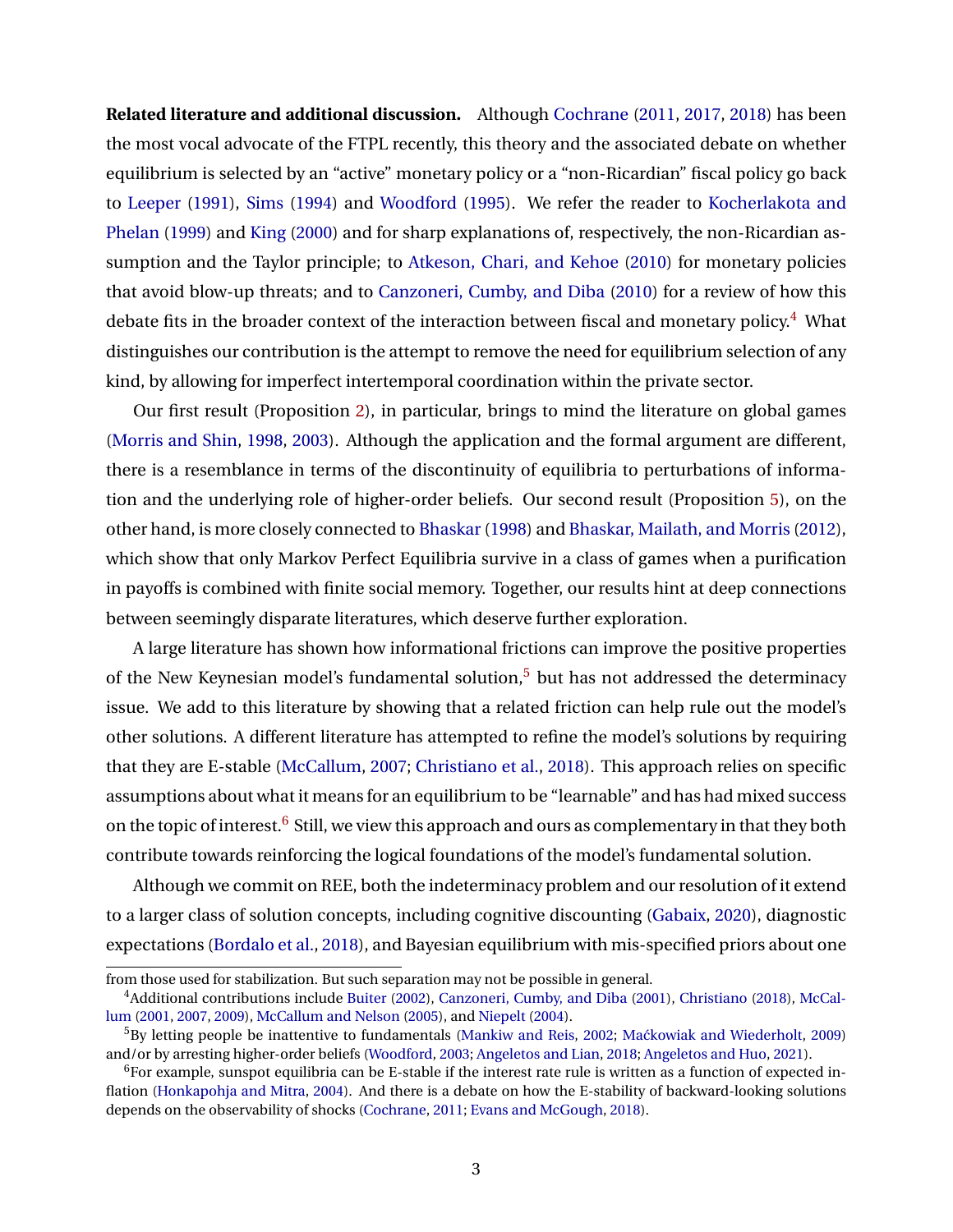another's knowledge or rationality [\(Angeletos and Sastry,](#page-36-9) [2021\)](#page-36-9). Relative to REE, these concepts relax the perfect coincidence of subjective beliefs and objective distributions and, in the case of [Gabaix](#page-37-7) [\(2020\)](#page-37-7), can shrink the indeterminacy region. But they do not fully resolve the problem because they preserve a fixed-point relation between beliefs and behavior.

By contrast, Level-K Thinking [\(García-Schmidt and Woodford,](#page-37-12) [2019;](#page-37-12) [Farhi and Werning,](#page-37-13) [2019\)](#page-37-13) produces a unique solution precisely because it shuts down this fixed point relation. But whenever the environment admits multiple REE, the Level-K solution becomes infinitely sensitive to the assumed Level-0 behavior as the depth of reasoning gets larger. In this sense, this concept does not "really" resolve the indeterminacy issue; it only translates one free variable (animal spirits or equilibrium selection) to another free variable (the analysts' choice of Level-0 behavior).

# <span id="page-4-3"></span>**2 A Simplified New Keynesian Model**

In this section we introduce our version of the New Keynesian model. This contains a few simplifications that ease the exposition but do not drive the results.

# **From three equations to one**

Time is discrete and is indexed by *t*. Each period, a continuum of consumers—who may or may not know the history of shocks—decide how much to spend. For the main analysis, we side-step the micro-foundations and model consumer behavior in terms of the following, ad hoc, IS curve:

<span id="page-4-1"></span>
$$
c_t = -\sigma \left(i_t - \bar{E}_t \left[\pi_{t+1}\right]\right) + \bar{E}_t \left[c_{t+1}\right] + \sigma \varrho_t, \tag{1}
$$

We similarly impose the following, also ad hoc, Phillips curve:

<span id="page-4-2"></span>
$$
\pi_t = \kappa (c_t + \xi_t),\tag{2}
$$

The notation is standard:  $\bar{E}_t[\cdot] \equiv \int_{i \in [0,1]} E_{i,t}[\cdot] dt$  is the *average* expectation in the population as of period *t*;  $c_t$ ,  $i_t$ , and  $\pi_{t+1}$  are, respectively, aggregate spending (and output) at *t*, the nominal interest rate between  $t$  and  $t + 1$ , and the rate of inflation between  $t$  and  $t + 1$ , all expressed as log-deviations from a given steady state;  $\sigma > 0$  and  $\kappa \ge 0$  are fixed scalars;  $\rho_t$  is an exogenous "demand" or "discount-rate" shock; and  $\xi_t$  is an exogenous "supply" or "cost push" shock.<sup>[7](#page-4-0)</sup>

In the basic New Keynesian model, equation [\(1\)](#page-4-1) follows directly from as the representative agent's Euler equation, modulo the replacement of  $\bar{E}_t$  with that agent's expectation. With multiple, heterogeneously-informed agents [\(Angeletos and Lian,](#page-36-7) [2018;](#page-36-7) [Angeletos and Huo,](#page-36-8) [2021\)](#page-36-8), the

<span id="page-4-0"></span> $^{7}$ These shocks can, but do not have to, be independent from one other. Also note that the scale of  $\xi_t$  is normalized so that  $c_t^{\text{nat}} = -\xi_t$  corresponds to the flexible-price outcome.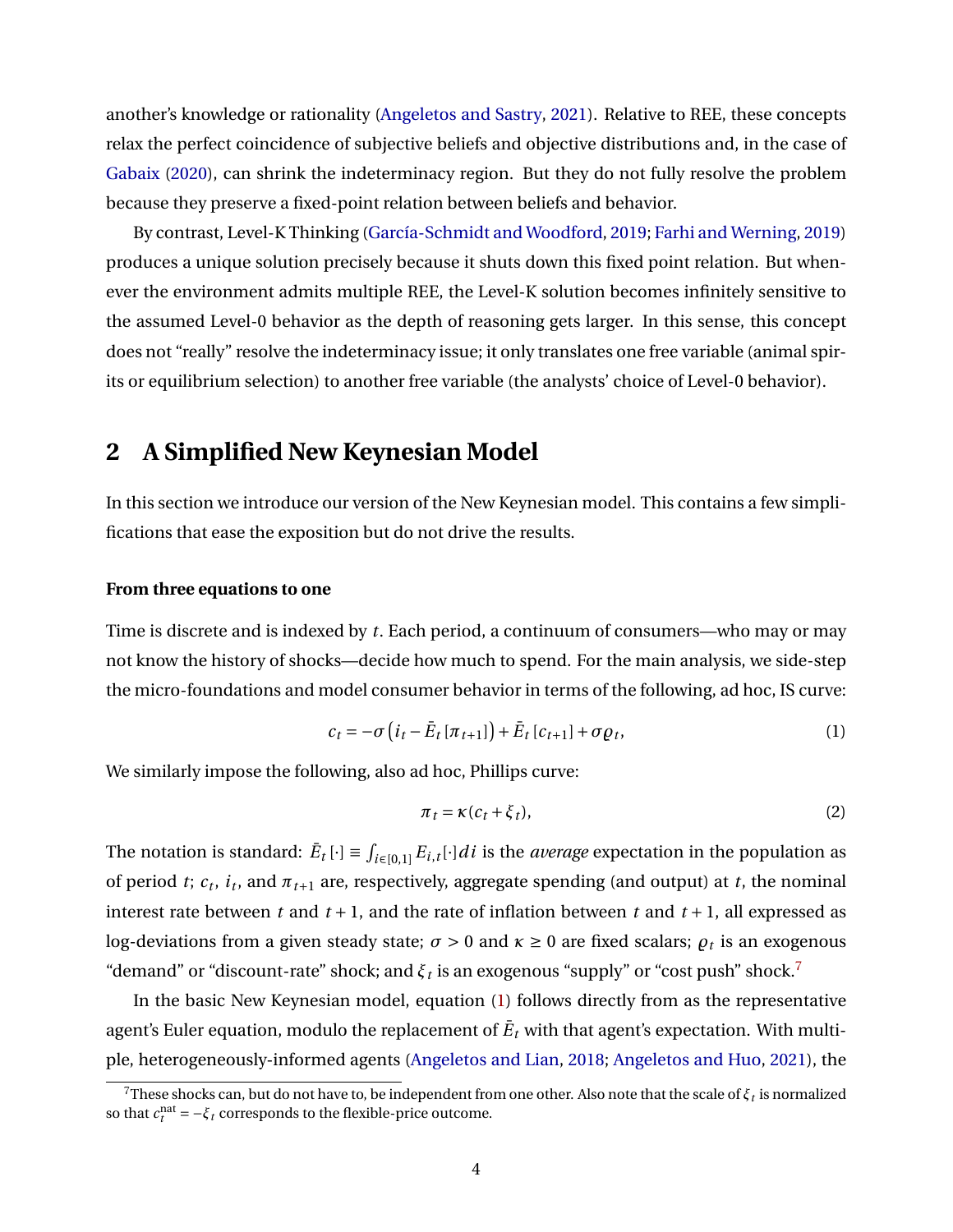appropriate IS equation is more complicated: it ties  $c_t$  to the expectations of  $i_{\tau} - \pi_{\tau+1}$  and  $c_{\tau+1}$  at all  $\tau \geq t + 1$ , not just  $\tau = t + 1$ , capturing the intertemporal Keynesian cross. But as explained in Section [5,](#page-16-0) our main result readily extends to such a more complicated IS curve, as well as to the standard, forward-looking, New Keynesian Phillips curve in place of [\(2\)](#page-4-2).

As in the typical textbook treatment [\(Galí,](#page-37-2) [2008\)](#page-37-2), we next assume that monetary policy sets interest rates according to the following Taylor rule:

<span id="page-5-1"></span>
$$
i_t = z_t + \phi \pi_t,\tag{3}
$$

where  $\phi$  is a fixed scalar, possibly zero, and  $z_t$  is random variable, possibly correlated with  $\varrho_t$  and  $\xi_t$ . $^8$  $^8$  Whenever  $\phi \neq 0$ , equation [\(3\)](#page-5-1) defines a feedback from inflation to interest rates. We will later explain how this relates to equilibrium selection under the standard paradigm—but not under our approach. Our results will indeed apply even if  $\phi = 0$ , which nests interest rate pegs.

Replacing equations [\(3\)](#page-5-1) and [\(2\)](#page-4-2) into [\(1\)](#page-4-1), we arrive at the following equation:

<span id="page-5-2"></span>
$$
c_t = \theta_t + \delta \bar{E}_t \left[ c_{t+1} \right] \tag{4}
$$

where  $\delta$  is a fixed scalar and  $\theta_t$  is a random variable, defined by, respectively,

$$
\delta \equiv \frac{1+\kappa\sigma}{1+\phi\kappa\sigma} \quad \text{and} \quad \theta_t \equiv -\frac{1}{1+\phi\kappa\sigma} \left( \sigma z_t - \sigma \varrho_t + \sigma \phi \kappa \xi_t - \sigma \kappa \bar{E}_t[\xi_{t+1}] \right).
$$

Clearly, solving the whole model is the same as solving [\(4\)](#page-5-2), which is a single first-order, forwardlooking difference equation in *c<sup>t</sup>* alone.

In comparison, the textbook New Keynesian model maps to a system of *two* such equations in the vector ( $c_t, \pi_t$ ). What affords the present reduction in dimensionality is the omission of a forward-looking term in the Phillips curve. But as it will become clear in Section [5,](#page-16-0) this simplification is inconsequential for our results, just as it is for the Taylor principle. All we have done here is to reduce the standard model's determinacy question from a two-dimensional eigenvalue problem to the simpler question of whether  $\delta$  is within or outside the  $(-1, +1)$  interval.<sup>[9](#page-5-3)</sup>

## **Sticky vs flexible prices**

Note that equation [\(4\)](#page-5-2) holds even when prices are perfectly rigid, or *κ* = 0. What about the opposite extreme, perfectly flexible prices?

<span id="page-5-0"></span><sup>&</sup>lt;sup>8</sup>Such correlation can be feasible *conditional* on  $\pi_t$  either because the monetary authority knows the underlying shocks directly or because it extracts information about them from economic indicators other than inflation. Whether such information is sufficient to separate the stabilization and equilibrium selection functions of monetary policy is important for the existing literature but not for our purposes.

<span id="page-5-3"></span> $^9$ Equation [\(4\)](#page-5-2) is mathematically identical to a "dynamic beauty contest" of the form  $a_t$  =  $\theta_t$  +  $\delta \bar{E}_t$  [ $a_{t+1}$ ], where  $a_t$ is some average action. Various papers (e.g., [Angeletos and Huo,](#page-36-8) [2021;](#page-36-8) [Morris and Shin,](#page-38-14) [2006;](#page-38-14) [Nimark,](#page-39-9) [2008\)](#page-39-9) have studied such games under the restriction  $|\delta| < 1$ , which avoids the indeterminacy issue we are concerned with here.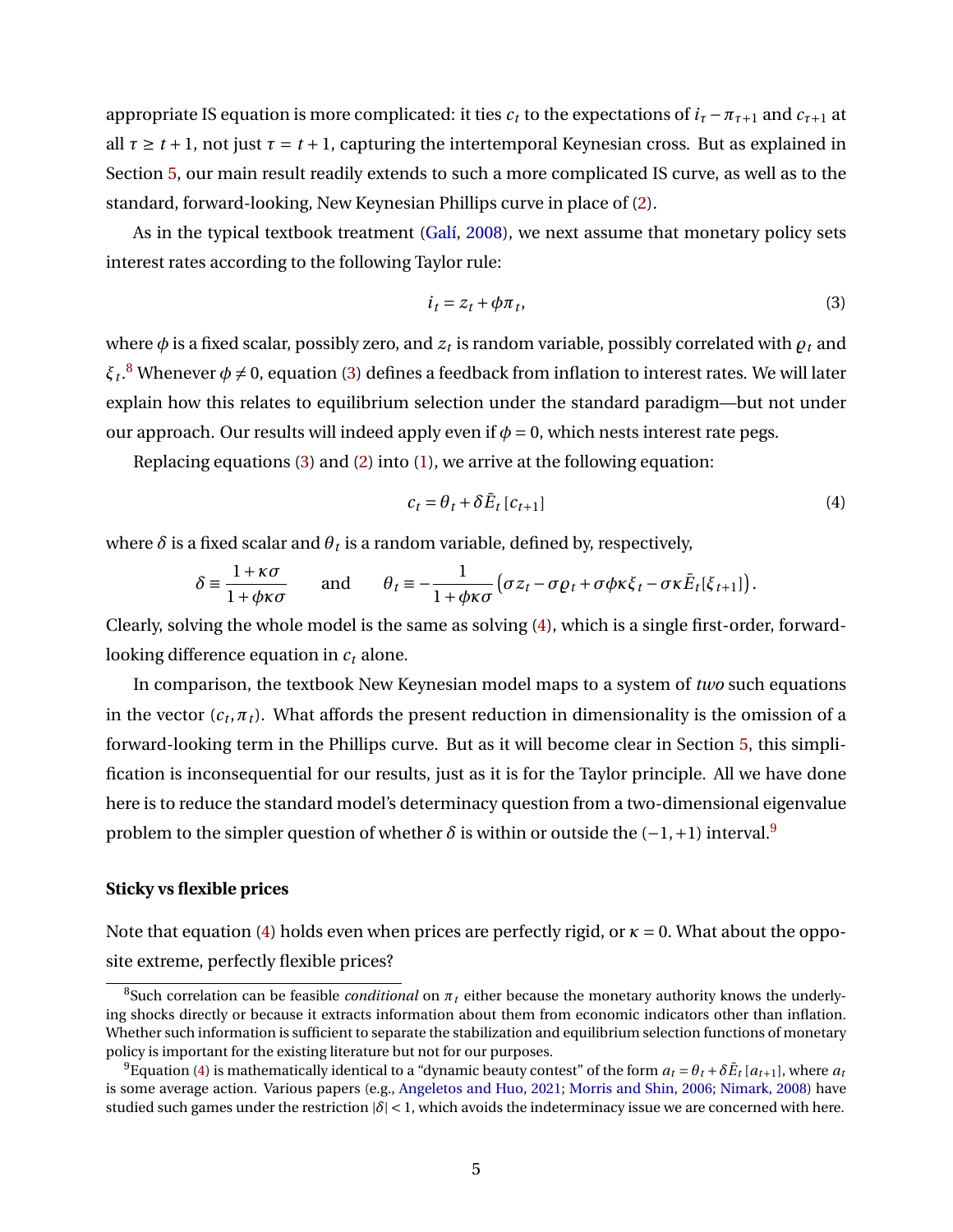As long as  $\kappa > 0$ , we can use the Phillips curve [\(2\)](#page-4-2) to replace  $c_t$  with  $\frac{1}{\kappa}(\pi_t - \xi_t)$  and obtain the following translation of equation [\(4\)](#page-5-2) in terms of inflation:

<span id="page-6-0"></span>
$$
\pi_t = \tilde{\theta}_t + \delta \bar{E}_t[\pi_{t+1}],\tag{5}
$$

where  $\delta$  is the same as before and  $\tilde{\theta}_t \equiv \frac{\kappa}{1+\phi\kappa\sigma} \left(-\sigma\left(z_t-\rho_t\right)+\xi_t-\bar{E}_t[\xi_{t+1}]\right)$ . Needless to say, this change of variables does not affect the analysis. But it helps nest flexible prices as the limit for  $\kappa \rightarrow \infty$ . That is, suppose that prices are flexible, which means that the Phillips curve does not apply any more and the IS curve reduces to the Fisher equation:

$$
i_t = r_t^{\text{nat}} + \bar{E}_t[\pi_{t+1}],
$$

where  $r_t^{\text{nat}} \equiv \rho_t + \frac{1}{\sigma}$  $\frac{1}{\sigma}$   $(\bar{E}_t[c_{t+1}^{\text{nat}}] - c_t^{\text{nat}})$  and  $c_t^{\text{nat}} \equiv -\xi_t$  are the natural rates of interest and output, respectively. Combining the above equation with the Taylor rule [\(3\)](#page-5-1) yields

$$
\phi \pi_t = r_t^{\text{nat}} + \bar{E}_t[\pi_{t+1}],
$$

which is the same as the limit of [\(5\)](#page-6-0) for  $\kappa \rightarrow \infty .^{10}$  $\kappa \rightarrow \infty .^{10}$  $\kappa \rightarrow \infty .^{10}$ 

Together with Section [5,](#page-16-0) where we take more "seriously" the micro-foundations of the IS and Phillips curves, the above discussion illustrates that the specific form of equation [\(4\)](#page-5-2), the shortcuts behind it, and even the nominal rigidity are inessential. What is of essence is how the average expectations,  $\bar{E}_t[\cdot]$ , are determined—which is what we will zero in on in the next few sections.

### **Fundamentals, sunspots, and the equilibrium concept**

Aggregate uncertainty is of two sources: fundamentals and sunspots. The former are herein conveniently summarized in  $\theta_t.^{11}$  $\theta_t.^{11}$  $\theta_t.^{11}$  We assume that this variable is a stationary, zero-mean, Gaussian process, admitting a finite-state representation.

<span id="page-6-4"></span>**Assumption 1** (*Fundamentals*). *The fundamental*  $\theta_t$  *admits the following representation:* 

<span id="page-6-3"></span>
$$
\theta_t = q' x_t \qquad with \qquad x_t = R x_{t-1} + \varepsilon_t^x,\tag{6}
$$

*where q* ∈  $\mathbb{R}^n$  *is a vector, R is an n × n matrix of which all the eigenvalues are within the unit circle (to guarantee stationarity),*  $\varepsilon_t^x \sim \mathcal{N}(\mathbf{0}, \Sigma_{\varepsilon})$ , and  $\Sigma_{\varepsilon}$  is a positive definite matrix.

This directly nests the case in which  $(\rho_t, \xi_t, z_t)$  follows a VARMA of any finite length. It also allows  $x_t$  to contain "news shocks," or forward guidance about future monetary policy in the sense of a signal about the future value of *z<sup>t</sup>* . We henceforth refer to *x<sup>t</sup>* as the *fundamental state*.

<span id="page-6-1"></span><sup>&</sup>lt;sup>10</sup>Note that equation [\(5\)](#page-6-0) is well-defined for any  $\phi$ , including  $\phi = 0$ , whenever  $\kappa < \infty$ . But the limit as  $\kappa \to \infty$  is well defined only for  $\phi \neq 0$ . If  $\phi = 0$  and prices are *perfectly* flexible, there is no equation to pin down  $\pi_t$ .

<span id="page-6-2"></span><sup>&</sup>lt;sup>11</sup>The fact that  $\theta_t$  contains an expectation term does interfere with our results. For instance, it suffices to assume that the fundamental state  $x_t$ , introduced below, is a sufficient statistic ( $z_t,\varrho_t,\xi_t,\bar E_t[\xi_{t+1}]$ ) and therefore also for  $\theta_t$ .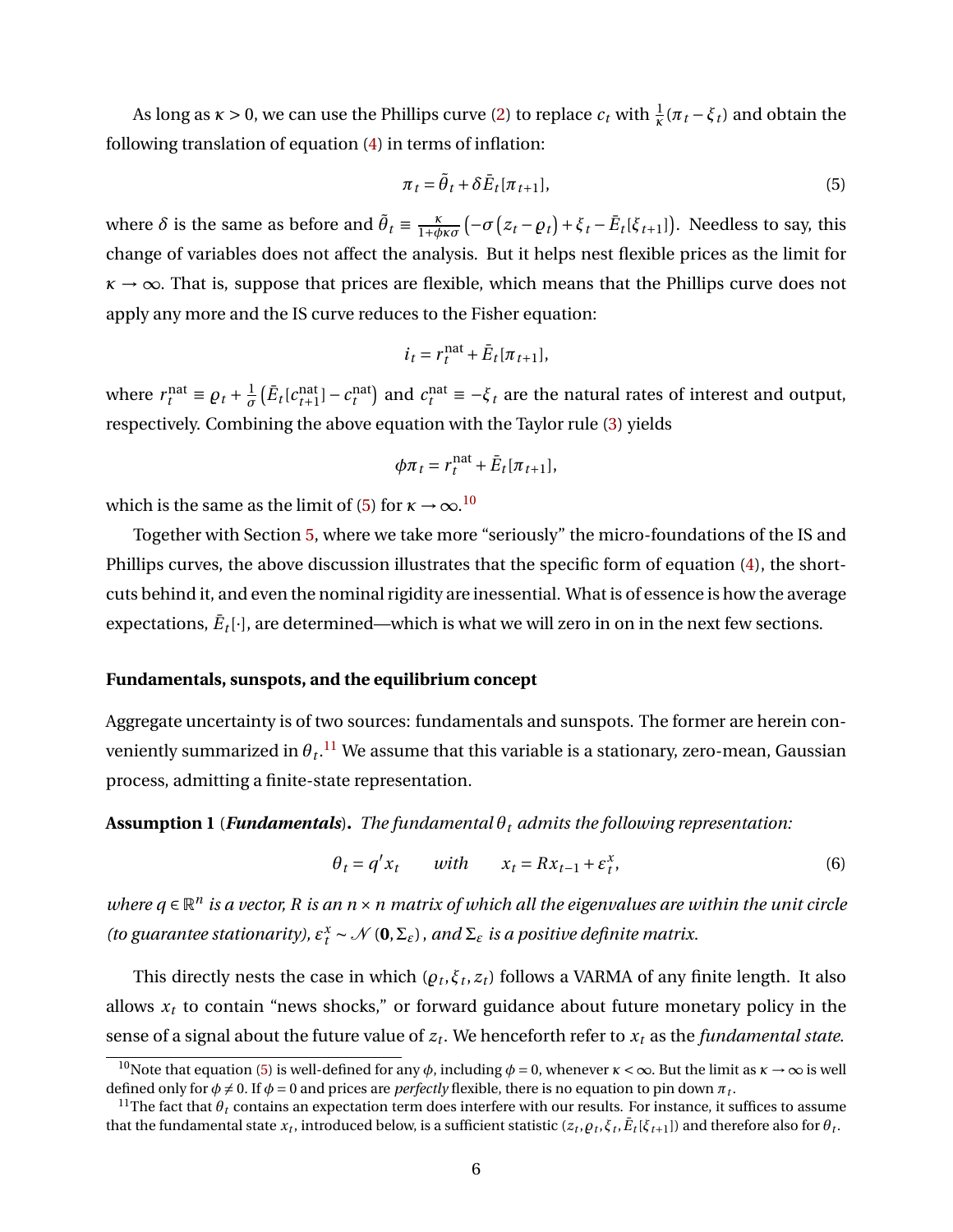We next introduce a sunspot variable:

<span id="page-7-3"></span>**Assumption 2** (*Sunspots*)**.** *The only aggregate uncertainty other than that associated with x<sup>t</sup> is a sunspot realized in each period. This is represented by a random variable*  $\eta_t \sim \mathcal{N}(0, 1)$ , *which is independent of the fundamentals and is distributed independently and identically over time.*[12](#page-7-0)

Let  $h^t$  denote the state of nature in period  $t$ , that is, the history of all exogenous shocks up to that point. This begs the question of whether history is finite, starting at a commonly known date  $(4t = 0)$ , or whether it is infinite. We opt for the latter in order to focus on stationary equilibria. That is, we let  $h^t \equiv \{x_{t-k}, \eta_{t-k}\}_{k=0}^\infty$  $\sum\limits_{k=0}^{\infty}$  and we define an equilibrium as follows:

<span id="page-7-1"></span>**Definition 1** (**Equilibrium**)**.** *An equilibrium is any solution to equation [\(4\)](#page-5-2) along which: expectations are rational, although potentially based on incomplete information about h<sup>t</sup> ; the outcome is a stationary, linear function of the underlying shocks, or*

<span id="page-7-2"></span>
$$
c_t = \sum_{k=0}^{\infty} a_k \eta_{t-k} + \sum_{k=0}^{\infty} \gamma'_k x_{t-k}
$$
\n(7)

*where*  $a_k \in \mathbb{R}$  *and*  $\gamma_k \in \mathbb{R}^n$  are known coefficients for all k; and the outcome is bounded in the sense *that*  $Var(c_t)$  *is finite.* 

This definition maintains the rational expectations hypothesis but makes room for imperfect and heterogenous knowledge of *h t* . This definition also embeds three additional restrictions: stationarity, linearity, and boundedness. The stationarity restriction, which comes hand-in-hand with the assumption of infinite history, can readily be relaxed. The linearity restriction is strictly needed for tractability, but we do not have any reason to believe that it drives our results and is commonplace in the literature. The last restriction, that the variance of  $c_t$  is finite, is our version of "local determinacy" or "bounded equilibria."

This restriction implies the existence of a scalar  $M > 0$  such that  $|a_k| \le M$  and  $\|\gamma_k\|_1 \le M$  for all *k*, where  $\|\cdot\|_1$  is the *L*<sup>1</sup>-norm. Our upcoming result actually uses only this weaker form of boundedness. Either way, the essence is that agents do not ever expect economy to drift far away from the steady state. How policy can accomplish this in practice—e.g., by the commitments articulated in [Obstfeld and Rogoff](#page-39-4) [\(1983,](#page-39-4) [2021\)](#page-39-5) for ruling out hyperinflation or by other means—is beyond the scope of our paper. The relevant observation, instead, is this: whereas the aforementioned restriction is *not* sufficient for pinning down a unique equilibrium in the standard paradigm, it will become so under our approach.

<span id="page-7-0"></span><sup>&</sup>lt;sup>12</sup>Even though  $\eta_t$  is i.i.d., persistent sunspot fluctuations *are* possible, because  $c_t$  may depend on the history of  $\eta$ *t*. And as discussed at the end of Section [4,](#page-11-0) our results are robust to letting  $\eta$ *t* itself be persistent. The absence of persistence in  $\eta_t$  is merely a simplification that will help make abundantly clear how the model's backward-looking solutions and sunspot equilibria are formally related—and how they all disappear with our perturbations.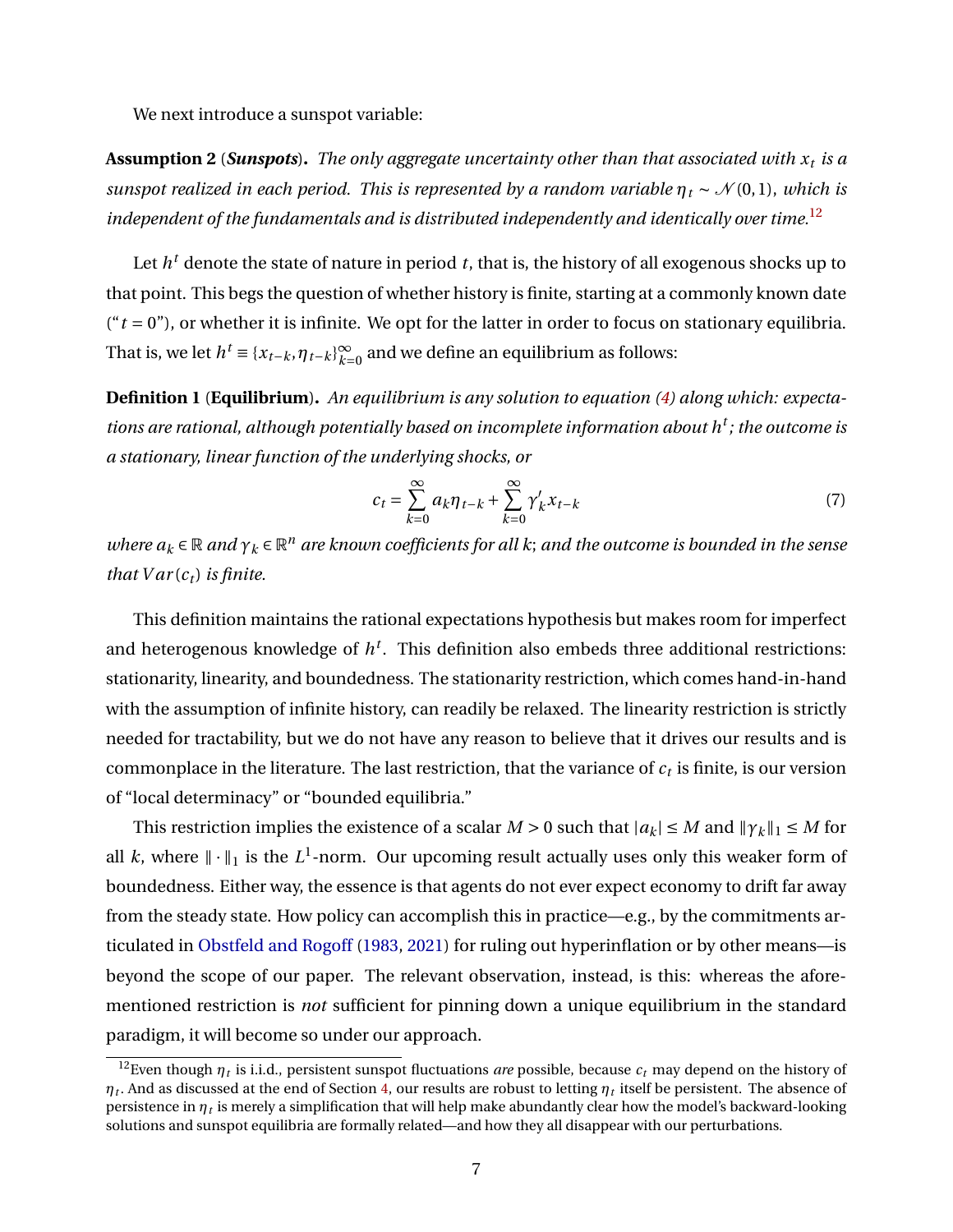# <span id="page-8-3"></span>**3 The Standard Paradigm**

In this section we review the standard, full-information, New Keynesian model, which herein maps to a representative agent that knows the entire  $h^t$ . We first identify the model's fundamental solution; we next show how its determinacy hinges on the Taylor principle; and we finally contextualize our two, complementary departures from this benchmark.

## **The fundamental or MSV Solution**

With a representative, fully-informed, rational agent, equation [\(4\)](#page-5-2) rewrites

<span id="page-8-0"></span>
$$
c_t = \theta_t + \delta \mathbb{E}_t[c_{t+1}], \tag{8}
$$

where  $\mathbb{E}_t[\cdot] \equiv \mathbb{E}[\cdot|h_t]$  is the rational expectation conditional on full information. Because this equation is purely forward looking and  $x_t$  is a sufficient statistic for  $\theta_t$  and its expected future values, it is natural to look for a solution in which  $c_t$  is a function of  $x_t$ . Thus guess  $c_t = \gamma' x_t$  for some  $\gamma \in \mathbb{R}^n$ ; use this to compute  $\mathbb{E}_t[c_{t+1}] = \gamma' Rx_t$ ; and substitute into [\(8\)](#page-8-0) to get  $c_t = \theta_t + \delta \gamma' Rx_t =$  $[q' + \delta \gamma' R]x_t$ . Clearly, the guess is verified if and only if  $\gamma'$  solves  $\gamma' = q' + \delta \gamma' R$ , which in turn is possible if and only if *I* −*δR* is invertible (where *I* is the *n* × *n* identity matrix) and  $\gamma' = q'(I - \delta R)^{-1}$ .

To guarantee the existence of this solution, we henceforth impose the following assumption:

<span id="page-8-2"></span>**Assumption 3.** *The matrix I*  $-\delta R$  *is invertible.* 

And we write this solution as  $c_t = c_t^F$ , where

<span id="page-8-1"></span>
$$
c_t^F \equiv q'(I - \delta R)^{-1} x_t. \tag{9}
$$

This is known as the model's "fundamental" or "minimum-state-variable (MSV)" solution [\(Mc-](#page-38-3)[Callum,](#page-38-3) [1983\)](#page-38-3). It is the solution customarily used to offer a structural interpretation of the data or to guide policy. But it is *not* necessarily the model's only solution.

We will address determinacy momentarily. But let us first note the following properties. Suppose that the infinite sum  $\sum_{k=0}^{\infty} \delta^k R^k$  exists. Then,  $(I - \delta R)^{-1} = \sum_{k=0}^{\infty} \delta^k R^k$  and

$$
c_t^F = \sum_{k=0}^{\infty} \delta^k \mathbb{E}_t[\theta_{t+k}].
$$

This illustrates that  $c_t^F$  can depend on the economy's history only insofar as this pins down the  $\text{current} \, \theta_t$  or helps forecast its future values. And it verifies that  $c_t^F$  maps to what [Blanchard](#page-36-10) [\(1979\)](#page-36-10) calls the "forward-looking solution," namely the solution of iterating [\(8\)](#page-8-0) forward.

What if  $\sum_{k=0}^\infty \delta^k R^k$  does not exist? In this case,  $c_t^F$  remains an REE but is no more solvable by forward induction. This relates to whether the MSV solution can feature "neo-Fisherian" effects [\(Cochrane,](#page-37-3) [2017;](#page-37-3) [García-Schmidt and Woodford,](#page-37-12) [2019\)](#page-37-12), a question that is interesting but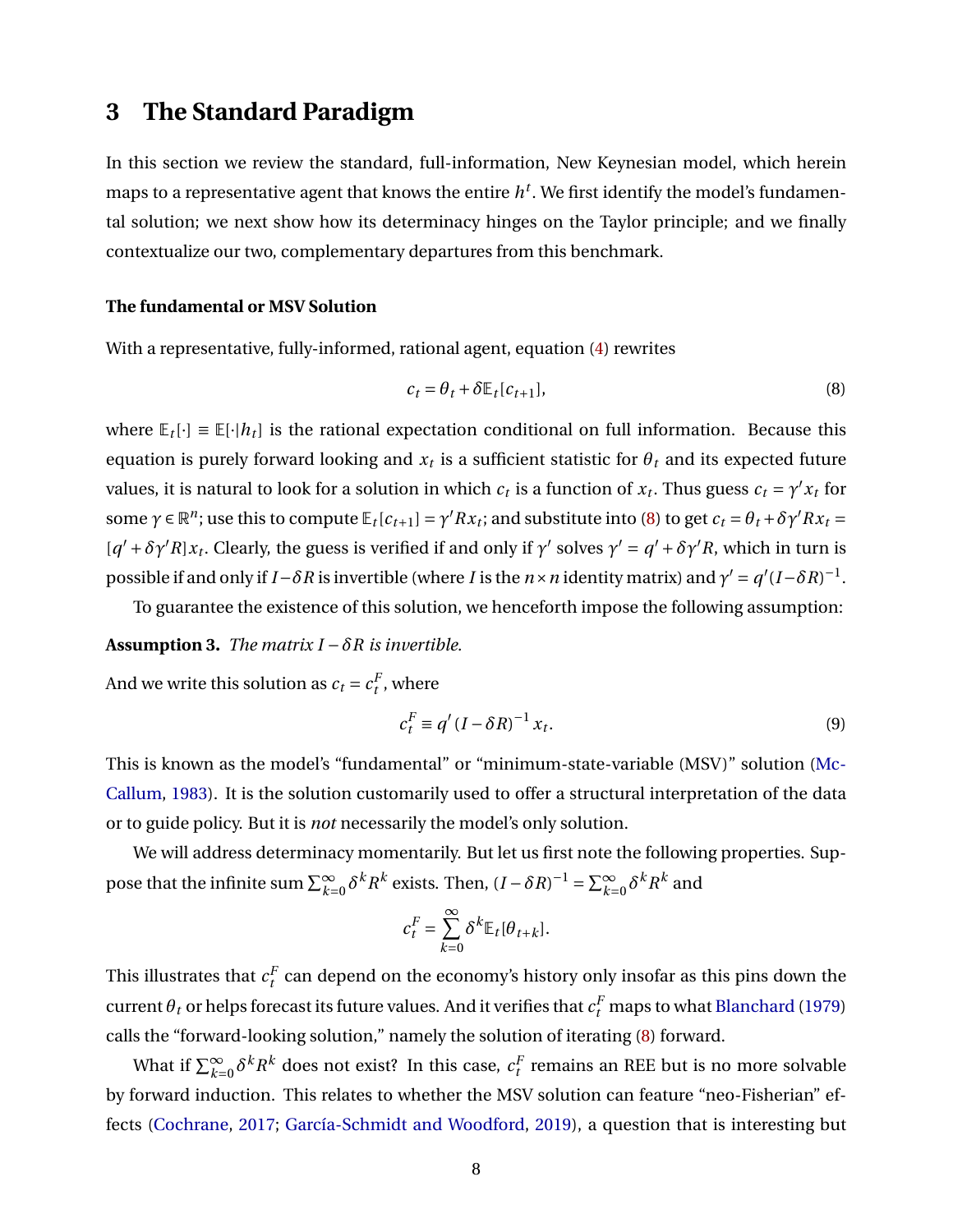separate from that considered here. For our purposes, the relevant quality of the MSV solution is this: along it, history matters only insofar as it is part of *x<sup>t</sup>* , the fundamental state variable. This contrasts with the model's other solutions, along which history serves as a correlation device.

#### **Determinacy and the Taylor Principle**

We now turn attention to the question of whether the fundamental solution is determinate and, if not, what are the other solutions. Let us first fix language:

#### **Definition 2** (**Taylor principle**). *The Taylor principle is satisfied if*  $|\delta|$  < 1*.*

Note that  $|\delta|$  < 1 if and only if  $\phi$  > 1 or  $\phi$  <  $-1-\frac{2}{\kappa\sigma}$ . Had we restricted  $\phi$  to be positive, we would have equated the Taylor principle to  $\phi > 1$ , which is more standard. Our definition shines the spotlight on |*δ*|, which measures the absolute slope of today's average best response with respect to tomorrow's average action. Intuitively, the equilibrium is unique if and only if this kind of dynamic strategic complementarity is weak enough. This intuition is verified below.

<span id="page-9-3"></span>**Proposition 1** (**Full-information benchmark**)**.** *Suppose that h<sup>t</sup> is known to every i for all t*, *which means in effect that there is a representative, fully informed, agent. Then:*

*(i) There always exist an equilibrium, given by the fundamental/MSV solution*  $c_t^F$ *, as in [\(9\)](#page-8-1).* 

- *(ii) When the Taylor principle is satisfied* (|*δ*| < 1)*, the above equilibrium is the unique one.*
- *(iii) When this principle is violated*  $|\delta| > 1$ *), there exist a continuum of equilibria, given by*

<span id="page-9-1"></span>
$$
c_t = (1 - b)c_t^F + bc_t^B + ac_t^T,
$$
\n(10)

*where*  $a, b \in \mathbb{R}$  *are arbitrary scalars,* 

$$
c_t^B \equiv -\sum_{k=1}^{\infty} \delta^{-k} \theta_{t-k}, \qquad and \qquad c_t^{\eta} \equiv \sum_{k=0}^{\infty} \delta^{-k} \eta_{t-k}.
$$
 (11)

This result contains two lessons. The first is that, in the standard, full-information benchmark,  $|\delta|$  < 1 is necessary and sufficient for equilibrium uniqueness. The second is a characterization of the type of equilibria that emerge in addition to the fundamental solution once  $|\delta| > 1$ . We already explained the first point, so let us focus on the second.

Take equation [\(8\)](#page-8-0), backshift it by one period, and rewrite it as follows:

<span id="page-9-0"></span>
$$
\mathbb{E}_{t-1}[c_t] = \delta^{-1}(c_{t-1} - \theta_{t-1}).
$$
\n(12)

Since  $\eta_t$  is unpredictable at  $t-1$ , the above is clearly satisfied with

<span id="page-9-2"></span>
$$
c_t = \delta^{-1}(c_{t-1} - \theta_{t-1}) + a\eta_t, \tag{13}
$$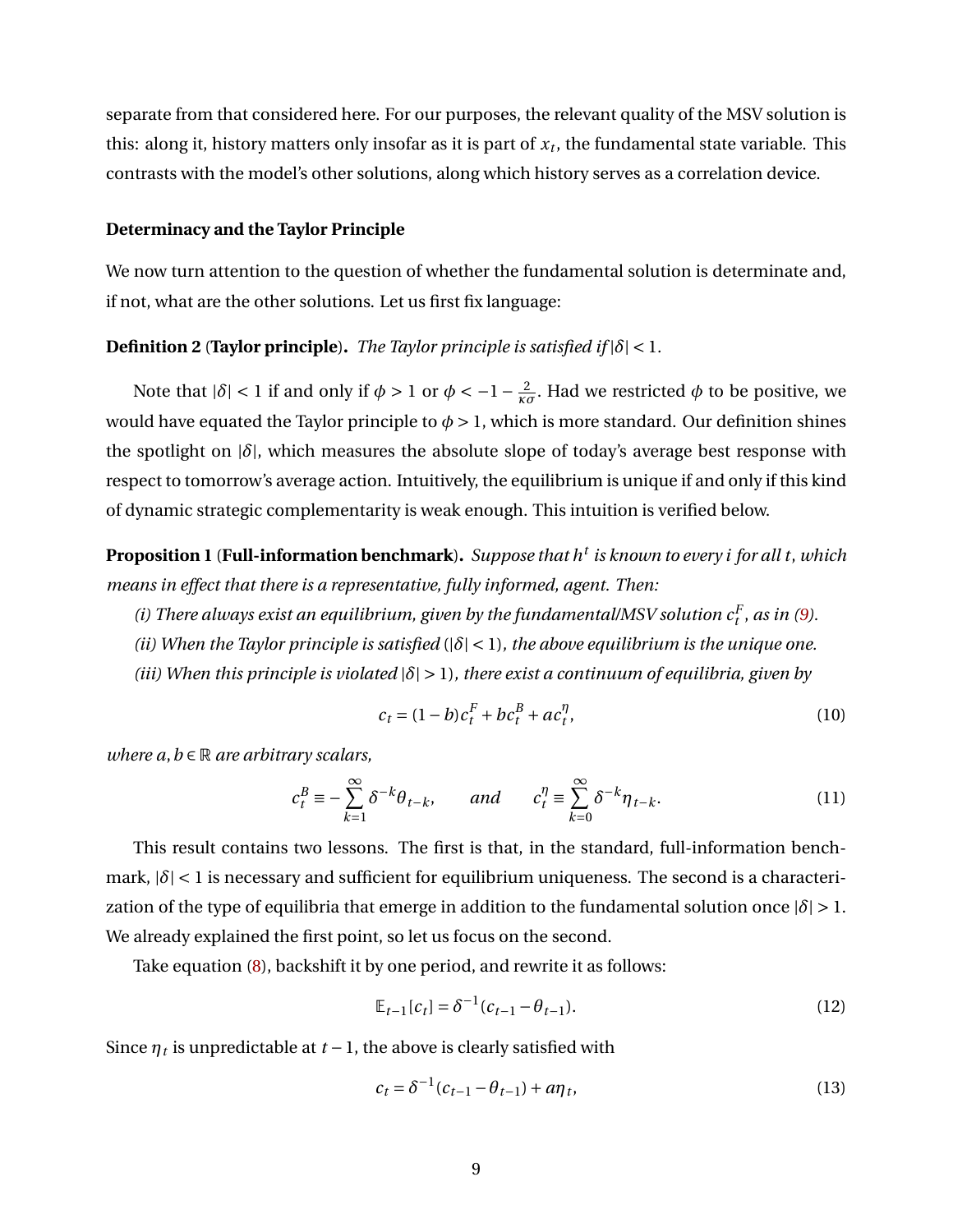for any  $a \in \mathbb{R}$ . Because  $|\delta| > 1$ , we can iterate backwards to obtain

<span id="page-10-2"></span>
$$
c_t = -\sum_{k=1}^{\infty} \delta^{-k} \theta_{t-k} + a \sum_{k=0}^{\infty} \delta^{-k} \eta_{t-k},
$$
\n(14)

or equivalently  $c_t = c_t^B + ac_t^{\eta}$  $\int_t^{\eta}$ . Note that this is both bounded, thanks to  $|\delta| > 1$ , and a solution to [\(12\)](#page-9-0), by construction, which verifies that it constitutes an equilibrium, for any  $a \in \mathbb{R}^{13}$  $a \in \mathbb{R}^{13}$  $a \in \mathbb{R}^{13}$ 

When there are no fundamental shocks,  $c_t^B = 0$  and the solution obtained above reduces to a pure sunspot equilibrium, of arbitrary aptitude *a*. Along it, agents respond to the current sunspot because and only because they expect future agents to keep doing the same, in perpetuity.

In the presence of fundamental shocks, the indeterminacy takes an additional, perhaps more disturbing, form: the same path for interest rates and other fundamentals can result to different paths for aggregate spending and inflation even if we switch off the sunspots. Consider, for example, the solution given by  $c_t = c_t^B$ . Along it, the outcome is pinned down by past fundamentals and is invariant to both the current innovation in  $\theta_t$  and any news about future fundamentals—which is the exact opposite of what happens along  $c_t^F$ , the MSV solution.

The logic behind  $c_{t}^{B}$  is basically the same as that behind sunspot equilibria: agents respond to payoff-irrelevant histories only because they expect future agents to keep doing the same, in perpetuity. This statement extends to any equilibrium of the form [\(10\)](#page-9-1) for  $b \neq 0$ , and explains why all such equilibria can be thought of as both non-fundamental and backward-looking.<sup>[14](#page-10-1)</sup>

#### **What's next: beyond the full-information benchmark**

Cleary, [\(13\)](#page-9-2) and [\(14\)](#page-10-2) are equivalent representations of the *same* equilibrium: one is recursive, the other is sequential. This equivalence itself hinges on perfect knowledge of past shocks and/or past outcomes. But how can we understand equilibria if such information is imperfect?

In general, such a friction can preclude simple recursive representations of REE because of the familiar infinite-regress problem [\(Townsend,](#page-39-10) [1983\)](#page-39-10). But in this paper we are not interested in this issue. Instead, we are interested in the fact that both [\(13\)](#page-9-2) and [\(14\)](#page-10-2) represent an infinite chain based on "think air," a self-fulfilling prophesy that must last in perpetuity. And we want to illustrate how fragile this chain can be.

To accomplish this goal, in the rest of the paper we follow two distinct but complementary strategies. The first one, in Sections [4](#page-11-0)[–5,](#page-16-0) takes off from [\(14\)](#page-10-2); the second, in Section [6,](#page-18-0) circles back to [\(13\)](#page-9-2). Both strategies illustrate the fragility of all non-fundamental equilibria, each one from a different perspective. And they both avoid the unwanted infinite-regress problem.

<span id="page-10-1"></span><span id="page-10-0"></span><sup>&</sup>lt;sup>13</sup>Part (iii) of the Proposition adds that the same is true if we replace  $c_t^B$  with any mixture of it and the MSV solution.

<sup>&</sup>lt;sup>14</sup>[Blanchard](#page-36-10) [\(1979\)](#page-36-10) refers to the analogue of  $c_t^B$  in his analysis as a "backward-looking fundamental equilibrium;" but this is not *really* fundamental, in the sense we just explained.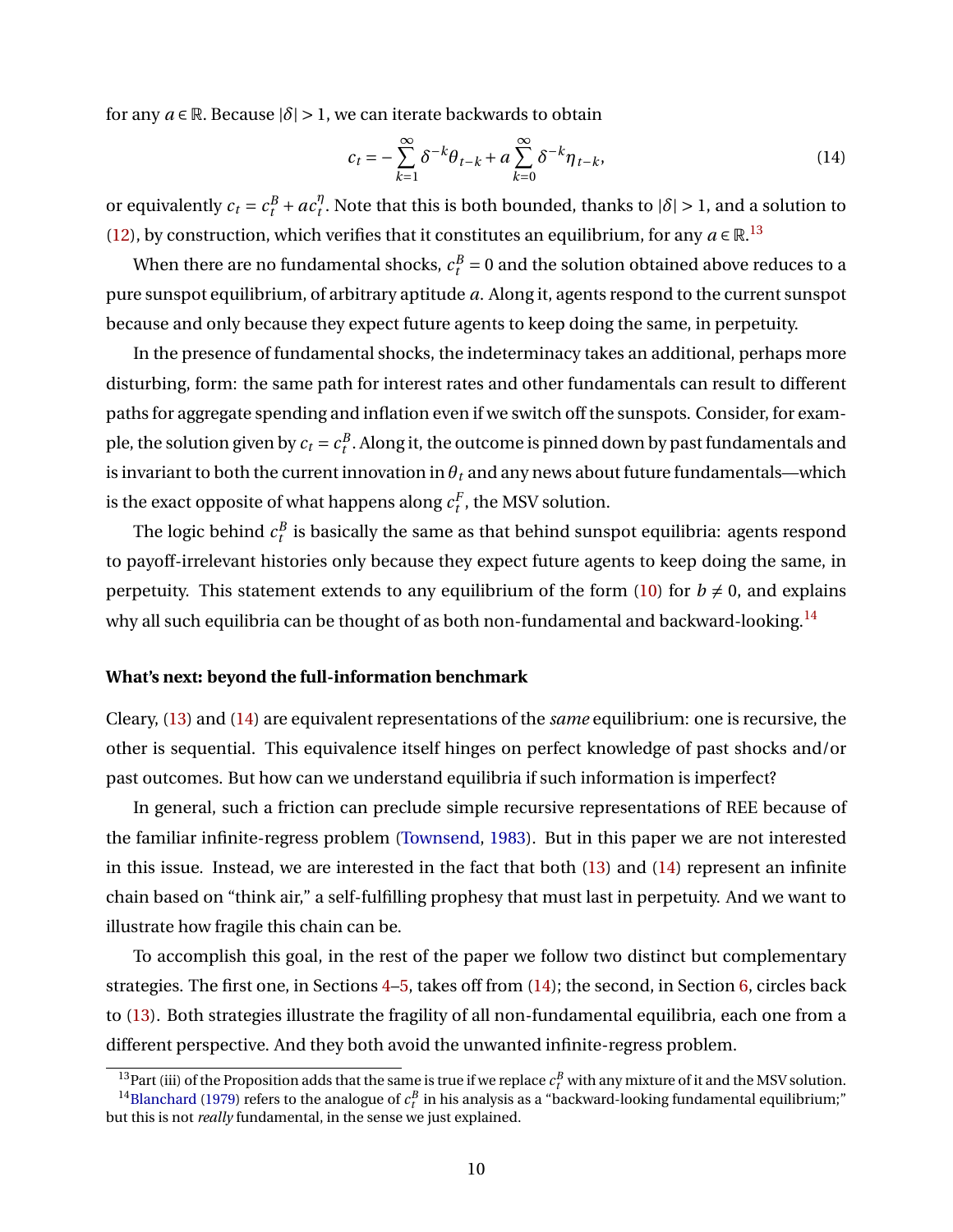#### **Parenthesis: equilibrium selection vs stabilization**

Before proceeding, it is useful to clarify that *φ*, or *δ*, has so far played a dual role: one in shaping the MSV solution, via equation [\(9\)](#page-8-1); and another in the argument about determinacy. The former relates to macroeconomic stabilization, the latter to equilibrium selection. But note that the monetary authority can not only pick a value of *φ* but also design the process of *z<sup>t</sup>* . To the extent that the optimal policy response to the underlying demand and supply shocks can be achieved via the design of  $z_t$ , this leaves  $\phi$  free to serve only equilibrium selection.<sup>[15](#page-11-1)</sup>

Such a sharp separation of the stabilization and equilibrium selection functions may be hard to accomplish in practice. We will return to this point in Section [7.](#page-22-0) But let us clarify the following point about the upcoming analysis. Once we perturb the model below, the MSV solution will be the unique equilibrium regardless of  $\phi$ , indeed even if  $\phi = 0$ . This will not only remove the need for equilibrium selection but also guarantee that  $\phi$  can matter only via the MSV solution.

# <span id="page-11-0"></span>**4 Uniqueness with Fading Memory**

We now depart from the standard paradigm by relaxing the assumption of full information. As mentioned in the Introduction, this brings to mind a large literature on informational frictions, but there is a crucial difference. The existing literature bypasses the equilibrium selection issue, by explicitly or implicitly imposing the Taylor principle,  $16$  and focuses instead on how the MSV solution is "distorted" by removing perfect knowledge of the current value of *x<sup>t</sup>* . We abstract from this familiar issue, and isolate our innovation, by introducing incomplete information *solely* about the economy's payoff-irrelevant history, namely the past values of  $x_t$  and  $\eta_t$ .

### **The main assumption and the main result**

For the purposes of this and the next section, we replace the assumption of a representative, fully-informed agent with the following, incomplete-information variant:

<span id="page-11-3"></span>**Assumption 4** (**Memory**). *In each period, a randomly selected fraction*  $\lambda \in (0,1]$  *of agents are replaced by newborn agents. Agents know the values of the fundamental state and the sunspot variable during their lifetime but not those before: the period-t information set of an agent born s periods ago is given by*  $I_t^s \equiv \{(x_t, \eta_t), ..., (x_{t-s}, \eta_{t-s})\}.$ 

Three elements of this assumption are worth emphasizing. The first was already anticipated: the information set of every agent in period *t* contains *x<sup>t</sup>* , helping guarantee, as we will verify

<span id="page-11-1"></span><sup>15</sup>Similar arguments can be found in [King](#page-38-1) [\(2000\)](#page-38-1), [Atkeson et al.](#page-36-1) [\(2010\)](#page-36-1) and [Cochrane](#page-37-0) [\(2011\)](#page-37-0).

<span id="page-11-2"></span> $^{16}$ In [Angeletos and Lian](#page-36-7) [\(2018\)](#page-36-7), e.g., the Taylor principle is imposed once the economy exits the ZLB.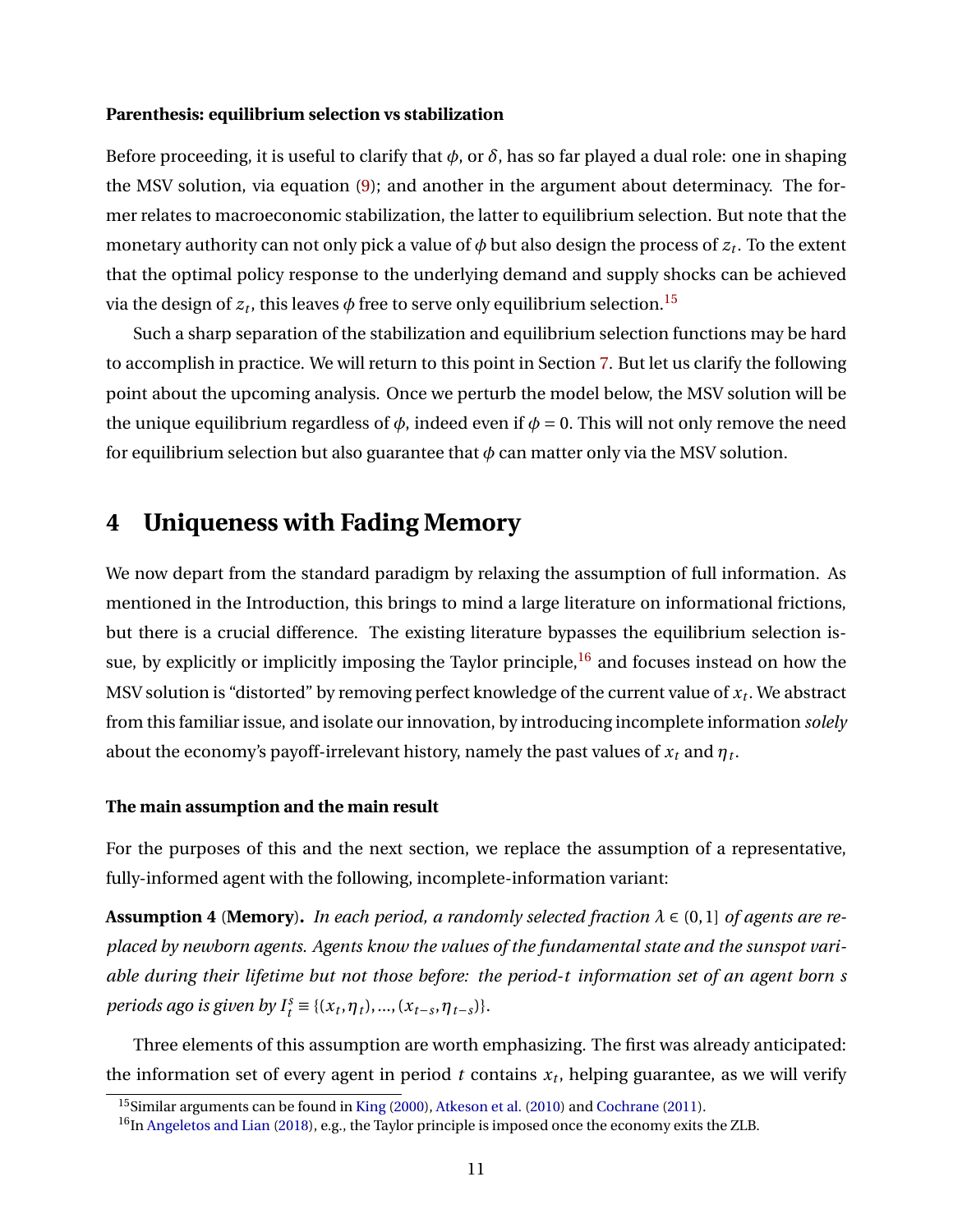shortly, that the frictionless MSV solution remains an equilibrium. If we relax this assumption, the MSV solution itself has to be modified, but this does not interfere with our main point, which is that all other solutions disappear. The second element is that an agent's information is comprised of only the exogenous shocks and not of any endogenous past outcomes. This relates to the point made in the Introduction about whether memory of sunspots can be stored in the endogenous state variables along a recursive equilibrium. We return to this point at the end of this section. The last element to note that the OLG structure serves one and only one purpose: to remove knowledge of past shocks from an increasing fraction of the population as time passes.<sup>[17](#page-12-1)</sup>

This form of friction in "aggregate memory" is consistent with a long, rational-expectations tradition in macroeconomics, which rules out bounded recall at the individual level but allows information to be heterogeneous across agents. That said, we welcome a behavioral reinterpretation of Assumption [4](#page-11-3) (and of Proposition [2](#page-12-0) below), in which agents are infinitely-lived but forget the past with probability  $\lambda .^{18}$  $\lambda .^{18}$  $\lambda .^{18}$  Under either interpretation,  $\lambda$  parameterizes the rate at which memory decays, or the degree of the informational friction.

In the limit as  $\lambda \to 0$ , the informational friction becomes vanishingly small. One may have expected the equilibria of the full-information benchmark to be only marginally affected by such a perturbation. But this is not the case: there is a discontinuity at  $\lambda = 0$ , reminiscent of that shown in the global games literature [\(Morris and Shin,](#page-38-5) [1998,](#page-38-5) [2003\)](#page-38-7).

<span id="page-12-0"></span>**Proposition 2** (**Determinacy without the Taylor principle**)**.** *Suppose that memory is imperfect in the sense of Assumption [4,](#page-11-3) for any λ* > 0. *Regardless of φ, or δ*, *the equilibrium is unique and is given by the MSV solution, that is, by*  $c_t = c_t^F$  *where*  $c_t^F$  *remains the same as in* [\(9\)](#page-8-1)*.* 

The full result is proved in the Appendix. Here, we illustrate the main idea for the special case in which there are no fundamental disturbances, so the task reduces to checking for the existence of pure sunspot equilibria. That is, we specialize our equilibrium condition to

<span id="page-12-3"></span>
$$
c_t = \delta \bar{E}_t[c_{t+1}];\tag{15}
$$

search for solutions of the form  $c_t = \sum_{k=0}^{\infty} a_k \eta_{t-k}$ ; and verify that  $a_k = 0$  for all *k*.

By Assumption [4,](#page-11-3) we have that, for all  $k \geq 0$ ,

$$
\bar{E}_t[\eta_{t-k}] = \mu_k \eta_{t-k}
$$

where  $\mu_k \equiv (1-\lambda)^k$  measures the fraction of the population at any given date that know, or remember, a sunspot realized *k* periods earlier. Future sunspots, on the other hand, are known to

<span id="page-12-1"></span><sup>&</sup>lt;sup>17</sup>This is unlike [Del Negro et al.](#page-37-14) [\(2015\)](#page-37-14), [Farhi and Werning](#page-37-13) [\(2019\)](#page-37-13) and [Angeletos and Huo](#page-36-8) [\(2021\)](#page-36-8), where an OLG structure is used to modify the Keynesian cross and, thereby, the MSV solution.

<span id="page-12-2"></span><sup>&</sup>lt;sup>18</sup>This suggests a possible link to the literature on bounded recall (e.g., [Bordalo et al.,](#page-37-15) [2020;](#page-37-16) [da Silveira et al.,](#page-37-16) 2020; and [Afrouzi et al.,](#page-36-11) [2020\)](#page-36-11).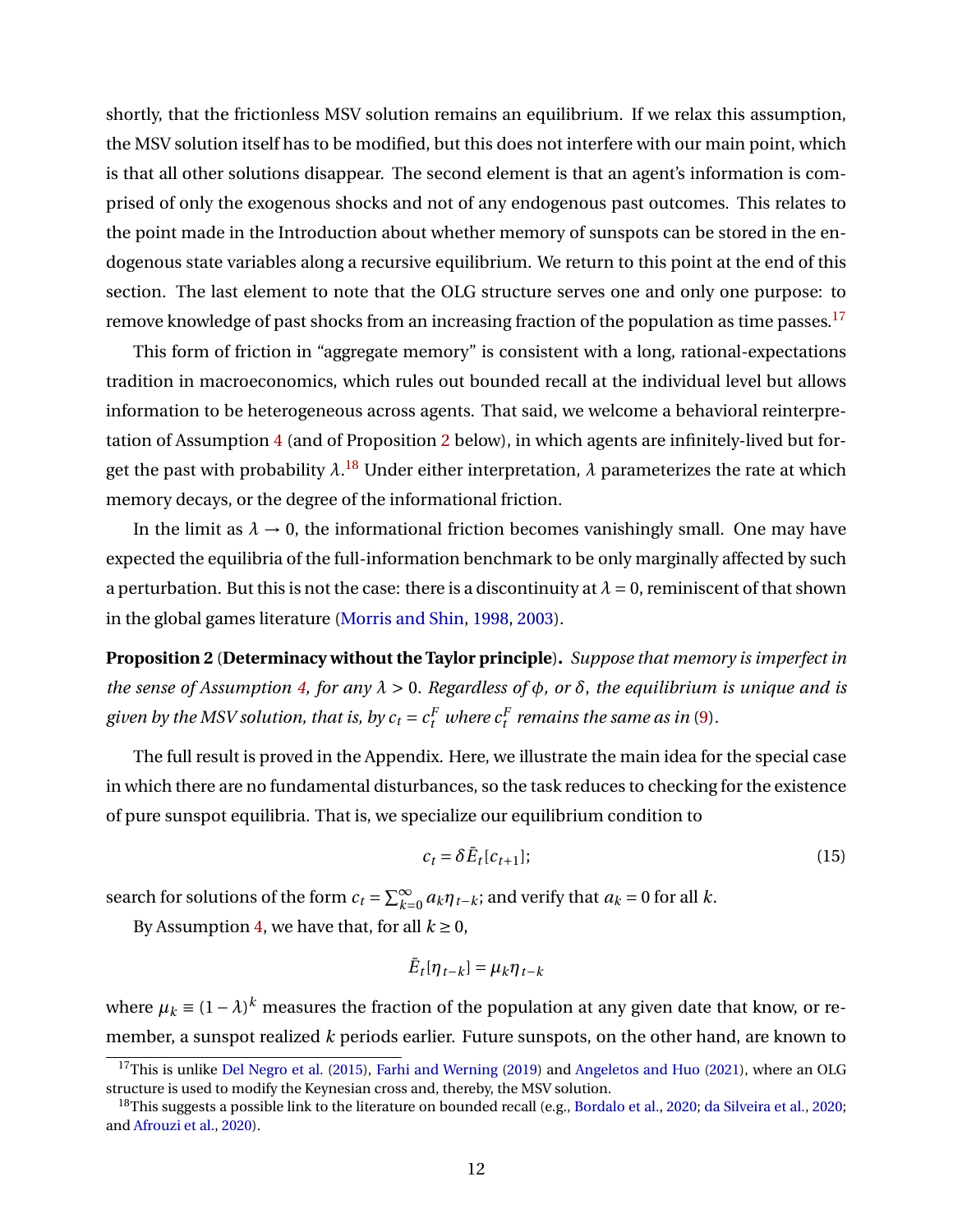nobody. It follows that, along any candidate solution, expectations satisfy

$$
\bar{E}_t[c_{t+1}] = \bar{E}_t\left[a_0\eta_{t+1} + \sum_{k=1}^{\infty} a_k\eta_{t+1-k}\right] = 0 + \sum_{k=0}^{+\infty} a_{k+1}\mu_k\eta_{t-k}.
$$

and condition [\(15\)](#page-12-3) rewrites as

$$
\sum_{k=0}^{+\infty} a_k \eta_{t-k} = \delta \sum_{k=0}^{+\infty} a_{k+1} \mu_k \eta_{t-k}.
$$

For this to be true for all sunspot realizations, it is necessary and sufficient that, for all  $k \geq 0$ ,

<span id="page-13-2"></span>
$$
a_k = \mu_k \delta a_{k+1},\tag{16}
$$

or equivalently

<span id="page-13-0"></span>
$$
a_k = \frac{a_0}{\delta^k \mu_0 \mu_1 ... \mu_{k-1}} = \frac{a_0}{\delta^k (1-\lambda)^{\frac{k(k-1)}{2}}}.
$$
\n(17)

Unless  $a_0 = 0$ , this explodes to infinity as  $k \to \infty$ , for any  $\delta$  and any  $\lambda \in (0, 1)$ . It follows that the unique bounded solution has  $a_k = 0$  for all  $k$ , which corresponds to the applicable MSV solution.

We expand on the intuition behind this argument momentarily. But first, it is useful to repeat the above argument for the knife-edge case with  $\lambda = 0$ , which corresponds the full-information benchmark. In this case,  $\mu_k = 1$  for all *k* and condition [\(17\)](#page-13-0) becomes

$$
a_k = \delta^{-k} a_0.
$$

When  $|\delta|$  < 1, this still explodes to infinity as  $k \to \infty$  unless  $a_0 = 0$ , which means that the unique bounded solution is once again  $a_k = 0$  for all *k*. But when  $|\delta| > 1$ , the above remains bounded, and indeed converges to zero as  $k \to \infty$ , for arbitrary  $a_0$ . This recovers the previous section's sunspot equilibria: the "normalized" sunspot equilibrium  $c_t^{\eta} = \sum_k \delta^{-k} \eta_{t-k}$  is herein nested with  $a_0 = 1$ , and all its rescaling is nested by letting  $a_0 = a$ , for arbitrary  $a \neq 0$ .

Note how *both* of the above arguments, the one with  $\lambda > 0$  and the one with  $\lambda = 0$ , use the requirement that *a<sup>k</sup>* does to explode to infinity. But whereas this requirement *alone* suffices for ruling out sunspot equilibria under our perturbation ( $\lambda > 0$ ), the standard case ( $\lambda = 0$ ) it must be complemented by the Taylor principle. This verifies the point anticipated at the end of Section [2:](#page-4-3)

**Corollary 1.** *Consider the assumption that there is a known steady state and there cannot exist "unbounded" deviations from it. This is insufficient for pinning down a unique equilibrium in the standard paradigm*  $(\lambda = 0)$ *, but becomes sufficient under our perturbation*  $(\lambda > 0)$ *.* 

To put it differently, policymakers should worry about "anchoring expectations" in the sense of the above assumption, but need not worry about communicating off-equilibrium threats of the type embedded in the Taylor principle.<sup>[19](#page-13-1)</sup>

<span id="page-13-1"></span><sup>&</sup>lt;sup>19</sup>By the same token, the extensive, state-contingent, escape clauses articulated in [Atkeson et al.](#page-36-1) [\(2010\)](#page-36-1) are not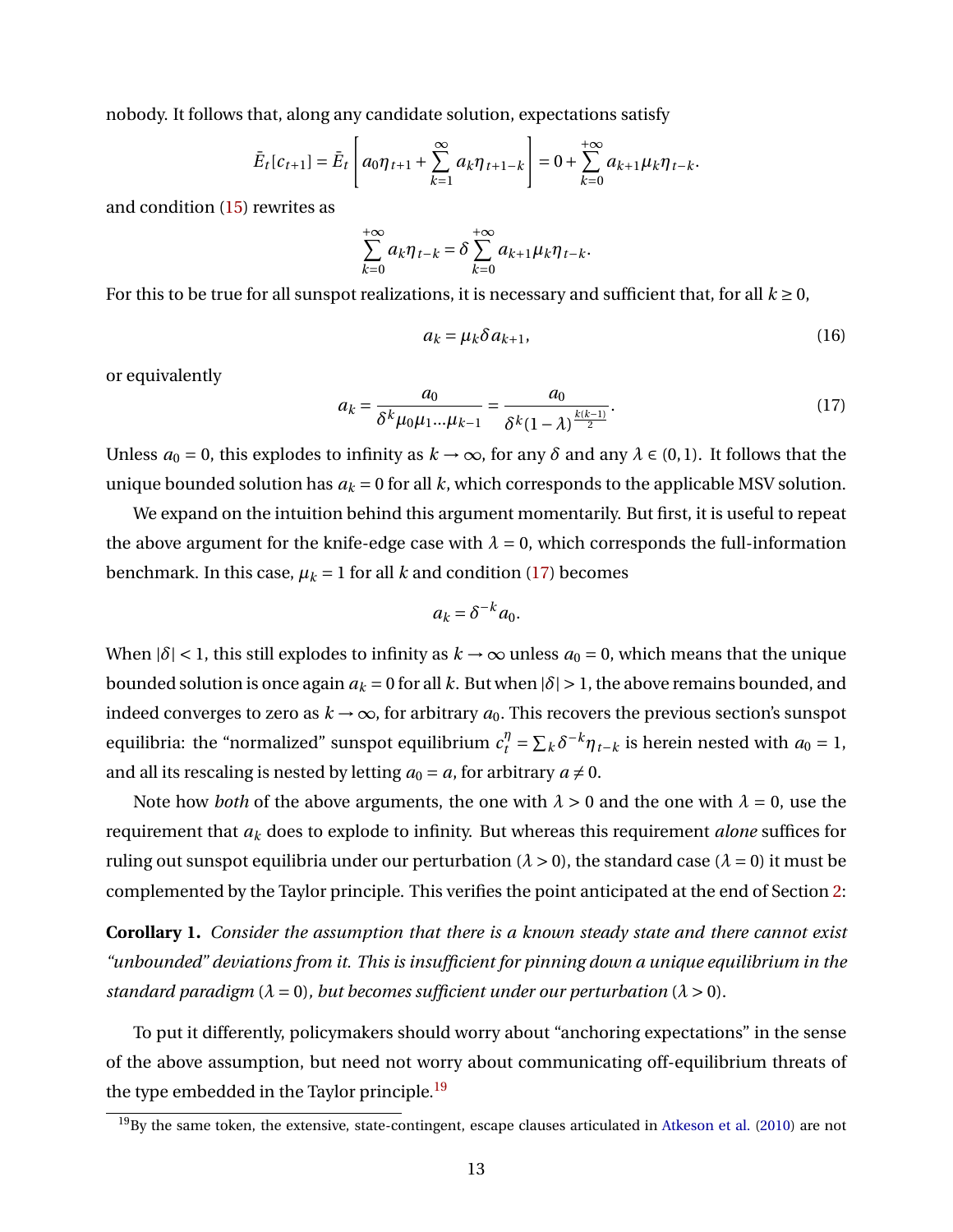### **Intuition and additional remarks**

The following heuristic helps build additional intuition. Let  $\left\{\frac{\partial c_1}{\partial n_1}$ *∂η*0  $\mathfrak{g}^{\infty}$ stand for the Impulse Response Function (IRF) of  $c_t$  with respect to  $\eta_0$ . Since  $\frac{\partial c_t}{\partial \eta_0} = a_t$  for all *t*, we can rewrite [\(16\)](#page-13-2) as

$$
\frac{\partial c_t}{\partial \eta_0} = \mu_t \delta \frac{\partial c_{t+1}}{\partial \eta_0}.
$$

This is the same condition as that characterizing the IRF of  $c_t$  to  $\eta_0$  in a "twin" economy in which memory is perfect but condition [\(4\)](#page-5-2) is modified as follows:

$$
c_t = \mu_t \delta \mathbb{E}_t[c_{t+1}].
$$

Under this prism, it is *as if* the degree of strategic complementary between generations *t* and *t* + 1 has been reduced from *δ* to  $\mu_t \delta$ . Furthermore, because *t* large enough suffices for  $|\mu_t \delta|$  < 1 to hold regardless of *δ*, or *φ*, there is necessarily a finite period *T* after which *c<sup>t</sup>* cannot depend on  $\eta_0$ . By induction then,  $c_t$  cannot depend on  $\eta_0$  before *T* either.

This interpretation of our result brings to mind [Angeletos and Lian](#page-36-7) [\(2018\)](#page-36-7) and [Angeletos and](#page-36-8) [Huo](#page-36-8) [\(2021\)](#page-36-8). These papers have emphasized how higher-order uncertainty helps attenuate GE feedbacks, especially so when over longer horizons, or longer chains of reasoning. A similar logic applies here, but there are two main differences. First, whereas these papers limit attention to how this logic influences the model's MSV solution (e.g., its response to fundamental shocks or to news about future monetary policy) under the Taylor principle, here we show how a similar logic helps rule out the model's other, non-fundamental solutions even without that principle. And second, whereas these papers allow the economy-wide information about past shocks only to improve over time (due to learning), here we let it deteriorate, at least eventually.

The see why such *eventual* deterioration is the key to our result, relax Assumption [4](#page-11-3) in the following way: suppose that the fraction of the population that is aware of a sunspot that occurred *k* periods ago is given by an arbitrary, possibly non-monotonic, sequence  $\{\mu_k\}_{k=1}^{\infty}$  $\sum_{k=0}^{\infty}$  ∈ (0, 1]<sup>∞</sup>. Such a generalization allows us to capture the following three possibilities at once: not all agents are attentive to the sunspot at the beginning ( $\mu_0$  < 1); more and more agents learn about it in the short run ( $\mu_k$  is initially increasing in *k*); and more and more agents forget it in the long run ( $\mu_k$  is eventually decreasing). The aforementioned papers and the broader literature on informational frictions have focused on the first two possibilities. We instead leverage the third: our uniqueness argument goes through as long as  $\lim_{k\to\infty} \mu_k = 0$ , regardless of what happens in the short run. That is, the key assumption is that memory vanishes asymptotically.<sup>[20](#page-14-0)</sup>

needed in their entirety; what is needed is only an escape clause for "unusually large" deviations.

<span id="page-14-0"></span><sup>&</sup>lt;sup>20</sup>What if  $\mu_k = \bar{\mu}$  for all *k*, which maps to the benchmark scenario of [Angeletos and Lian](#page-36-7) [\(2018\)](#page-36-7), or more generally lim<sub>k→∞</sub>  $\mu_k = \bar{\mu}$  for some  $\bar{\mu} \in (0, 1)$ ? In this case, the equilibrium is now unique if and only if  $|\bar{\mu}\delta|$  < 1, which means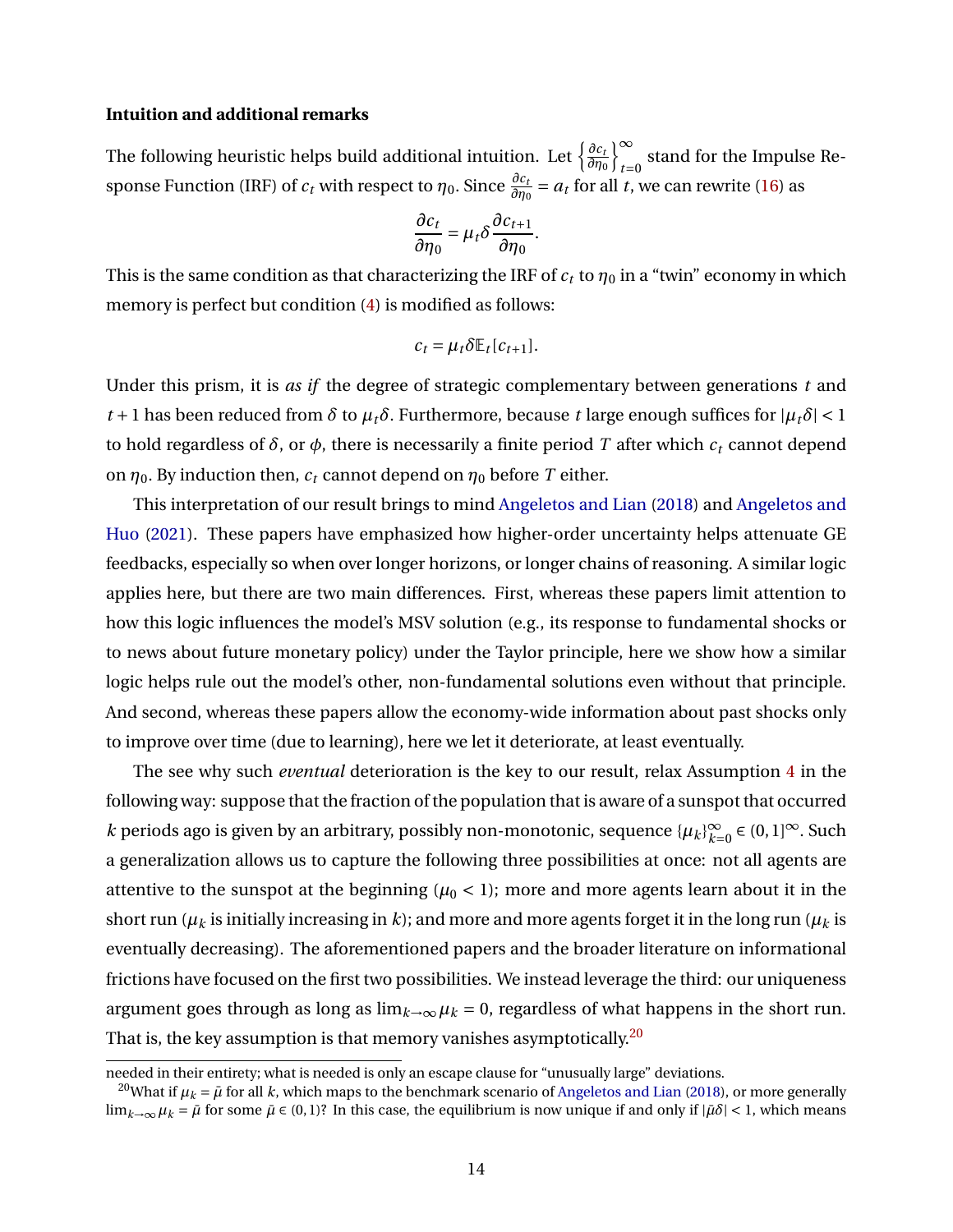Also note that the offered translation of our result in terms of strategic complementarity was conditional on  $\eta_0$ . This means that  $\mu_t \delta$  measures the strategic complementarity between periods *t* and *t* +1 in a very specific sense: as perceived from agents in period 0, when they contemplate whether to react to  $\eta_0$ . In other words, this is about higher-order beliefs—or how current agents think, or reason, about future agents.

Let us explain. Because *η*<sub>0</sub> is payoff irrelevant in every single period, period-0 agents have an incentive to respond to it if and only if they are confident that period-1 agents will also respond to it, which can be true only if they are also confident that period-1 will themselves be confident that period-2 agents will do the same, and so on, ad infinitum. It is this kind of "infinite chain" that supports sunspot equilibria when  $\lambda = 0$ . And conversely, the friction we have introduced here amounts to the typical period-0 agent reasoning as follows:

"I can see  $\eta_0$ . And I understand that it would make sense to react to it if I were confident that all future agents will keep conditioning their behavior on it *in perpetuity*. But I worry that future agents will fail to do so, either because they will have forgotten it, or because they may themselves worry that agents further into the future will not react to it. It therefore makes sense not to react to  $\eta_0$  myself."

And the same logic rules out all sunspot and backward-looking equilibria.

Three remarks help complete the picture. First, the reasoning articulated above reminds the global games literature [\(Morris and Shin,](#page-38-5) [1998,](#page-38-5) [2003\)](#page-38-7). Although in our context there are no dominance regions of the kind assumed in that literature, the assumption that memory vanishes asymptotically plays a similar role: it triggers a chain of contagion effects from "remote types" (uninformed agents in the far future) to "nearby types" (informed agents in the immediate future) and thereby to present behavior.

Second, the aforementioned worries don't have to be "real" (objectively true). That is, we can reinterpret Assumption [4](#page-11-3) as follows: agents don't necessarily forget themselves but believe that others will forget. Strictly speaking, this requires a departure from REE to PBE with heterogeneous and misspecified priors about one another's knowledge, along the lines of [Angeletos and](#page-36-9) [Sastry](#page-36-9) [\(2021\)](#page-36-9). But the essence is similar and highlights the role of higher-order beliefs.

Finally, our result does not rest on the sunspot *η<sup>t</sup>* being uncorrelated over time. In particular, Proposition [2](#page-12-0) readily extends to an arbitrary ARMA process of the sunspot, except for one knifeedge case: when  $\eta_t$  follows an AR(1) process with autocorrelation *exactly* equal to  $\delta^{-1}$ . In this

that the Taylor principle is relaxed but not completely removed. This reminds [Gabaix](#page-37-7) [\(2020\)](#page-37-7) and can indeed be interpreted as a complementary foundation of that paper's approach, with  $\bar{\mu}$  here playing the same role as the degree of cognitive discounting in that paper. That said, even if memory of sunspots does not vanish asymptotically, we can induce uniqueness for every  $\delta$ , or  $\phi$ , via the perturbation considered in Section [6.](#page-18-0)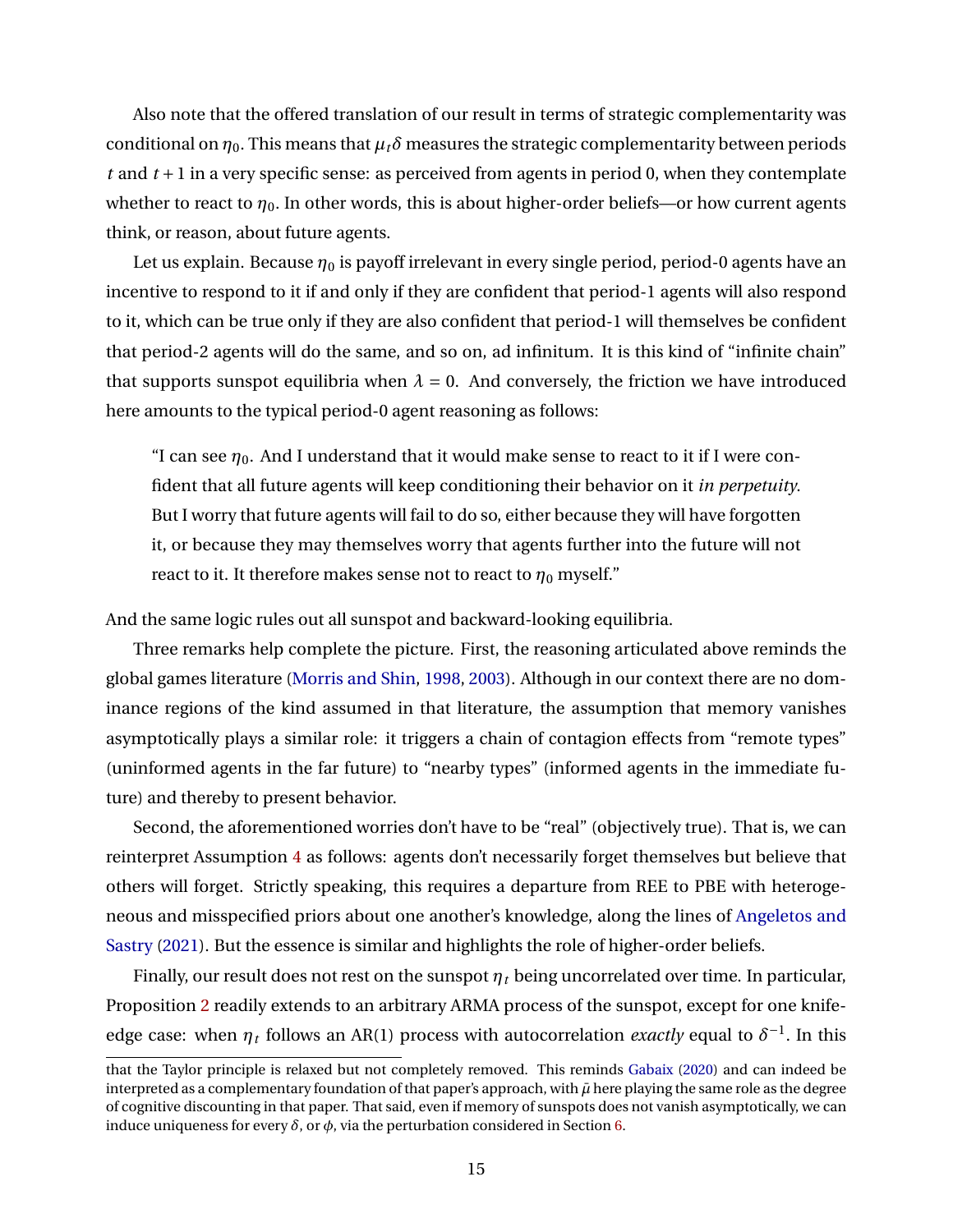case,  $c_t = c_t^F + a\eta_t$  is an equilibrium for any *a* and is supported by knowledge of  $(x_t, \eta_t)$  alone. Of course, such a situation is exceedingly unlikely: it requires an exogenous variable that, by pure magic, eliminates the need of any memory. But could it be that an *endogenous* state variable, such as the past outcome, *ct*−1, replicates this magic when agents can observe this variable?

We return to this question in Section [6.](#page-18-0) But we give a preliminary answer here:

<span id="page-16-1"></span>**Proposition 3** (**Nearly perfect knowledge of past outcomes**)**.** *Under Assumption [4,](#page-11-3) almost all agents become arbitrarily well informed about arbitrarily long histories of*  $c_t$  *as*  $\lambda \to 0$ *: for any map* $p$ ing from  $h^t$  to  $c_t$  as in Definition [1,](#page-7-1) any  $K < \infty$  arbitrarily large but finite, and any  $\epsilon, \epsilon' > 0$  arbi*trarily small but positive, there exists*  $\hat{\lambda} > 0$  *such that, whenever*  $\lambda \in (0, \hat{\lambda})$ *, Var*  $(E_t^i[c_{t-k}] - c_{t-k}) \le \epsilon$ *for all k* ≤ *K*, *for at least a fraction 1* −  $\epsilon'$  *of agents, and for every period t.* 

In this sense, our uniqueness result is compatible with indirect but almost perfect knowledge of past outcomes: it is *as if* agents have received arbitrarily precise signals about {*ct*−1,...,*ct*−*<sup>K</sup>* }, and by extension for  $\{\pi_{t-1},...,\pi_{t-K}\}\$ , too, for arbitrarily large *K*. In Section [6,](#page-18-0) we will show that uniqueness is compatible even with perfect, direct observation of past outcomes, provided that we consider a different perturbation; and we will finally speculate on which perturbations may or may not work more generally. In the next section, we first comment on how the present approach extends to a larger class of forward-looking, rational-expectations models.

# <span id="page-16-0"></span>**5 A Generalization**

Consider the following, multi-dimensional version of equation [\(4\)](#page-5-2):

$$
y_t = Qx_t + \Delta \bar{E}_t[y_{t+1}],\tag{18}
$$

where  $y_t$  is an  $\ell \times 1$  vector, *Q* is an  $\ell \times n$  matrix, and  $\Delta$  is an  $\ell \times \ell$  matrix. In this case, the MSV solution requires inevitability of *I* −∆*R* (this is the analogue of Assumption [3\)](#page-8-2) and is given by

$$
y_t^F = Q(I - \Delta R)^{-1} x_t.
$$

In the full-information benchmark, this solution is the unique bounded equilibrium if and only if all eigenvalues of ∆ are within the unit circle (this is the analogue of the Taylor principle). But once we replace full information with Assumption [4,](#page-11-3) this solution becomes the unique bounded solution regardless the eigenvalues of ∆.

This hints at the broader applicability of our insights. And it underscores that the omission of a forward looking term in our Phillips curve [\(2\)](#page-4-2) was inessential on its own right. But there was a more heroic simplification behind our IS curve [\(1\)](#page-4-1), which we now address.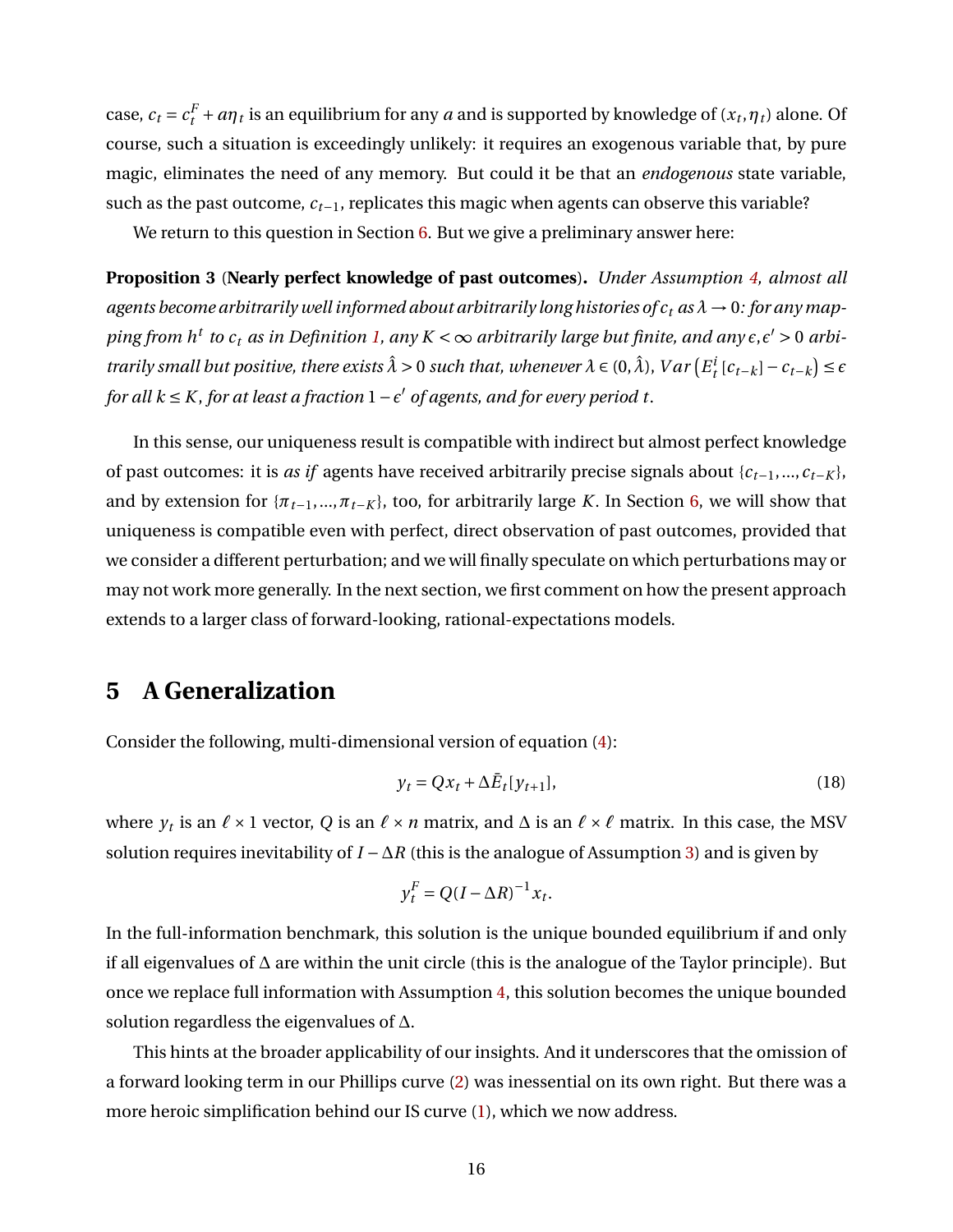If we take our OLG, incomplete-information version of the New Keynesian model "seriously," equation [\(1\)](#page-4-1) must be replaced by the following:

$$
c_t = -\beta \omega \sigma \left\{ \sum_{k=0}^{+\infty} (\beta \omega)^k \bar{E}_t \left[ i_{t+k} - \pi_{t+k+1} \right] \right\} + \left( 1 - \beta \omega \right) \left\{ \sum_{k=0}^{+\infty} (\beta \omega)^k \bar{E}_t \left[ c_{t+k} \right] \right\} + \sigma \varrho_t, \tag{19}
$$

where  $\beta \in (0, 1)$  is the subjective discount factor and  $\omega = 1 - \lambda \in (0, 1]$  is the survival probability. This equation is basically the aggregate consumption function, combined with market clearing: the first term captures the effect of the real interest rate path, the second term captures permanent income, and  $1 - \beta \omega$  measures the marginal propensity to consume. A detailed derivation can be found in [Angeletos and Lian](#page-36-7) [\(2018\)](#page-36-7) and [Angeletos and Huo](#page-36-8) [\(2021\)](#page-36-8).<sup>[21](#page-17-0)</sup> For our purposes, the key observation is that equation [\(19\)](#page-17-1) lets  $c_t$  depend on expectations of  $c_{t+k}$ ,  $\pi_{t+k}$ , and  $i_{t+k-1}$ for all  $k \ge 1$ , whereas [\(1\)](#page-4-1) had artificially restricted this dependence to  $k = 1$ .

Suppose, next, that we replace our ad-hoc Phillips curve [\(2\)](#page-4-2) with the standard, NKPC:

<span id="page-17-1"></span>
$$
\pi_t = \kappa c_t + \beta \mathbb{E}_t \left[ \pi_{t+1} \right] + \kappa \xi_t. \tag{20}
$$

And finally, let the Taylor rule be

<span id="page-17-3"></span><span id="page-17-2"></span>
$$
i_t = z_t + \phi_c c_t + \phi_{\pi} \pi_t, \tag{21}
$$

for arbitrary, possibly zero or even negative, coefficients  $\phi_c$ ,  $\phi_\pi \in \mathbb{R}$ . Solving [\(20\)](#page-17-2) and [\(21\)](#page-17-3) for  $\pi_t$ and  $i_t$  and replacing these solutions into  $(19)$ , we infer that the model reduces to the following single, forward-looking equation in aggregate spending:

<span id="page-17-5"></span>
$$
c_t = \theta_t + \bar{E}_t \left[ \sum_{k=0}^{+\infty} \delta_k c_{t+k} \right]
$$
 (22)

for some random variable  $\theta_t$  and some fixed scalars  $\delta_k.^{22}$  $\delta_k.^{22}$  $\delta_k.^{22}$ 

Compared to equation [\(4\)](#page-5-2), equation [\(22\)](#page-17-5) allows for more complex GE, or strategic, feedbacks across time. There are three such feedbacks: between income and spending; between spending and inflation; and between inflation/spending and interest rates. The first feedback is parameterized by the MPC, or *βω*; the second by *κ* and *β*; and the third by  $φ$ <sup>*π*</sup> and  $φ$ <sup>*c*</sup>. This explains why the  $\delta_k$  coefficients are convolutions of all these parameters and suggests the following reinterpretation: for appropriate such coefficients, equation [\(22\)](#page-17-5) can nest any linear but otherwise arbitrary "intertemporal Keynesian cross" [\(Auclert et al.,](#page-36-12) [2018\)](#page-36-12). Similarly, equation [\(22\)](#page-17-5) can nest a more flexible Taylor rule that ties interest rates not only to current inflation and output but also

<span id="page-17-0"></span> $21$ That derivation requires perfect recall (equivalently, a law of iterated expectations) at the individual level. This is consistent with Assumption [4,](#page-11-3) which explains why we can import equation [\(19\)](#page-17-1) from these works to our setting.

<span id="page-17-4"></span><sup>&</sup>lt;sup>22</sup>In particular,  $\theta_t \equiv \sigma \rho_t - \beta \omega \sigma (z_t + z_t^{\text{news}}) - \phi_{\pi} \beta \omega \sigma \kappa \xi_t + \sigma (1 - \phi_{\pi} \beta \omega) \kappa \xi_t^{\text{news}},$  where  $z_t^{\text{news}} \equiv \sum_{k=1}^{+\infty} (\beta \omega)^k \bar{E}_t [z_{t+k}]$ and  $\xi_t^{\text{news}} \equiv \sum_{k=1}^{+\infty} (\beta \omega)^k \bar{E}_t [\xi_{t+k}]$ ; and  $\delta_k \equiv (1 - \beta \omega - \beta \omega \sigma \phi_c) (\beta \omega)^k + \omega \sigma \kappa \left( -\phi_\pi \beta + (1 - \omega \phi_\pi \beta) \frac{1 - \omega^k}{1 - \omega} \right) \beta^k$ , for all k.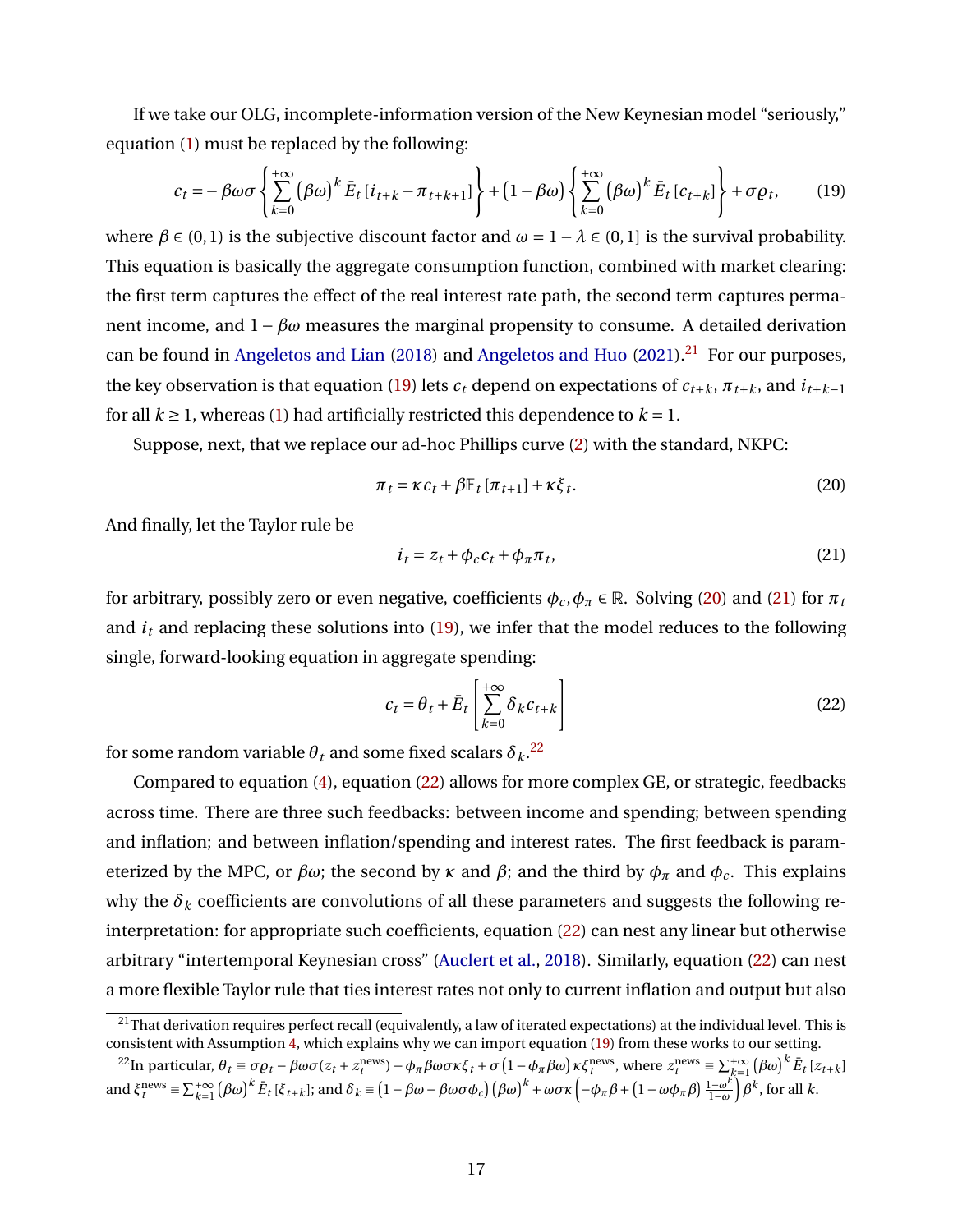to the monetary authority's expectations of future inflation and future output. $^{23}$  $^{23}$  $^{23}$ 

To guarantee the existence of the MSV solution, we now require that  $I-\sum_{k=0}^{+\infty}\delta_kR^k$  is invertible; this is the analogue of Assumption [3.](#page-8-2) We can then verify that Proposition [2](#page-12-0) goes through despite the added complexity in how current outcomes depend on expectations of the future.

<span id="page-18-2"></span>**Proposition 4** (Generalized result)**.** *Maintain Assumption [4](#page-11-3) but let the equilibrium condition for*  $c_t$  *take the richer form of equation* [\(22\)](#page-17-5), for arbitrary  $\{\delta_k\}_{k=1}^{\infty}$  $\sum_{k=0}^{\infty}$  such that  $\sum_{k=0}^{\infty} |\delta_k|$  exists (is finite). *The equilibrium remains unique and is still given by the applicable MSV solution.*

The logic is the same as in our main analysis. There,  $|\delta| > 1$  supported multiple equilibria when  $\lambda = 0$ ; but as soon as  $\lambda > 0$ , the multiplicity vanished, because  $\lambda > 0$  meant that the *effective* degree of strategic complementarity fell below 1 eventually, in the sense that  $\mu_k|\delta| < 1$  for sufficiently high *k*. The same properties hold here modulo the replacement of  $|\delta|$  with  $\sum_{k=0}^{\infty} |\delta_k|$ .

It is a safe guess that, similarly Proposition [2,](#page-12-0) the above result extends to a multi-variate version of equation [\(22\)](#page-17-5). In other words, our insights readily extend to a large class of linear, purely forward-looking, rational expectations models, like that studied by [Blanchard](#page-36-10) [\(1979\)](#page-36-10) under the full-information assumption. What is left for future work is the extension to models that add payoff-relevant state variables (e.g., capital), as in [Blanchard and Kahn](#page-36-13) [\(1980\)](#page-36-13).

# <span id="page-18-0"></span>**6 Observing Past Outcomes**

We now pay closer attention to Assumption [4,](#page-11-3) which has been the catalyst for uniqueness in the preceding analysis. Literally taken, this assumption precluded direct observation of past outcomes, such as output or inflation. But as shown in Proposition [3,](#page-16-1) such a literal interpretation could be misleading: in the limit as  $\lambda \rightarrow \infty$ , agents were arbitrarily well informed about arbitrarily long histories of past outcomes, albeit in an indirect way.

Under this prism, the uniqueness result of Propositions [2](#page-12-0) and [4](#page-18-2) seems compatible with noisy observation of past outcomes. Still, the key assumption behind this result is hard to square with a long tradition in macroeconomics that represents equilibria in recursive form, along which a small set of state variables serve as sufficient statistics for the entire history of shocks. In this section, we first illustrate how the recursive logic poses a challenge for us; we next explain why this logic itself has its own limitations; and we finally show how a different perturbation can induce basically the same result even when past outcomes are observed perfectly.

<span id="page-18-1"></span><sup>&</sup>lt;sup>23</sup>This detail matters for other approaches, such as E-stability [\(Honkapohja and Mitra,](#page-38-13) [2004\)](#page-38-13), but not for ours.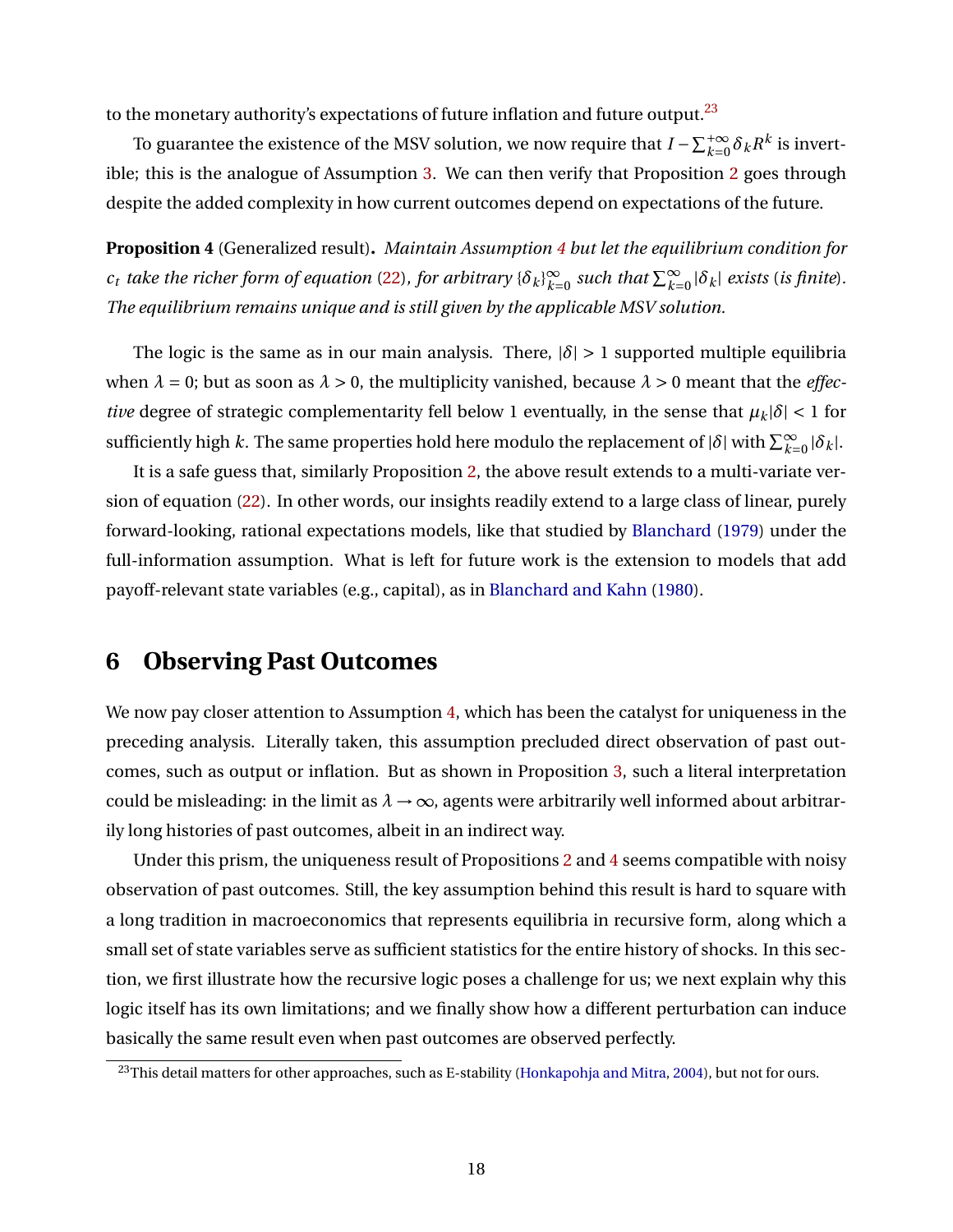#### **Recursive equilibria: a challenge for us, and their own limitations**

Go back to the full-information, representative-agent benchmark of Section [3,](#page-8-3) let  $|\delta| > 1$ , shut down momentarily the fundamentals, and focus on the following, pure sunspot equilibrium:

$$
c_t = c_t^{\eta} \equiv \sum_{k=0}^{\infty} \delta^k \eta_{t-k}.
$$

This can be represented in recursive form as

<span id="page-19-1"></span>
$$
c_t = \eta_t + \delta^{-1} c_{t-1}.\tag{23}
$$

It follows that perfect knowledge of yesterday's outcome can readily substitute for perfect knowledge of the infinite history of past sunspots.

This logic extends if agents observe only a noisy, public signal of *ct*−1. [24](#page-19-0) But what about the more general case, in which agents' information is contaminated with idiosyncratic noise, either because of decentralized market interactions or because of rational inattention? This amounts to introducing private information, which, if we extrapolate from the literature on global games, is probably the key behind our earlier uniqueness result. But the presence of such information opens a pandora box in dynamic settings: rational expectations equilibria generally cease to be recursive on a small set of state variables, due to the infinite regress problem [\(Townsend,](#page-39-10) [1983\)](#page-39-10).

Under this prism, one can re-read Assumption  $4$  as the means for illustrating the potential discontinuity of recursive, non-fundamental equilibria to incomplete information, while bypassing the infinite regress problem. Still, we find it instructive to show that the MSV solution can emerge as the unique equilibrium even with *perfect* knowledge of *ct*−1, which is what we do next.

#### **Breaking the infinite chain, again**

The recursive equilibrium described in [\(23\)](#page-19-1) amounts to an "infinite chain" in the following sense: current agents are conditioning their behavior on *ct*−1, which is payoff-irrelevant from their perspective, only because they expect to be "rewarded" appropriately by future agents; but for this to be the case, future agents must themselves condition their behavior on  $c_t$ , which is payoffirrelevant for them, on the basis of a similar expectation about the behavior of agents further into the future; and so on, ad infinitum.

This chain is based on "thin air" in the sense that there is *no* agent along this chain whose behavior is ever anchored to fundamentals. This contrasts with the dynamic GE feedbacks that

<span id="page-19-0"></span> $^{24}$ In particular, suppose that all agents at *t* observe only the current sunspot  $\eta$   $_t$  and a public signal  $\tilde c_{t,t-1}\equiv c_{t-1}+m_t,$ where  $m_t$  is zero-mean measurement error, i.i.d. across time, and independent of the sunspots. Then, the strategy  $c_t = a\eta_t + \delta^{-1}\tilde{c}_{t,t-1}$ , which is the same as that in [\(23\)](#page-19-1) modulo the replacement of  $c_{t-1}$  with  $\tilde{c}_{t,t-1}$ , continues to be an equilibrium for any *a* and no matter the variance of the measurement error.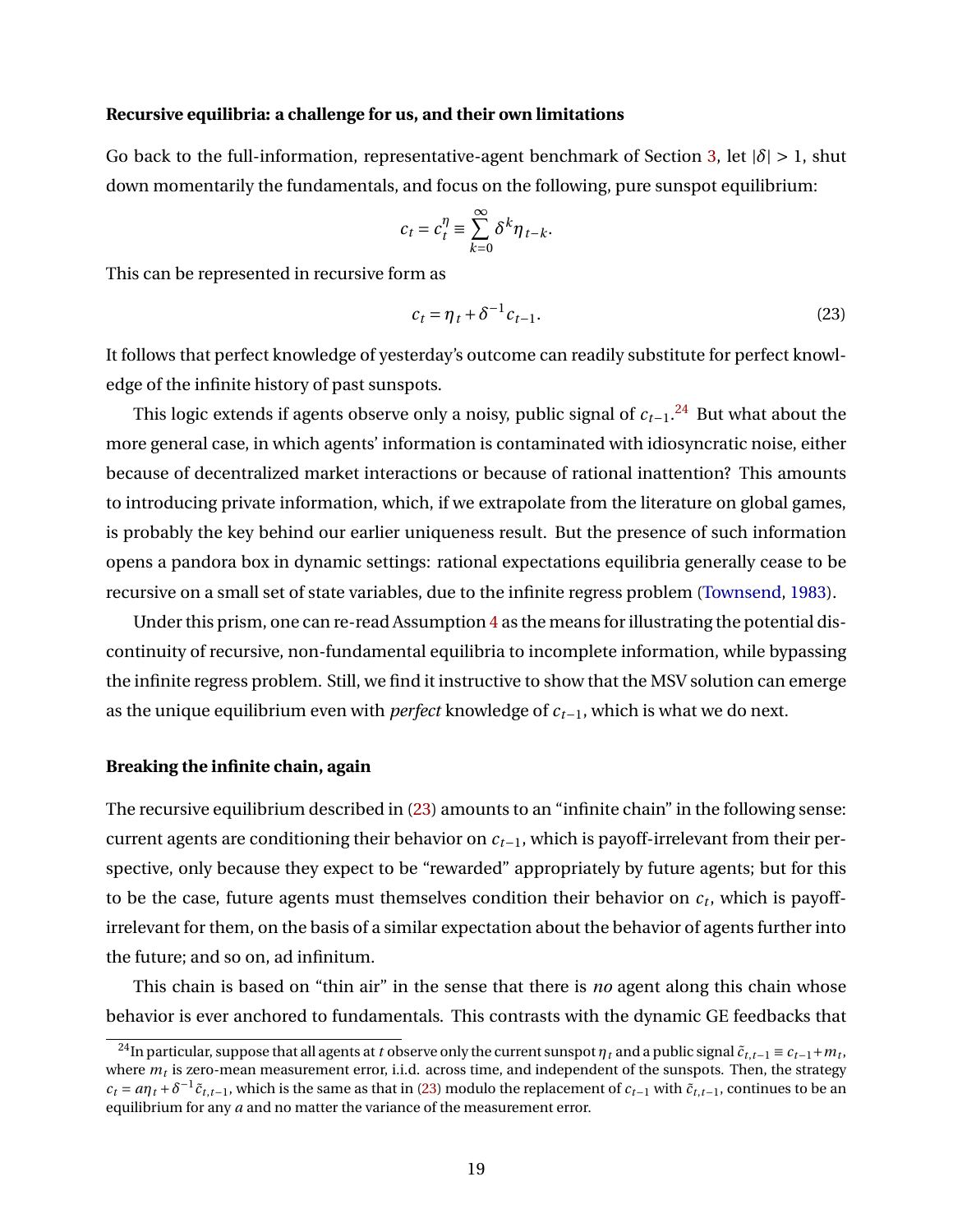operate behind the MSV solution, which, too, work via expectations of future behavior but are ultimately triggered by intrinsic forces (or PE effects).<sup>[25](#page-20-0)</sup> What is more, once behavior is anchored to fundamentals and fundamentals themselves are not common knowledge, thin air may loose its hold on beliefs: the aforementioned infinite chain may collapse.

To illustrate what this means, bring back the fundamental shocks and consider any of the equilibria of the form  $c_t^B + ac_t^{\eta}$  $t'$ , which, recall, were obtained by "solving the model backwards." These are replicated by the following recursive strategy:

$$
c_t = \delta^{-1} (c_{t-1} - \theta_{t-1}) + a\eta_t.
$$
 (24)

Contrary to that in [\(23\)](#page-19-1), this strategy requires that the agents at *t* know not only  $c_{t-1}$  but also  $\theta_{t-1}$ . Why is such knowledge necessary? Because this what it takes for agents at *t* to know how to undo the direct, intrinsic effect of  $\theta_{t-1}$  on the behavior of the agents at  $t-1$  and, thereby, to "reward" them to play the above strategy.

This suggests that the chain can break if the agents at *t* do not know what exactly it takes to reward the agents at *t* −1. To make this point crisply, we proceed as follows.

First, we introduce a new fundamental disturbance, denoted by  $\zeta_t$ , which can be arbitrarily small but is not observed by future agents. This allows us to maintain knowledge of *θt*−<sup>1</sup> (or  $x_{t-1}$ ) itself, for symmetry with the earlier analysis, and at the same time parameterize the aforementioned uncertainty by the support of  $\zeta_t.$  In particular, we let  $\zeta_t$  be drawn independently over time, as well as independently of any other shock in the economy, from a uniform distribution with support  $[-\varepsilon, +\varepsilon]$ , where  $\varepsilon$  is positive but arbitrarily small.

Second, we abstract from informational heterogeneity and think of the economy as a sequence of representative agents, or a sequence of players, one for each period. This abstracts from the question of how behavior is coordinated within a period and, instead, zeros in on the aforementioned infinite chain between current and future behavior.

Accordingly, we write the equilibrium condition at *t*, or equivalently the best response of the period-*t* representative agent, as

<span id="page-20-1"></span>
$$
c_t = \theta_t + \zeta_t + \delta \mathbb{E}[c_{t+1}|I_t].
$$
\n(25)

where  $\mathbb{E}[\cdot|I_t]$  is the rational expectation conditional on  $I_t$ , the information set of the period-t representative agent.

And finally, we require that  $I_t$  contains both the concurrent fundamentals (which explains why these are outside the expectation operator in the equation above) and the past outcome *ct*−<sup>1</sup>

<span id="page-20-0"></span><sup>&</sup>lt;sup>25</sup>Think, for example, the response of the economy at *t* to news about  $z_{t+1}$ , monetary policy a period later. This has a GE effect today via the expectations of future income and future inflation, which are themselves driven by the direct, PE effect of tomorrow's interest rates on spending.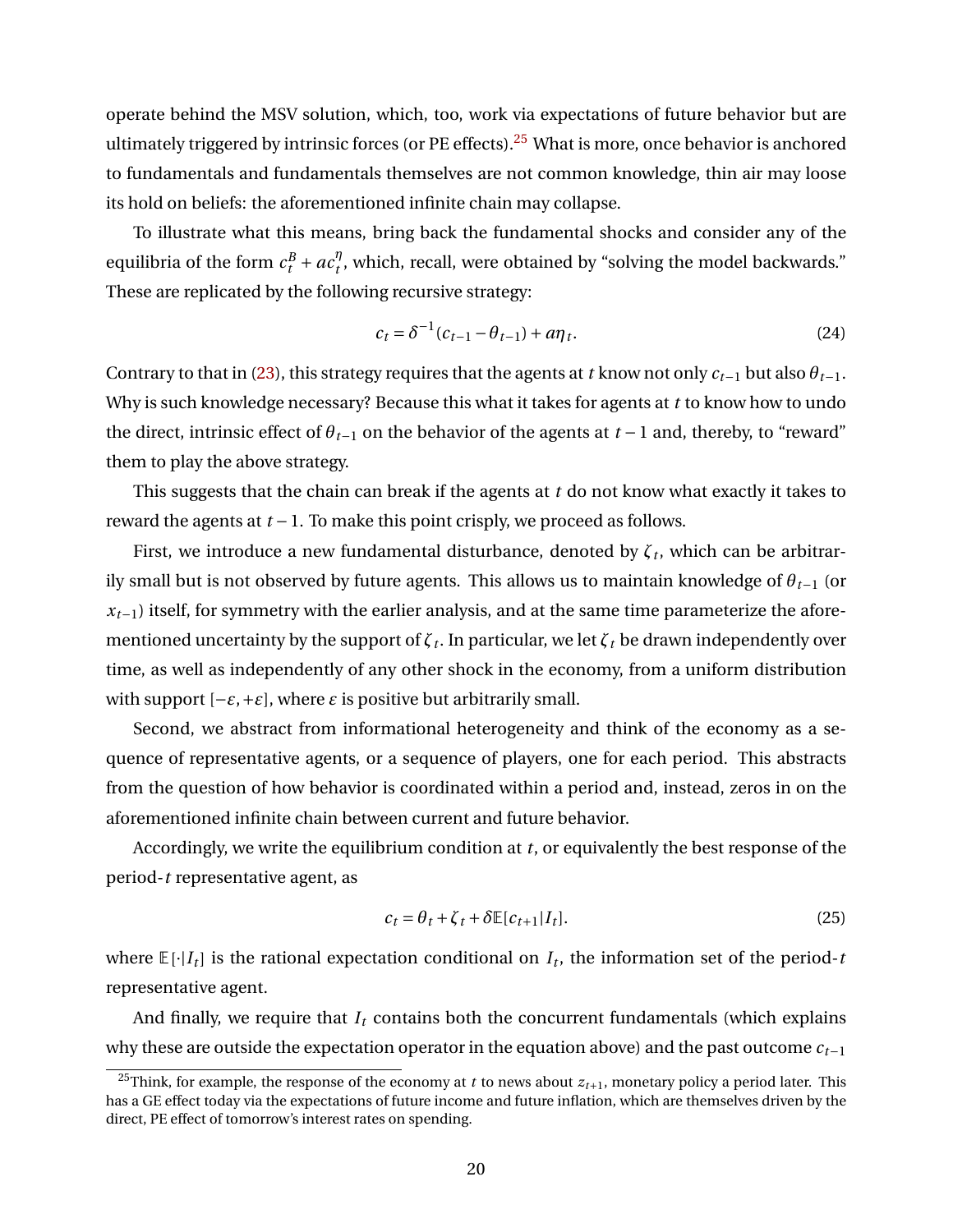(in order to accommodate how perfect knowledge of the past outcome). But we also let  $I_t$  not to nest *It*−1, and in particular not to contain *ζt*−1, even though it may contain a long history of the "main" fundamental shocks and the sunspots. Formally:

<span id="page-21-1"></span>**Assumption 5.** *For each t*, *there is a representative agent whose information is given by*

$$
I_t = \{\zeta_t\} \cup \{x_t, \ldots, x_{t-K_\theta}\} \cup \{\eta_t, \ldots, \eta_{t-K_\eta}\} \cup \{c_{t-1}, \cdots, c_{t-K_c}\}\
$$

*for finite but possibly arbitrarily large*  $K_n$ ,  $K_c$ , and  $K_\theta$ .

When  $\varepsilon = 0$  (the  $\zeta_t$  shock is absent), Assumption [5](#page-21-1) allows replication of all sunspot and backwardlooking equilibria with extremely short memory, i.e., with  $K_{\eta} = 0$  and  $K_{\theta} = K_c = 1$ . This is precisely the recursive representation of these equilibria in the standard paradigm. But there is again a discontinuity: once  $\varepsilon > 0$ , all the non-fundamental equilibria unravel, no matter how long the memory of outcomes and all other shocks may be.

<span id="page-21-0"></span>**Proposition [5](#page-21-1).** *Suppose that Assumption 5 holds and*  $\varepsilon > 0$ . *Regardless of*  $\delta$ , *there is unique equilibrium and is given by*  $c_t = c_t^F + \zeta_t$ *, where*  $c_t^F$  *is the same MSV solution as before.* 

To further illustrate the logic behind this result, abstract from the  $\theta_t$  shock (but of course keep the  $\zeta_t$  shock) and let  $I_t = \{\zeta_t, \eta_t, c_{t-1}\}\$ . In this case, "solving the model backwards," which literally means having the agents at *t* +1 create indifference for the agents *t*, requires that

$$
\mathbb{E}[c_{t+1}|I_t] = \delta^{-1}(-\zeta_t + c_t).
$$

Since the only "news" contained in  $I_{t+1}$  relative to  $I_t$  are  $\eta_{t+1}$  and  $\zeta_{t+1}$ , the above is true if and only if  $c_{t+1}$  satisfies

$$
c_{t+1} = a\eta_{t+1} + d\zeta_{t+1} + \delta^{-1}(-\zeta_t + c_t)
$$

for some  $a, d \in \mathbb{R}$ . As noted before, the agents at  $t + 1$  may extract information about  $\zeta_t$  from their knowledge of  $c_t$ . But since  $\zeta_t$  is not *directly* known and  $c_{t+1}$  has to be measurable in  $I_{t+1}$  =  $\{\zeta_{t+1}, \eta_{t+1}, c_t\}$ , the above condition can hold only if  $c_t$  itself is measurable in  $\zeta_t$  and not in any other shock, such as the sunspots realized at *t* or earlier. In short, because the agents at *t* + 1 does not know a (small) component of the "preferences" of the agents at *t*, it is impossible to support the aforementioned chain of indifference. The proof in the Appendix shows verifies that an extension of this logic rules out not all equilibria but the MSV solution.<sup>[26](#page-21-2)</sup>

<span id="page-21-2"></span><sup>&</sup>lt;sup>26</sup>Noe that  $c_t = c_t^F + \zeta_t$  is MSV solution of the perturbed model. This differs from  $c_t^F$ , the original MSV solution, because the relevant fundamentals now include  $\zeta_t$ . But as  $\varepsilon \to 0$ , the new solution converges to the old one. That is, the original MSV solution is robust to the considered perturbation, while all other solutions are not. And this is the same message as that delivered in our main analysis.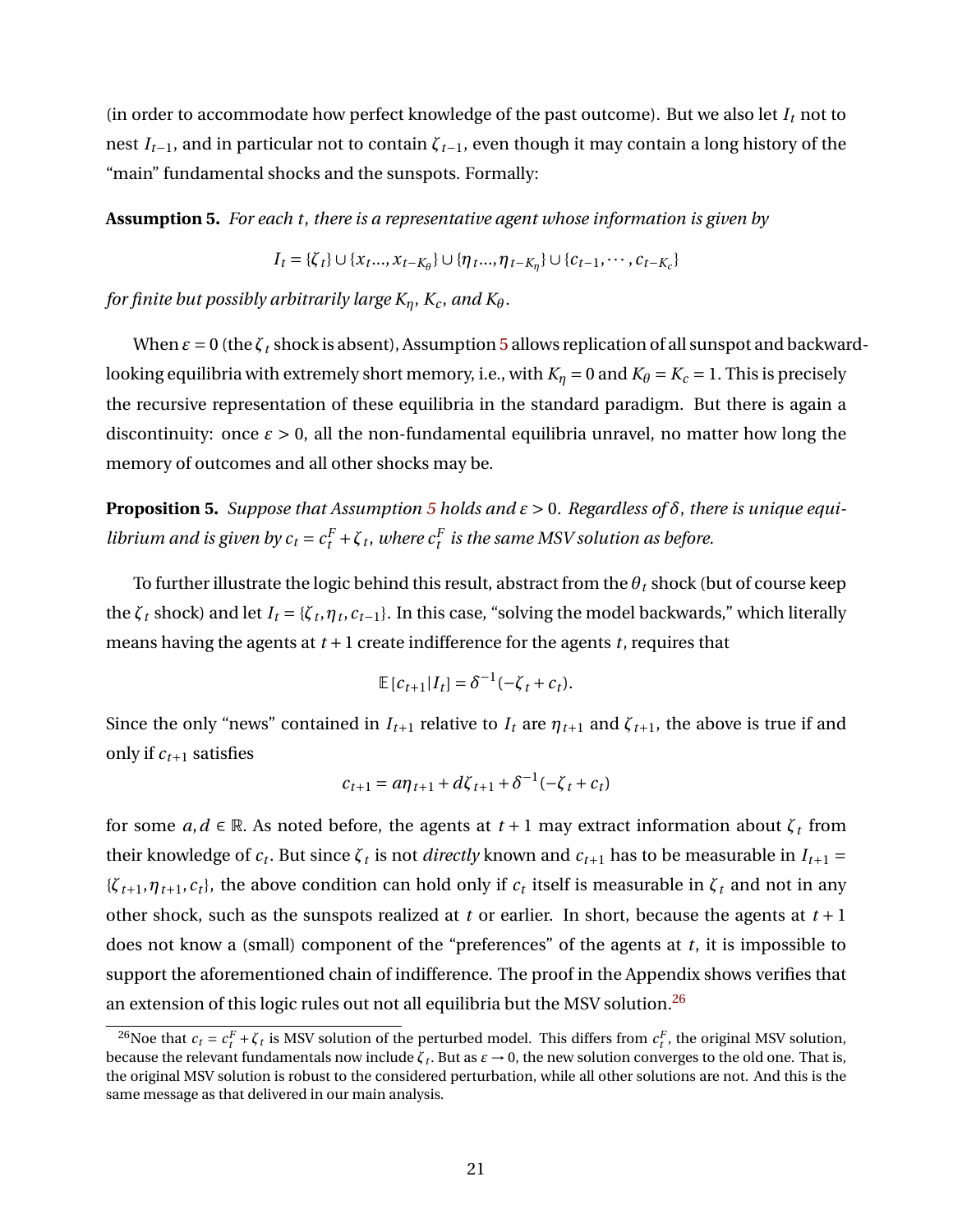### **Remarks**

The argument given above goes through even if the  $\zeta_t$  shock occurs only every, say, 10 periods rather than every single period, because once there is a chance that the chain will break at some future date the whole thing unravels. Also, the argument goes through even that the agents at  $t+1$  know the current  $\zeta_t$  perfectly, provided that the current agents are (incorrectly) worried that this may not be the case—which once again highlights the role of higher-order beliefs.

Earlier work by [Bhaskar](#page-36-4) [\(1998\)](#page-36-4) and [Bhaskar, Mailath, and Morris](#page-36-5) [\(2012\)](#page-36-5) has shown that only Markov Perfect Equilibria (which in our context translate to the unique MSV solution) survive in a class of games when a purification in payoffs is combined with finite social memory. Even though our environment is different, Proposition [5](#page-21-1) is a close cousin of these earlier results, not only because these papers adopt similar informational assumptions but also because they let a single, representative player act in each per period, as we did above.<sup>[27](#page-22-1)</sup>

An open question is how Proposition [5](#page-21-1) and, by extension, the above literature connect to our main result in Proposition [2](#page-12-0) or [4.](#page-18-2) There, we built a bridge to the literature on global games. Under that prism, the essence of Assumption [4](#page-11-3) was that it removed common knowledge of the payoffirrelevant histories, thus also breaking their potency as coordination devices. The global games literature suggests that, more generally, determinacy hinges on whether information is private versus public. The results of [Mailath and Morris](#page-38-15) [\(2002\)](#page-38-15) and Peski [\(2012\)](#page-39-11) seem consistent with this logic, as the former relies on "almost public monitoring" to support multiple, non-Markovian equilibria and the latter goes in the opposite direction. But the exact connections are elusive.

# <span id="page-22-0"></span>**7 Discussion**

In this section, we first discuss the applied lessons of our paper. We next comment on how both the indeterminacy issue and our approach to it extend from REE to a larger class of solution concepts, as well as how Level-K Thinking fits in this picture. We finally circle back to the role of common knowledge and the precise interpretation and robustness of our results.

### **Interest rate pegs, feedback rules and Ramsey optimum**

Suppose that the monetary authority does not even follow a feedback rule, or  $\phi = 0$ . Ask then the following, classic question: is there a unique equilibrium mapping from interest rate paths to inflation and output paths? The standard answer is "no." Ours is "yes."

<span id="page-22-1"></span> $^{27}$ This assumption is not innocuous; see Section 5.2 of [Bhaskar, Mailath, and Morris](#page-36-5) [\(2012\)](#page-36-5). But the results in Pęski [\(2012\)](#page-39-11) suggest that it can be relaxed.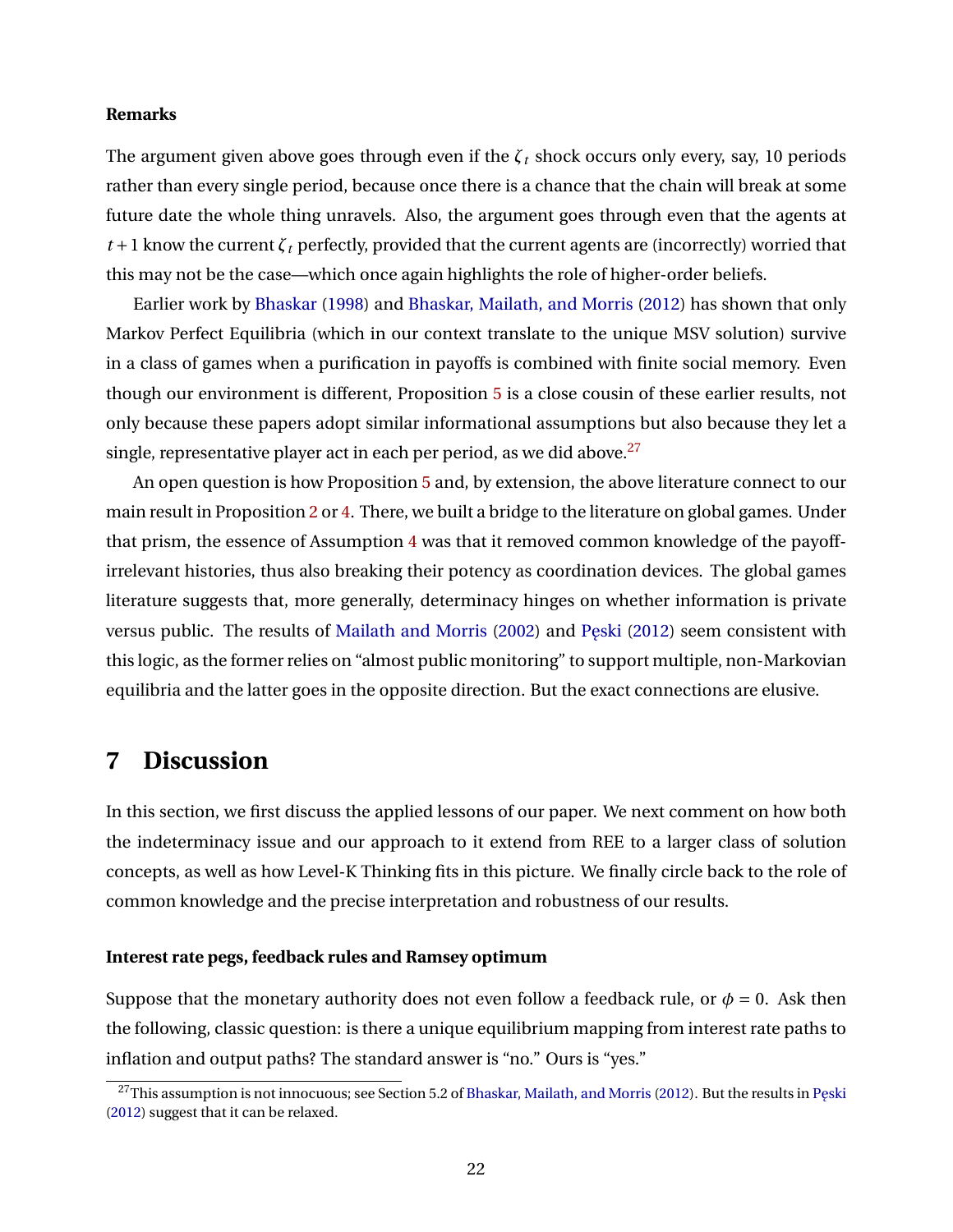This is the heart of our contribution, and can be translated in terms of optimal policy is follows. Let  $\{i_t^o, \pi_t^o, c_t^o\}$  denote the interest rate, inflation, and output along the *best* possible bounded equilibrium, as functions of the underlying shocks. And ask the following question: what does it take for this to be implemented as the *unique* bounded equilibrium?

The textbook answer goes as follows. If the monetary authority observes the underlying shocks, then the Ramsey optimum can be implemented with the following rule:

$$
i_t = i_t^o + \phi(\pi_t - \pi_t^o),
$$

where  $\phi$  is any number that satisfies the Taylor principle.<sup>[28](#page-23-0)</sup> Note then that the feedback from  $\pi_t$ to *i<sup>t</sup>* serves exclusively the function of equilibrium selection: it does not affect the properties of the optimum, it merely makes sure that no other equilibrium is possible.

But what if the monetary authority does not observe the underlying shocks? Feedback rules may then be useful for the purpose of replicating the optimal contingency of interest rates on shocks, or for optimal stabilization. And at least in principle, this function could be at odds with that of equilibrium selection. See [Galí](#page-37-2) [\(2008,](#page-37-2) p.101) for an illustration with cost-push shocks, and [Loisel](#page-38-6) [\(2021\)](#page-38-6) for a general formulation.<sup>[29](#page-23-1)</sup>

Clearly, our results help ease this conflict: because feedback rules are no more needed for equilibrium selection, they are "free" to be used for stabilization.

### **On the Fiscal Theory of the Price Level**

So far we have abstracted from fiscal policy, because it did not enter equations [\(1\)](#page-4-1)-[\(3\)](#page-5-1). Continue to assume that this is the case, but take into account the government's intertemporal budget constraint. Under the simplifying assumption that the government issues only one-period, noncontingent, nominal bonds, this constraint can be written (in levels) as follows:

<span id="page-23-2"></span>
$$
\frac{B_{t-1}}{P_t} = PVS_t,\tag{26}
$$

where *Bt*−<sup>1</sup> denotes the outstanding nominal debt, *P<sup>t</sup>* denotes the nominal price level, and *PV S<sup>t</sup>* denotes the present discounted value of primary surpluses. Does the incorporation of this equation make a difference for the determination of inflation and output?

While the conventional approach says no by selecting the MSV solution, the FTPL argues the opposite by selecting a different solution. To illustrate, consider a shock to tax revenue that does not enter equations [\(1\)](#page-4-1)-[\(3\)](#page-5-1). This shock counts as a sunspot vis-a-vis the preceding analysis and

<span id="page-23-0"></span><sup>&</sup>lt;sup>28</sup>This is nested in [\(3\)](#page-5-1) with  $z_t = i_t^o - \phi \pi_t^o$ , which is indeed feasible as long as the monetary authority observes the shocks that drive the Ramsey optimum.

<span id="page-23-1"></span><sup>&</sup>lt;sup>29</sup>We suspect that a similar conflict may emerge under the "sophisticated" implementation of [Atkeson et al.](#page-36-1) [\(2010\)](#page-36-1), or that of [Bassetto](#page-36-14) [\(2005\)](#page-36-14), once the policymaker faces sufficient uncertainty about the underlying shocks.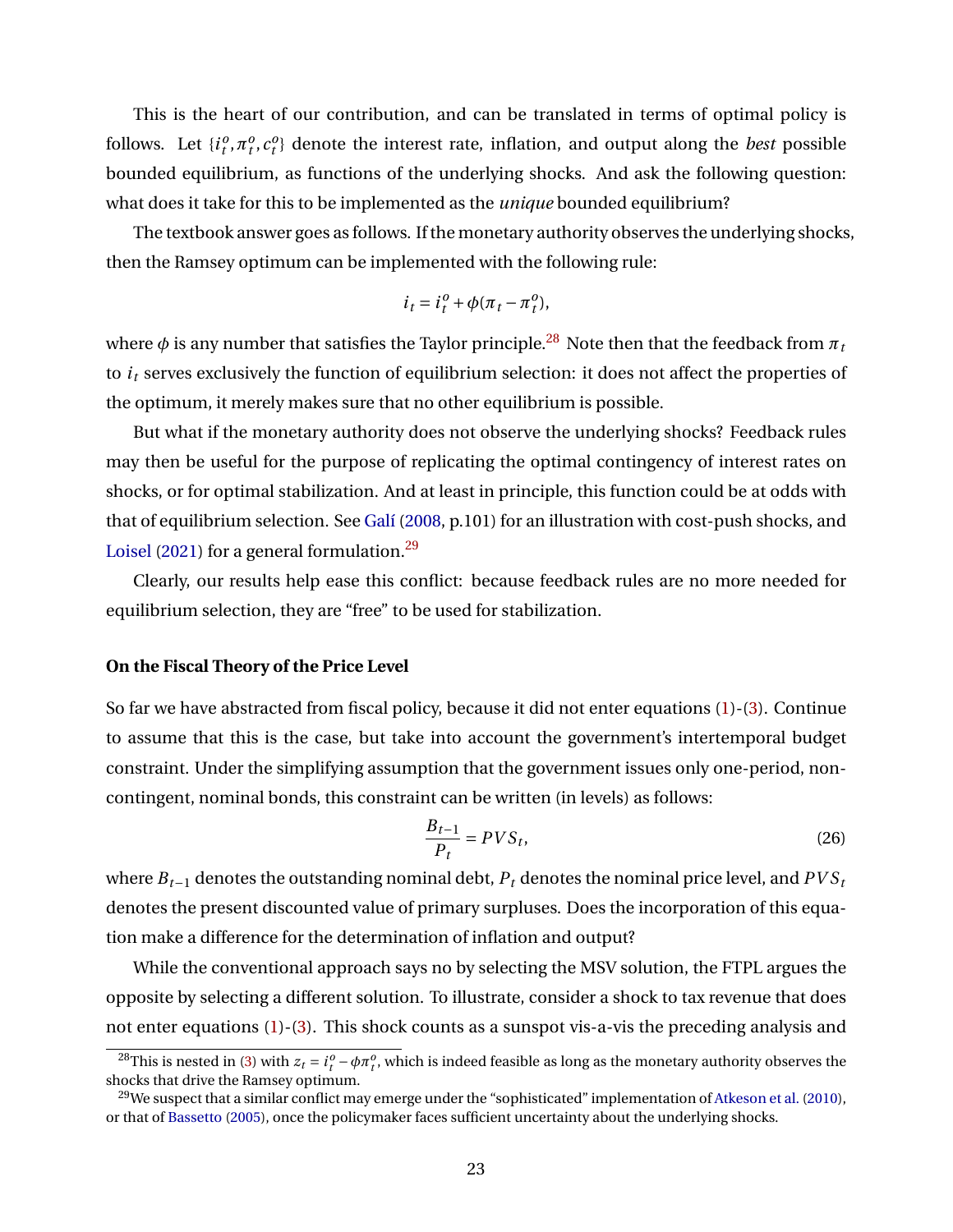does not affect *P<sup>t</sup>* under the MSV solution. But there is a sunspot equilibrium that features an increase in *P<sup>t</sup>* and a fall of the real debt burden, whenever the aforementioned shock is high. This sunspot equilibrium provides the fiscal authority with valuable insurance. Suppose then that the fiscal authority threatens to "blow up" its budget—i.e., violate [\(26\)](#page-23-2)—unless this equilibrium is selected. In the face of such a "non-Ricardian" fiscal policy, the standard paradigm predicts that an equilibrium cannot exist unless the monetary authority becomes "passive" (abandons the Taylor principle) and allows this equilibrium to obtain. This is the crux of the FTPL.

This discussion puts the Taylor principle and the FTPL at equal footing: they are different but seemingly equally logical assumptions about off-equilibrium policy threats. And because such assumptions are inherently untestable, one can argue that the debate reduces to a "religious" matter [\(Kocherlakota and Phelan,](#page-38-2) [1999\)](#page-38-2).

[Cochrane](#page-37-1) [\(2005\)](#page-37-1) disagrees with the interpretation of the non-Ricardian assumption given above. He argues that [\(26\)](#page-23-2) must be read as an equilibrium condition, akin to the pricing of a company's stock; and that such conditions are only defined on equilibrium, so the blow-up logic does not apply to the FTPL even though it applies to the Taylor principle. This translates the debate in another form: that about the exact meaning of [\(26\)](#page-23-2).

[Atkeson, Chari, and Kehoe](#page-36-1) [\(2010\)](#page-36-1), on the other hand, consider a class of "sophisticated" monetary policies that allow the monetary authority to select its preferred equilibrium without a reliance on either the Taylor principle or any other blow-up threat. This represents an improvement over the conventional approach, but does not really address the debate with the FTPL: [Bassetto](#page-36-0) [\(2002,](#page-36-0) [2005\)](#page-36-14) effectively shows that the fiscal authority could also select a possibly very different equilibrium by engaging in similarly sophisticated strategies.

Our paper helps avoid these conundrums. Under our perturbations, the fundamental/MSV solution emerges as the only possible equilibrium regardless of whether monetary policy is "active" or "passive." By the same token, there is no space for equilibrium selection by means of a "non-Ricardian" fiscal policy; no meaningful connection between the FTPL and Ricardian equivalence [\(Barro,](#page-36-15) [1974\)](#page-36-15); and no reason to debate whether [\(26\)](#page-23-2) is a real constraint or merely an equilibrium condition.

But of course there is room for fiscal considerations—such as seigniorage or the real debt burden—to enter the monetary authority's choice of {*zt*} and thereby the MSV solution. In other words, this solution itself is logically consistent with the "unpleasant arithmetic" of [Sargent and](#page-39-12) [Wallace](#page-39-12) [\(1981\)](#page-39-12), the evidence in [Sargent](#page-39-13) [\(1982\)](#page-39-13), and the Ramsey literature on how monetary policy can substitute for fiscal policy and/or ease tax distortions (e.g.[,Chari et al.,](#page-37-17) [1994;](#page-37-17) [Benigno and](#page-36-16) [Woodford,](#page-36-16) [2003;](#page-36-16) [Correia et al.,](#page-37-18) [2008\)](#page-37-18).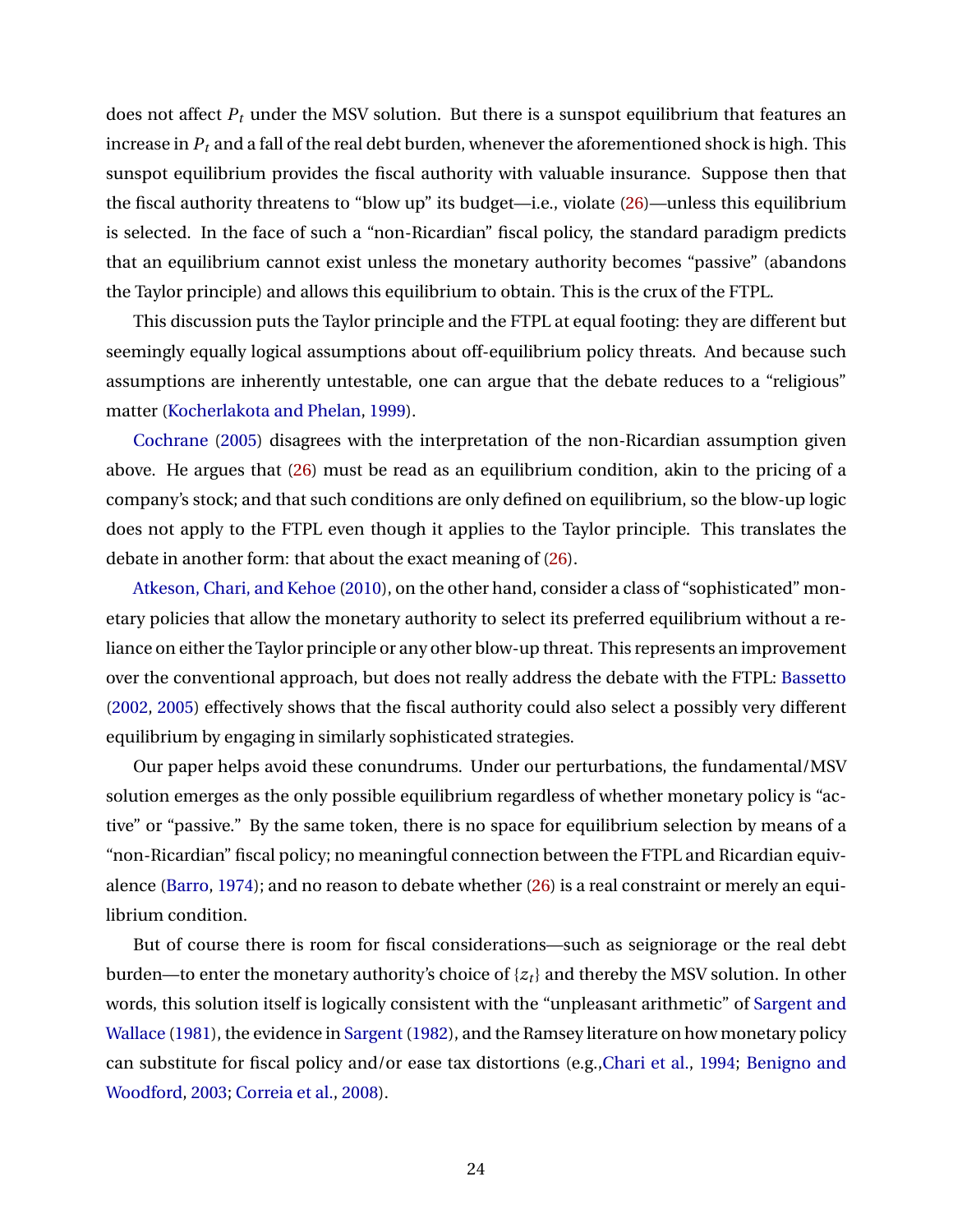#### **Discounted Euler equations**

Suppose we replace our IS equation [\(1\)](#page-4-1) with the following variant:

$$
c_t = -m_i i_t + m_{\pi} \bar{E}_t [\pi_{t+1}] + m_c \bar{E}_t [c_{t+1}] + \rho_t, \qquad (27)
$$

for some positive scalars  $m_i, m_\pi, m_c$ . When  $m_c < 1$ , this nests the "discounted" Euler equations generated by liquidity constraints in [McKay et al.](#page-38-16) [\(2017\)](#page-38-16) and by cognitive discounting in [Gabaix](#page-37-7) [\(2020\)](#page-37-7). The opposite case, *m<sup>c</sup>* > 1, is consistent with the broader HANK literature [\(Werning,](#page-39-14) [2015;](#page-39-14) [Bilbiie,](#page-36-17) [2020\)](#page-36-17), as well as with over-extrapolation or "cognitive hyperopia". Finally,  $m_i \neq m_\pi$  could capture differential attention to (or salience of) nominal interest rates and inflation.

With these modifications, the entire analysis goes through modulo the following adjustment in the definition of *δ* :

$$
\delta = \frac{m_{\pi}\sigma\kappa + m_c}{1 + m_i\sigma\phi\kappa}
$$

The Taylor principle is still the same in the *δ* space, but of course changes in the *φ* space: we now have that  $|\delta|$  < 1 if and only if  $\phi \in (-\infty, \phi) \cup (\overline{\phi}, +\infty)$ , where

$$
\underline{\phi} \equiv -\frac{m_{\pi}}{m_i} - \frac{1 + m_c}{\sigma \kappa m_i} \quad \text{and} \quad \overline{\phi} \equiv \frac{m_{\pi}}{m_i} + \frac{m_c - 1}{\sigma \kappa m_i}
$$

Depending on the *m'*s, these thresholds can be either smaller or larger than the ones in the main analysis. In this sense, the model's region of indeterminacy may either shrink or expand by the above modifications. For instance, [Gabaix](#page-37-7) [\(2020\)](#page-37-7) assumes  $m_i = m_\pi$  and  $m_c < 1$ , obtains  $\overline{\phi} < 1$ , and uses this to argue that cognitive discounting relaxes the Taylor principle and, thereby, eases the potential conflict between the stabilization and equilibrium selection functions of monetary policy. From this perspective, that paper and ours are complements. But none of these enrichments changes the fact that indeterminacy remains for sufficiently "passive" monetary policy, and this is where our approach offers a potential way out.

### **Alternative Solution Concepts**

Throughout, we have preserved Rational Expectations Equilibrium (REE), relaxing only the assumption of perfect information about the past. REE is defined by the requirement that the agents' subjective model of the economy *exactly* coincides with the true model generated by their behavior. One can capture bounded rationality by allowing a discrepancy between the former and the latter. But as long as one allows for a two-way feedback between them, the kind of indeterminacy we have studied here remains possible, and so does our resolution to it.

This circles back our earlier discussion of [Gabaix](#page-37-7) [\(2020\)](#page-37-7): the solution concept in that paper allows the objective model to feed into the subjective model, albeit with a distortion relative to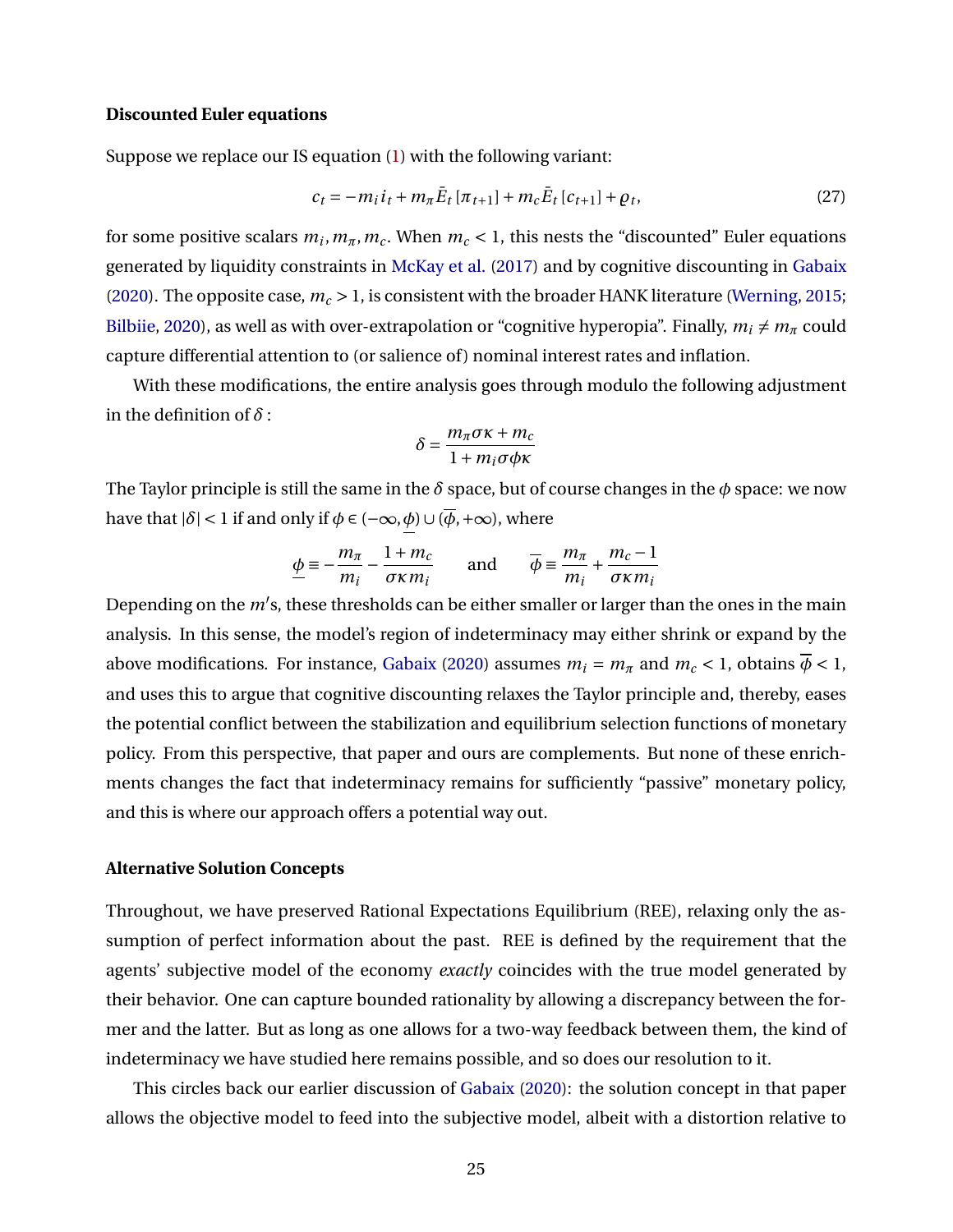REE. The same is true for Diagnostic Expectations [\(Bordalo et al.,](#page-36-6) [2018\)](#page-36-6); for Perfect Bayesian Equilibrium with mis-specified priors [\(Angeletos and Sastry,](#page-36-9) [2021\)](#page-36-9); and for [Woodford](#page-39-15) [\(2019\)](#page-39-15)'s model of "finite planning horizons," at least once learning is allowed [\(Xie,](#page-39-16) [2019\)](#page-39-16). All these concepts are close cousins of REE in the sense that they preserve the two-way feedback between beliefs and outcomes, thus also preserving the indeterminacy problem we have addressed in this paper.

Contrast this class of concepts with Level-K Thinking [\(García-Schmidt and Woodford,](#page-37-12) [2019;](#page-37-12) [Farhi and Werning,](#page-37-13) [2019\)](#page-37-13). The latter pins down a unique solution by shutting down the feedback from objective truth to subjective beliefs. But this begs the question of how agents adjust their behavior over time, in the light of repeated, systematic discrepancies between what they expect to happen and what actually happens. Accordingly, we believe that Level-K Thinking is more appropriate for unprecedented experiences (e.g., the recent ZLB experience) than for the kind of stationary environments we are concerned with in this paper.

Furthermore, one may argue that Level-K Thinking does not "really" resolve the indeterminacy problem and, instead, only translates it to a different dimension: whenever  $|\delta| > 1$ , the levelk outcome becomes *infinitely* sensitive to the arbitrary level-0 outcome as  $k \to \infty$ . In this sense, one free variable (the sunspot) is replaced by another free variable (the level-0 outcome).<sup>[30](#page-26-0)</sup> By contrast, our approach leaves neither kind of freedom in specifying beliefs.

#### **Determinacy and common knowledge**

Our results do not mean that sunspot and backward-looking equilibria are fragile to all kinds of "noise." We gave a counter-example with noisy but public observation of  $c_{t-1}$  in the previous section. Furthermore, the results of [Weinstein and Yildiz](#page-39-17) [\(2007\)](#page-39-17) underscore that, although multiple equilibria may be "degenerate" in an appropriate topology, this statement by itself can be vacuous: with enough freedom in choosing priors and information structures, one can recast equilibrium indeterminacy as strategic uncertainty along a unique equilibrium.

Under this prism, a key task for theory is to understand how a model's determinacy and its predictions more generally depend on common knowledge. The global games literature has accomplished this task quite comprehensively for static coordination games, offering, inter alia, a

<span id="page-26-0"></span> $30$ To clarify this point, consider what Level-K Thinking means in our setting. First, level-0 behavior is exogenously specified, by a random process  $\{c^0_t\}$ . Level-1 behavior is then defined as the best response to the belief that others play according to level-0 behavior, that is,  $c_t^1 \equiv \theta_t + \delta \mathbb{E}_t[c_{t+1}^0]$ , where  $\mathbb{E}_t$  is the full-information expectation operator. This amounts to using the "wrong" beliefs about what other players do but the "correct" beliefs about the random variables  $\theta_t$  and  $c_{t+1}^0$ . Iterating K times, for any finite K, gives the level-K outcome as  $c_t^K \equiv \sum_{k=0}^K \delta^k \mathbb{E}_t[\theta_{t+k}] + \delta^K \mathbb{E}_t[c_{t+K}^0]$ . The solution concept says that actual behavior is given by  $c_t = c_t^K$  for all periods and states of nature, where both *K* and  ${c_t^0}$  are free variables for the modeler to choose. Clearly,  ${c_t^K}$  is uniquely determined for any given *K* and any given  $\{c^0_t\}$ . But because  $\{c^0_t\}$  is a free variable, the original indeterminacy issue is effectively transformed to the modeler's (or the reader's) uncertainty about { $c_t^0$ }. Furthermore, the bite of this uncertainty is most severe precisely when the indeterminacy issue is present: whenever  $|\delta| > 1$ , the sensitivity of  $\{c_t^R\}$  to  $\{c_t^0\}$  explodes to infinity as  $K \to \infty$ .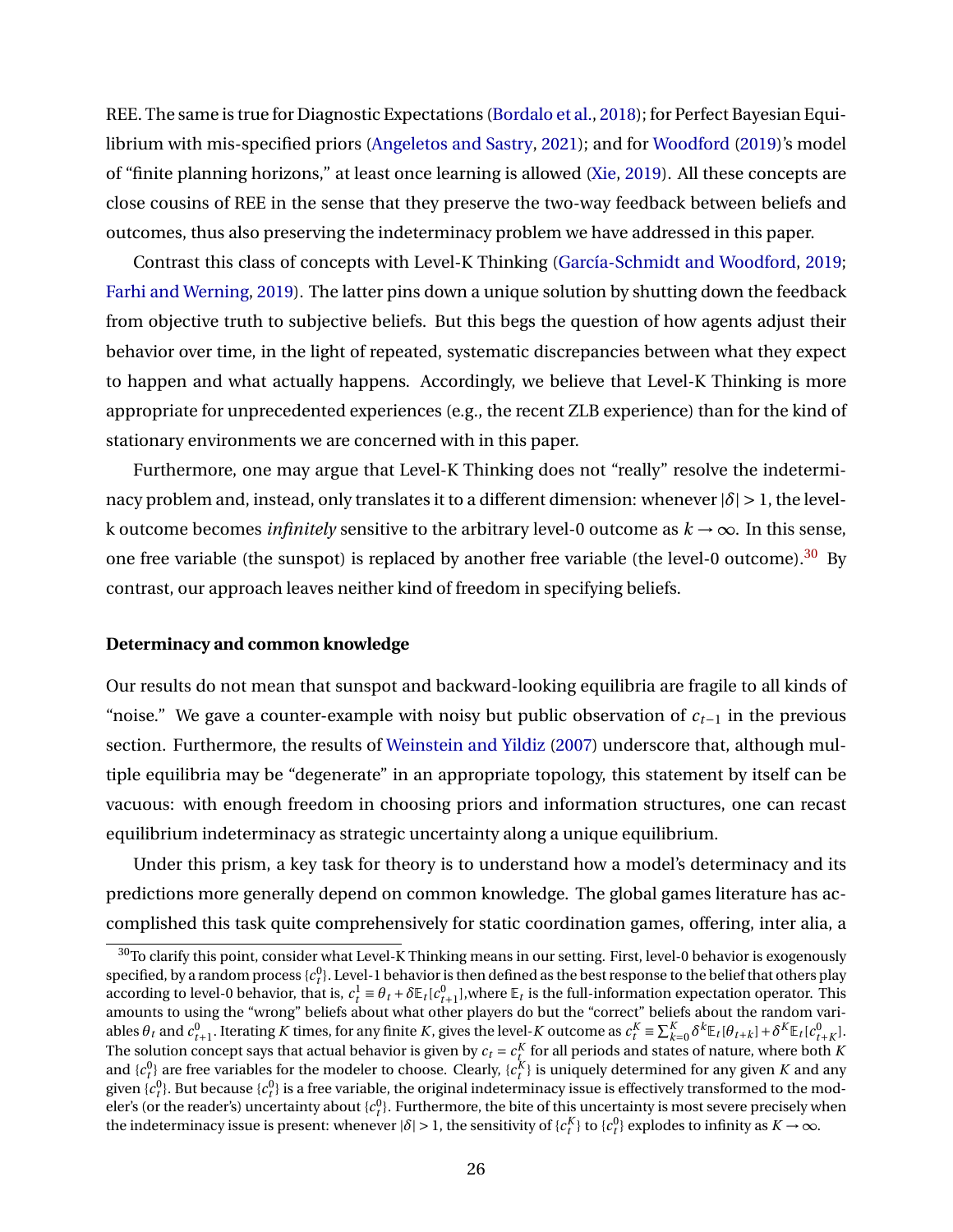sharp understanding of how determinacy in such games depends on assumptions about private versus public information. An analogue for dynamic games, or dynamic macroeconomic models, is missing. But our results have illustrated the ramifications of this research agenda for the specific context of interest.

To sum up, we invite the following reading of our results: not as an unequivocal resolution of the New Keynesian model's indeterminacy issue, but rather as a sharp illustration of how fragile its sunspot and backward-looking solutions can be to appropriate relaxations of common knowledge and, therefore, as a rationale for paying less attention to, if not entirely dispensing with, these solutions.

# **8 Conclusion**

In this paper we revisited the local indeterminacy issue of the New Keynesian model. We highlighted how all sunspot and backward-looking equilibria hinge on an infinite chain between current and future behavior. And we showed how "easy" it can be to break this chain by relaxing the model's assumptions about memory and intertemporal coordination.

To keep the analysis tractable, we followed two stark but complementary approaches: our first result (Proposition [2\)](#page-12-0) allowed rich information heterogeneity within each period at the expense of abstracting from endogenous learning; our second result (Proposition [5\)](#page-21-0) considered the opposite extreme. We discussed the limits of these approaches; we suggested links to the literatures on global games and the fragility of non-Markovian equilibria; and we speculated that, in general, determinacy is likely to depend on the subtler question of how much common knowledge is afforded both within and across time.

Notwithstanding the last point, our results lend support to the practice of focusing on its fundamental/MSV solution regardless of whether monetary policy is "active" or "passive." To put it differently, our results provided a rationale for why equilibrium can be determinate even with interest rate pegs—or why monetary policy may be able to regulate aggregate demand without a strict reliance on off-equilibrium threats of the kind embedded in the Taylor principle.

At the same time, our findings shined a new spotlight on the familiar boundedness assumption. This assumption is customarily justified by an implicit policy commitment to kill a selffulling hyperinflation or any other large deviation from a given steady state. But whereas in the standard paradigm such a commitment is insufficient for pinning down a unique equilibrium in the neighborhood of any given steady state, it becomes sufficient in our context. Under this prism, the notion of "anchoring expectations" takes a new meaning: there is no need to engage in the kind of off-equilibrium threats that are needed for equilibrium selection in the standard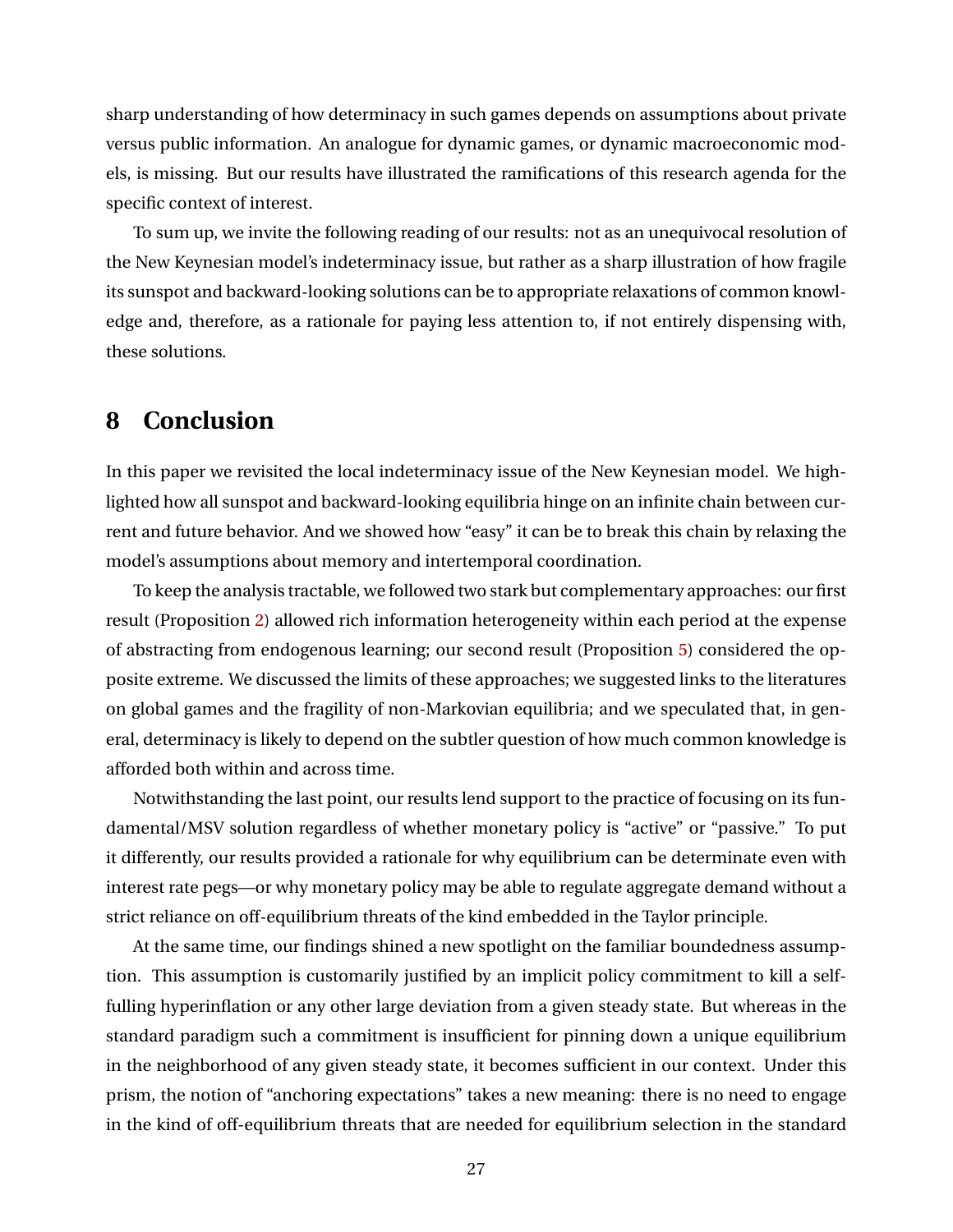paradigm; it suffices to anchor expectations in the sense of establishing common knowledge of a steady state and of the aforementioned commitment. How this is accomplished in practice is beyond the scope of our paper. But it is an integral part of our contribution to shift attention from the Taylor principle, or the debate with the FTPL, to exactly this question.

Let us close with a comment on the strategic interaction between the monetary and the fiscal authority. Specifying a proper game between the two authorities requires a unique mapping from those player's actions—interest rates and government deficits, respectively—to their payoffs. Such a mapping is missing in the standard paradigm, because the same paths for interest rates and government deficits can be associated with multiple equilibria within the private sector. By providing such a mapping, our paper opens a new way for studying this interaction.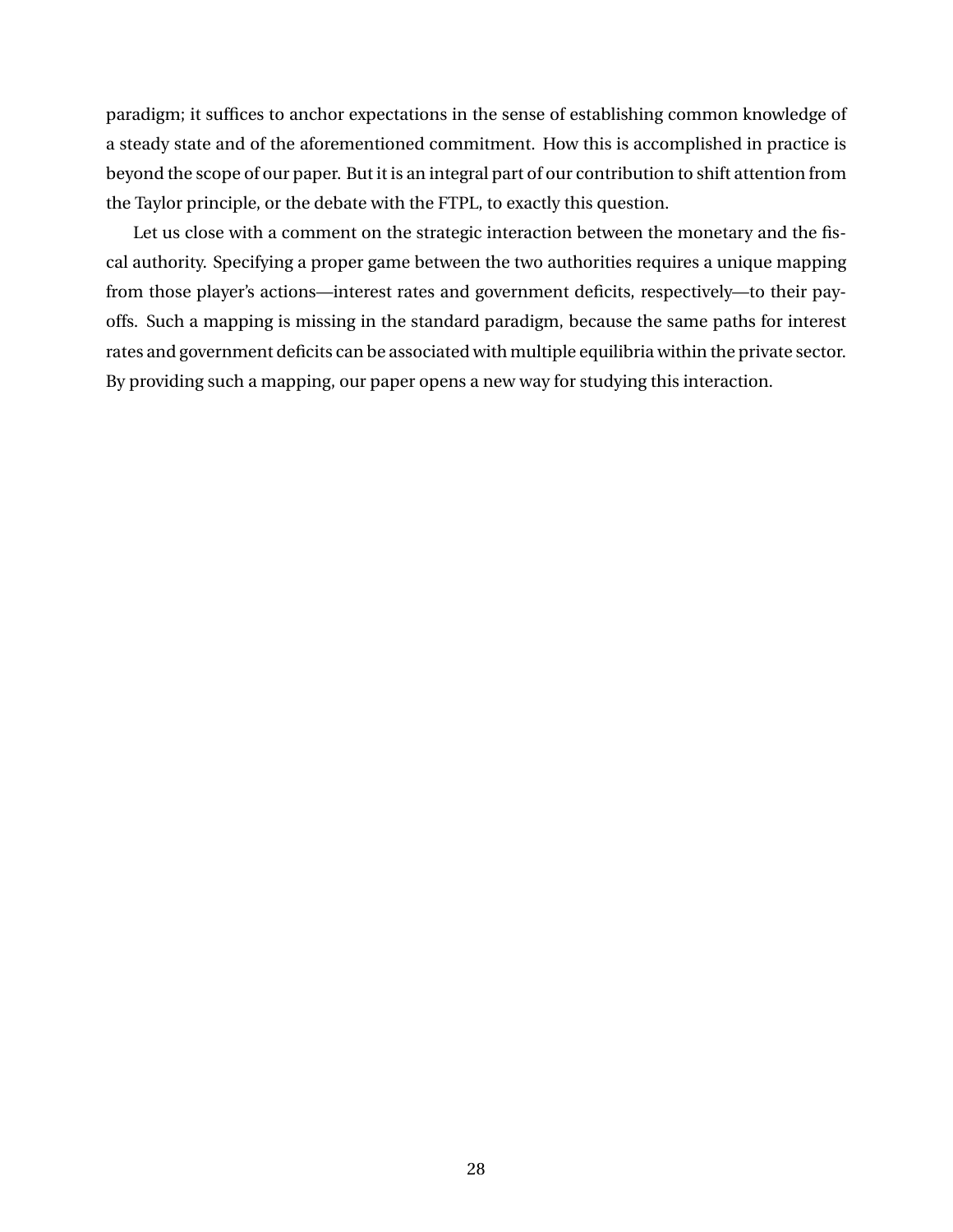# **Appendix: Proofs**

As discussed after Definition [1,](#page-7-1) our proofs use a weaker boundedness criterion than the requirement of a finite  $Var(c_t)$ . The next lemma verifies that that the latter implies the former. The rest of the Appendix provides the proofs for all the results.

<span id="page-29-5"></span>**Lemma 1.** *Consider any candidate equilibrium, defined as in Definition [1.](#page-7-1) There exist a finite scalar*  $M > 0$  *such that*  $|a_k| \leq M$  *and*  $\|\gamma_k\|_1 \leq M$  *for all k, where*  $\|\cdot\|_1$  *is the*  $L^1$ -norm.

Substituting [\(6\)](#page-6-3) into [\(7\)](#page-7-2), we have that any candidate equilibrium can be rewritten as

<span id="page-29-4"></span>
$$
c_t = \sum_{k=0}^{\infty} a_k \eta_{t-k} + \sum_{k=0}^{\infty} \Gamma'_k \varepsilon^x_{t-k},
$$
\n(28)

where, for all  $k \geq 0$ ,

<span id="page-29-1"></span>
$$
\Gamma'_k \equiv \sum_{l=0}^k \gamma'_{k-l} R^l.
$$
\n(29)

Since  $\eta_t$  and  $\varepsilon_t^x$  are independent of each other as well as independent over time, we have

$$
Var\left(c_{t}\right)=\sum_{k=0}^{\infty}\left(a_{k}^{2}+\Gamma_{k}^{\prime}\Sigma_{\varepsilon}\Gamma_{k}\right).
$$

This can be finite only if  $\lim_{k\to+\infty} |a_k| = 0$  and  $\lim_{k\to+\infty} \|\Gamma_k\|_1 = 0.^{31}$  $\lim_{k\to+\infty} \|\Gamma_k\|_1 = 0.^{31}$  $\lim_{k\to+\infty} \|\Gamma_k\|_1 = 0.^{31}$  From [\(29\)](#page-29-1),  $\gamma'_k$  $'_{k} = \Gamma'_{k}$  $\int_k' - \Gamma'_k$ *k*−1 *R* for all  $k \ge 1$ . It follows that  $\lim_{k \to +\infty} ||\gamma_k||_1 = 0$  as well. We conclude that there exist a scalar  $M > 0$ , large enough but finite, such that  $|a_k| \le M$  and  $||\gamma_k||_1 \le M$  for all *k*.

#### **Proof of Proposition [1](#page-9-3)**

Suppose that memory is perfect  $(\lambda = 0)$ . The equilibrium condition [\(8\)](#page-8-0) becomes

<span id="page-29-2"></span>
$$
c_t = \theta_t + \delta \mathbb{E}_t[c_{t+1}], \tag{30}
$$

where  $\mathbb{E}_t[\cdot] \equiv \mathbb{E}[\cdot|h^t]$  is the full-information rational expectation operator.

Part (i) follows directly from the fact that  $c_t^F \equiv q'(I - \delta R)^{-1} x_t$  satisfies [\(30\)](#page-29-2).

Consider part (ii). Let  $\{c_t\}$  be any equilibrium and define  $\hat{c}_t = c_t - c_t^F$ . From [\(30\)](#page-29-2),

<span id="page-29-3"></span>
$$
\hat{c}_t = \delta \mathbb{E}_t[\hat{c}_{t+1}].\tag{31}
$$

From Definition [1,](#page-7-1)

$$
\hat{c}_t = \sum_{k=0}^{\infty} \hat{a}_k \eta_{t-k} + \sum_{k=0}^{\infty} \hat{\gamma}'_k x_{t-k},
$$

<span id="page-29-0"></span><sup>&</sup>lt;sup>31</sup>To prove the latter statement, note that, because  $\Sigma_{\varepsilon}$  is positive definite, there exists an invertible *L* such that  $\Sigma_{\varepsilon} = L^{\prime}L$  by Cholesky decomposition. The finiteness of *Var* (*c<sub>t</sub>*) then implies lim<sub>*k*→+∞</sub>  $||LT_k||_1 = 0$ , which implies  $\lim_{k\to+\infty}$   $\|\Gamma_k\|_1 = 0$ .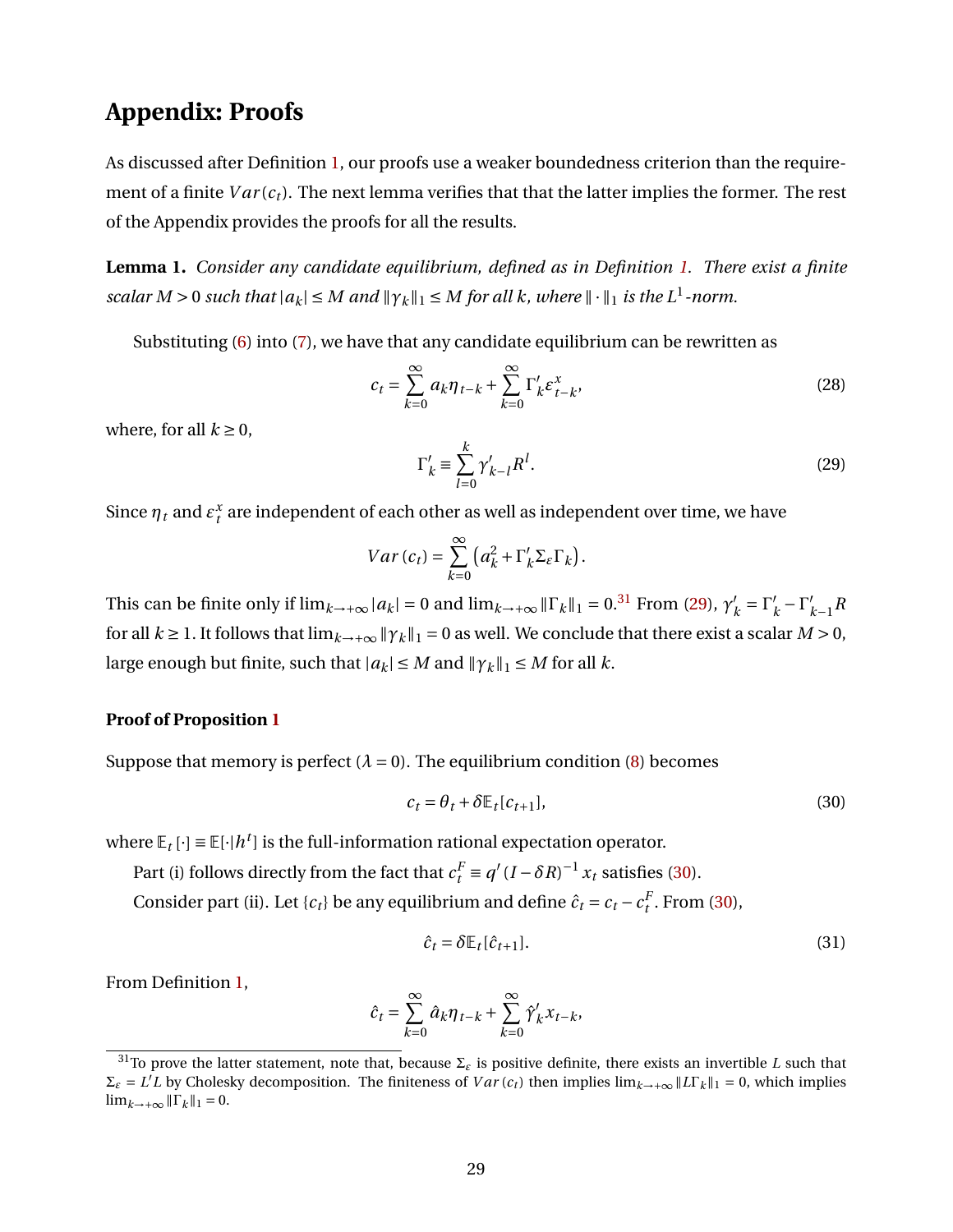with  $|\hat{a}_k| \leq \hat{M}$  and  $\|\hat{\gamma}'_k\|$  $k'$ <sub>k</sub> $||_1$  ≤  $\hat{M}$  for all  $k$ , for some finite  $\hat{M} > 0$ . From Assumptions [1–](#page-6-4)[2,](#page-7-3) we have

$$
\mathbb{E}_{t}[\hat{c}_{t+1}] = \sum_{k=0}^{+\infty} \hat{a}_{k+1} \eta_{t-k} + \sum_{k=0}^{\infty} \hat{\gamma}'_{k+1} x_{t-k} + \hat{\gamma}'_{0} R x_{t}.
$$

The equilibrium condition [\(31\)](#page-29-3) can thus be rewritten as

$$
\sum_{k=0}^{\infty} \hat{a}_k \eta_{t-k} + \sum_{k=0}^{\infty} \hat{\gamma}'_k x_{t-k} = \delta \left( \sum_{k=0}^{+\infty} \hat{a}_{k+1} \eta_{t-k} + \sum_{k=0}^{\infty} \hat{\gamma}'_{k+1} x_{t-k} + \hat{\gamma}'_0 R x_t \right).
$$

For this to be true for all *t* and all states of nature, the following restrictions on coefficients are necessary and sufficient:

$$
\hat{a}_k = \delta \hat{a}_{k+1} \ \forall \, k \ge 0, \qquad \hat{\gamma}'_0 = \delta \hat{\gamma}'_1 + \delta \hat{\gamma}'_0 R \qquad \text{and} \qquad \hat{\gamma}'_k = \delta \hat{\gamma}'_{k+1} \ \forall \, k \ge 1.
$$

When the Taylor principle is satisfied (| $\delta$ | < 1),  $\hat{a}_k$  and  $\hat{\gamma}_k$  explodes unless  $\hat{a}_0 = 0$  and  $\hat{\gamma}'_1 = 0$ . Since *I* −  $\delta R$  is invertible from Assumption [3,](#page-8-2)  $\hat{\gamma}'_0 = 0$  too. We know that the only bounded solution of [\(31\)](#page-29-3) is  $\hat{c}_t = 0$ . As a result,  $c_t^F$  is the unique equilibrium.

Finally, consider part (iii).  $c_t^B \equiv -\sum_{k=1}^{\infty} \delta^{-k} \theta_{t-k}$  and  $c_t^{\eta} \equiv \sum_{k=0}^{\infty} \delta^{-k} \eta_{t-k}$  are bounded (the infinite sums converge) when the Taylor principle is violated ( $|\delta| > 1$ ).  $c_t^B$  satisfies [\(30\)](#page-29-2). So does  $c_t = (1-b)c_t^F + bc_t^B + ac_t^{\eta}$  $\int_t^\eta$  for arbitrary *b*,  $a \in \mathbb{R}$ .

### **Proof of Proposition [2](#page-12-0)**

Since the sunspots  ${\{\eta_{t-k}\}}_{k=0}^{\infty}$ *k*=0 are orthogonal to the fundamental states {*xt*−*k*} ∞  $\sum_{k=0}^{\infty}$ , the argument in the main text proves that  $a_k = 0$  for all k. We can thus focus on solutions of the following form:

<span id="page-30-0"></span>
$$
c_t = \sum_{k=0}^{\infty} \gamma'_k x_{t-k}.
$$
\n(32)

And the remaining task is to show that  $\gamma_0' = q'(I - \delta R)^{-1}$  and  $\gamma_1'$  $k' = 0$  for all  $k \ge 1$ , which is to say that only the MSV solution survives.

To start with, note that, since  $x_t$  is a stationary Gaussian vector given by [\(6\)](#page-6-3), the following projections apply for all  $k \ge s \ge 0$ :

$$
\mathbb{E}\left[x_{t-k}|I_t^s\right] = W_{k,s}x_{t-s},
$$

where  $I_t^s \equiv \{x_t, ..., x_{t-s}\}\$  is the period-*t* information set of an agent born *s* periods before and

$$
W_{k,s} = \mathbb{E}\left[x_{t-k}x_{t-s}'\right]\mathbb{E}\left[x_{t}x_{t}'\right]^{-1} = \mathbb{E}\left[x_{t}x_{t}'\right]\left(R'\right)^{k-s}\mathbb{E}\left[x_{t}x_{t}'\right]^{-1}
$$

is an  $n \times n$  matrix capturing the relevant projection coefficients.

Next, note that

$$
||W_{k,s}||_1 \le ||E[x_t x_t']||_1 ||(R')^{k-s}||_1 ||E[x_t x_t']^{-1}||_1,
$$
\n(33)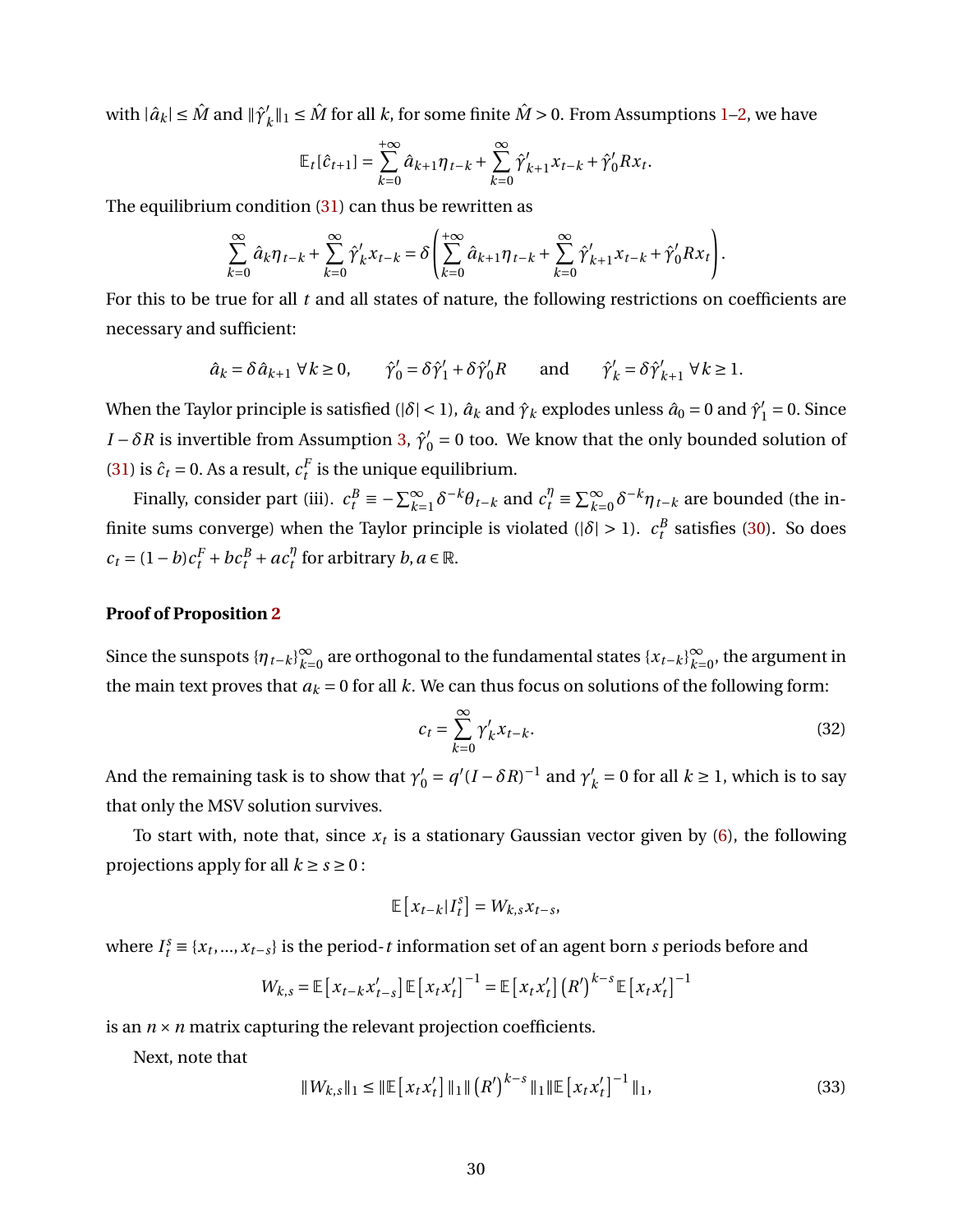where  $\|\cdot\|_1$  is the 1-norm. Since all the eigenvalues of *R* are within the unit circle, we know the spectral radius  $\rho(R) = \rho(R') < 1$ . From Gelfand's formula, we know that there exists  $\bar{\Lambda} \in (0,1)$  and  $M_1 > 0$  such that

$$
\| \left( R' \right)^{k-s} \|_1 \le M_1 \bar{\Lambda}^{k-s},
$$

for all  $k \ge s \ge 0$ . Together with the fact that  $E\left[x_t x_t\right]$  $\mathcal{L}_t$ ] is invertible (because Σ<sub>ε</sub> is positive definite and  $\rho$  (*R*) < 1), we know that there exists *M*<sub>2</sub> > 0 such that

<span id="page-31-0"></span>
$$
||W_{k,s}||_1 \le M_2 \bar{\Lambda}^{k-s}.
$$
\n(34)

Now, from Assumption [4,](#page-11-3) we know

<span id="page-31-3"></span>
$$
\bar{E}_t \left[ x_{t-k} \right] = (1 - \lambda)^k x_{t-k} + \sum_{s=0}^{k-1} \lambda (1 - \lambda)^s \mathbb{E} \left[ x_{t-k} | I_t^s \right] \equiv \sum_{s=0}^k V_{k,s} x_{t-s}, \tag{35}
$$

where, for all  $k \geq s \geq 0$ ,

 $V_{k,k} = (1 - \lambda)^k I_{n \times n}$  and  $V_{k,s} = \lambda (1 - \lambda)^s W_{k,s}$ .

Together with [\(34\)](#page-31-0), we know that there exits  $M_3 > 0$  and  $\Lambda = \max\big\{1-\lambda,\bar{\Lambda}\big\} \in (0,1)$  such that for all  $k \geq s \geq 0$ ,

<span id="page-31-1"></span>
$$
||V_{k,s}||_1 \le M_3 \Lambda^k. \tag{36}
$$

Now consider an equilibrium in the form of [\(32\)](#page-30-0). From equilibrium condition [\(8\)](#page-8-0), we know

$$
\sum_{k=0}^{+\infty} \gamma'_k x_{t-k} = \theta_t + \delta \bar{E}_t \left[ \sum_{k=0}^{+\infty} \gamma'_k x_{t+1-k} \right]
$$
  
=  $(q' + \delta \gamma'_0 R + \delta \gamma'_1) x_t + \delta \bar{E}_t \left[ \sum_{k=1}^{+\infty} \gamma'_{k+1} x_{t-k} \right]$   
=  $(q' + \delta \gamma'_0 R + \delta \gamma'_1) x_t + \delta \sum_{k=1}^{+\infty} \gamma'_{k+1} \left( \sum_{s=0}^k V_{k,s} x_{t-s} \right),$ 

where we use the fact that all agents at  $t$  know the values of the fundamental state  $x_t.$ 

For this to be true for all states of nature, we can compare coefficients on each *xt*−*k*, we have

<span id="page-31-2"></span>
$$
\gamma'_0 = q' + \delta \gamma'_0 R + \delta \gamma'_1
$$
  

$$
\gamma'_k = \delta \sum_{l=k}^{+\infty} \gamma'_{l+1} V_{l,k} \quad \forall k \ge 1.
$$
 (37)

From Definition [1,](#page-7-1) we know that there is a scalar  $M > 0$  such that  $\|\gamma\|$  $k'_{k}$ <sup> $||_1 \leq M$ </sup> for all  $k \geq 0$ , where  $\|\cdot\|_1$  is the 1-norm. From [\(36\)](#page-31-1) and [\(37\)](#page-31-2), we know that, for all *k* ≥ 1,

$$
\|\gamma'_{k}\|_{1} \leq \delta \sum_{l=k}^{+\infty} \|V_{l,k}\|_{1} M \leq \delta M_{3} \frac{\Lambda^{k}}{1-\Lambda} M. \tag{38}
$$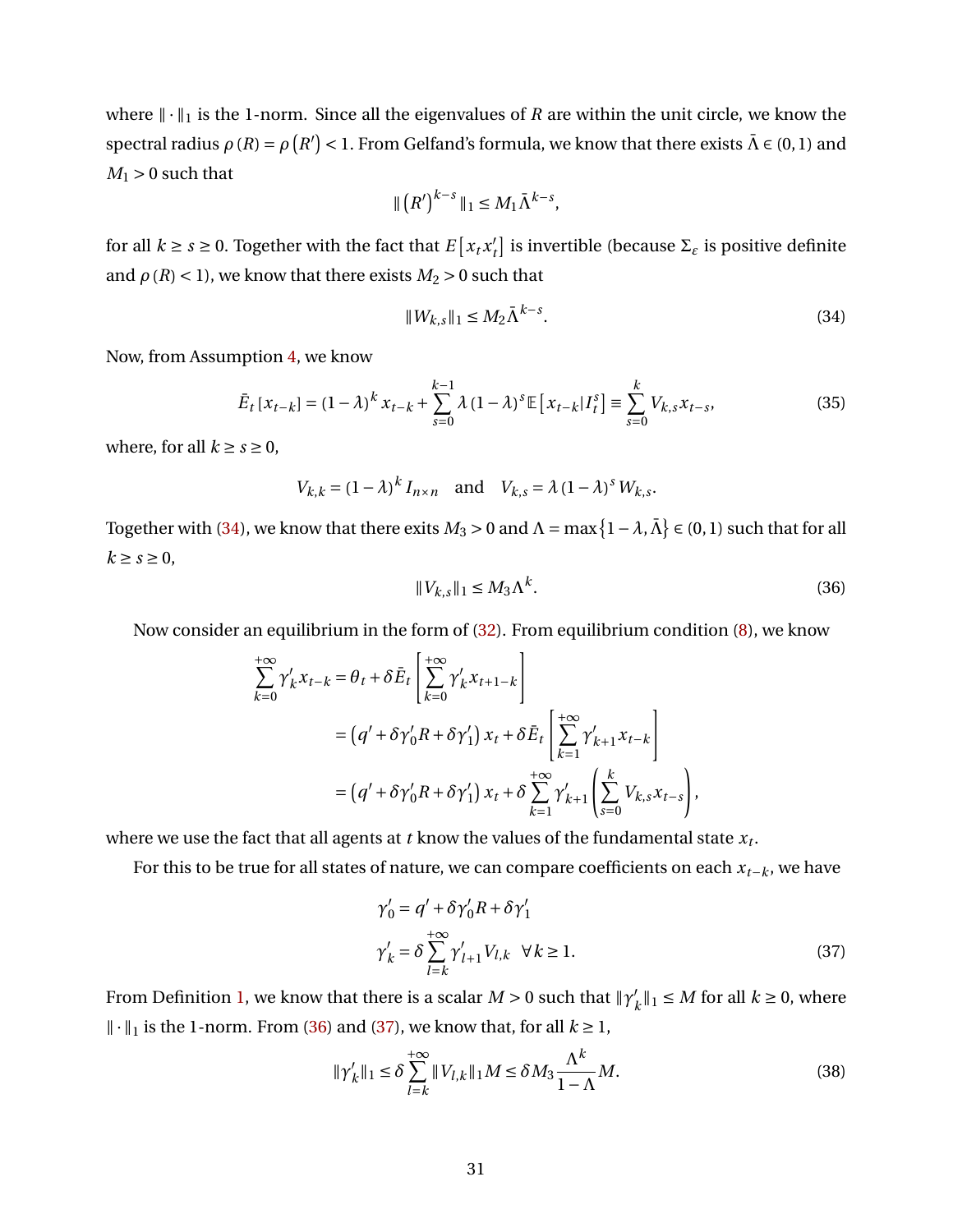Because  $\lim_{k\to\infty}\Lambda^k=0$ , there necessarily exists an  $\hat{k}$  finite but large enough  $\delta M_3\frac{\Lambda^{\hat{k}}}{1-\Lambda^{\hat{k}}}\,$  $\frac{\Lambda^k}{1-\Lambda}$  < 1. So we know that, for all  $k \geq \hat{k}$ ,

$$
\|\gamma'_{k}\|_{1} \leq \delta M_{3} \frac{\Lambda^{\hat{k}}}{1-\Lambda}M.
$$

Now, we can use the above formula and [\(37\)](#page-31-2) to provide a tighter bound of  $\Vert \gamma'_{\ell} \Vert$  $k'_{k}$ ||<sub>1</sub>: for all  $k \geq \hat{k}$ ,

$$
\|\gamma_k'\|_1 \le \left(\delta M_3 \frac{\Lambda^{\hat{k}}}{1-\Lambda}\right)^2 M.
$$

We can keep iterating. For for all  $k \geq \hat{k}$  and  $l \geq 0$ ,

$$
\|\gamma_k'\|_1 \le \left(\delta M_3 \frac{\Lambda^{\hat{k}}}{1-\Lambda}\right)^l M.
$$

Since  $\delta M_3 \frac{\Lambda^{\hat{k}}}{1-\Lambda}$  $\frac{\Lambda^{\hat{k}}}{1-\Lambda}$  < 1, we then have  $\gamma_{\stackrel{\scriptstyle \gamma}{\scriptstyle \beta}}'$  $k = 0$  for all  $k \ge \hat{k}$ . Using [\(37\)](#page-31-2) and doing backward induction, we then know  $\gamma'_{\rm i}$  $k = 0$  for all  $k \ge 1$  and

$$
\gamma_0' = q' + \delta \gamma_0' R,
$$

which means  $\gamma_0' = q'(I - \delta R)^{-1}$  . Together, this means that the equilibrium is unique and is given by  $c_t = c_t^F$ , where  $c_t^F$  is defined in [\(9\)](#page-8-1).

### **Proof of Proposition [3](#page-16-1)**

Consider a candidate equilibrium *c<sup>t</sup>* in Definition [1.](#page-7-1) We first notice that, for the period-*t* agent born  $s$  periods ago, her information set  $I_t^s$  in Assumption [4](#page-11-3) can be written equivalently as

$$
I_t^s = \{ \eta_{t-s}, ..., \eta_t, x_{t-s}, \varepsilon_{t-s+1}^x, \cdots, \varepsilon_t^x \},
$$

where  $\varepsilon_t^x$  is the innovation in  $x_t$  in Assumption [1.](#page-6-4) From [\(28\)](#page-29-4) in the proof of Lemma [1,](#page-29-5) we know that  $c_t$  can be written as

$$
c_t = \sum_{k=0}^{\infty} a_k \eta_{t-k} + \sum_{k=0}^{\infty} \Gamma'_k \varepsilon^x_{t-k},
$$

where  $\Gamma_i'$  $'_{k}$  is given by [\(29\)](#page-29-1). From the law of total variances, we have

$$
Var\left(E_t\left[c_t|I_t^s\right] - c_t\right) \leq Var\left(\sum_{k=s+1}^{\infty} a_k \eta_{t-k} + \sum_{k=s}^{\infty} \Gamma_k' \varepsilon_{t-k}^x\right).
$$

Since  $\eta_t$  and  $\varepsilon_t^x$  are independent of each other as well as independent over time, the finiteness of *Var*  $(c_t)$  implies that

$$
\lim_{s \to +\infty} Var\left(\sum_{k=s+1}^{\infty} a_k \eta_{t-k} + \sum_{k=s}^{\infty} \Gamma'_k \varepsilon^x_{t-k}\right) = 0.
$$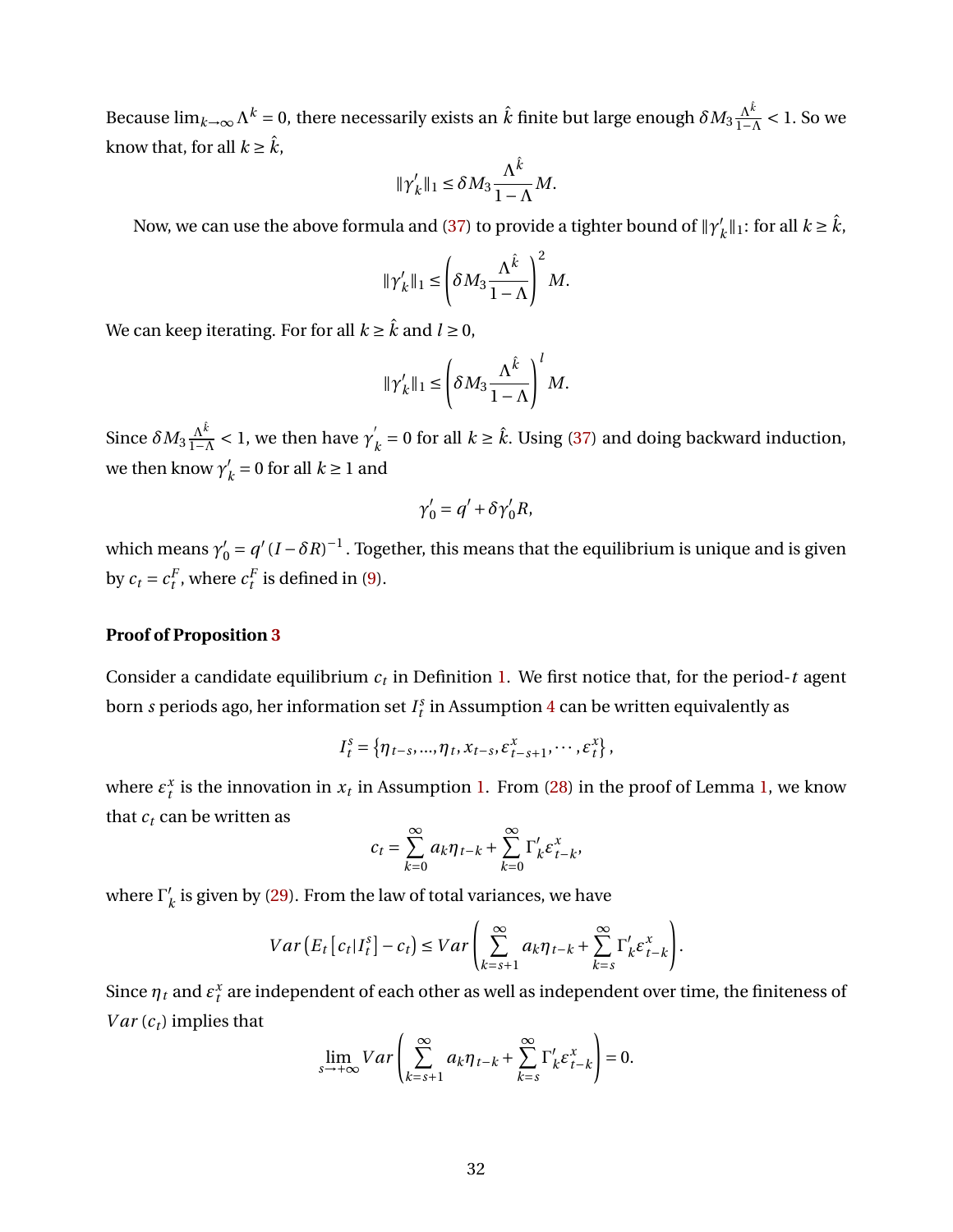As a result, for any  $\epsilon > 0$  arbitrarily small but positive, there exists  $\hat{s}_0$ , such that

$$
Var(E_t[C_t|I_t^s] - c_t) \le \epsilon
$$

for all  $s \geq \hat{s}_0$  and every *t*. Similarly, for each  $k \leq K$ , there exists  $\hat{s}_k$ , such that

$$
Var\left(E_t\left[c_{t-k}|I_t^s\right]-c_{t-k}\right)\leq \epsilon
$$

for all  $s \geq \hat{s}_k$  and every *t*. Now, for any  $\epsilon' > 0$  arbitrarily small but positive, we can find  $\hat{\lambda} > 0$ such that  $(1 - \hat{\lambda})^{\hat{s}_k} \ge 1 - \epsilon'$  for all  $k \in \{0, \dots, K\}$ . Together, this means that whenever  $\lambda \in (0, \hat{\lambda})$ ,  $Var(E_t^i[c_{t-k}] - c_{t-k}] \leq \epsilon$  for all  $k \leq K$ , for at least a fraction  $1 - \epsilon'$  of agents, and for every period *t*.

#### **Proof of Proposition [4](#page-18-2)**

We first find the MSV solution  $c_t^F = \gamma' x_t$  for some  $\gamma \in \mathbb{R}^n$ . From [\(4\)](#page-5-2), we have

$$
\gamma' = q' + \gamma' \left( \sum_{k=0}^{+\infty} \delta R^k \right).
$$

Since  $I - \sum_{k=0}^{+\infty} \delta_k R^k$  is invertible, the unique solution is  $\gamma' = q'(I - \delta \sum_{k=0}^{+\infty} R^k)^{-1}$ . We henceforth denote this solution as  $+\infty$ 

<span id="page-33-3"></span>
$$
c_t^F \equiv q'(I - \delta \sum_{k=0}^{+\infty} R^k)^{-1} x_t.
$$
 (39)

Consider an equilibrium taking the form of [\(7\)](#page-7-2). We use [\(4\)](#page-5-2):

<span id="page-33-2"></span>
$$
\sum_{l=0}^{+\infty} a_l \eta_{t-l} + \sum_{l=0}^{\infty} \gamma'_l x_{t-l} = q' x_t + \bar{E}_t \left[ \sum_{k=0}^{+\infty} \delta_k \left( \sum_{l=0}^{+\infty} a_l \eta_{t+k-l} + \sum_{l=0}^{\infty} \gamma'_l x_{t+k-l} \right) \right].
$$
 (40)

We know

$$
\bar{E}_t[\eta_{t-l}] = \begin{cases} \mu_l \eta_{t-l} & \text{if } l \ge 0\\ 0 & \text{otherwise} \end{cases}
$$

where  $\mu_l$  = (1 –  $\lambda$ ) $^l$  is the measure of agents who remember a sunspot realized  $l$  periods earlier as in the proof of Proposition [2.](#page-12-0) Comparing coefficient in front of  $\eta_{t-1}$  and using the facts that each sunspot is orthogonal to all fundamentals:

<span id="page-33-0"></span>
$$
a_l = \mu_l \sum_{k=0}^{+\infty} \delta_k a_{k+l} \quad \forall l \ge 0.
$$
 (41)

Because  $\lim_{l\to\infty}\mu_l=0$ , there necessarily exists an  $\hat{l}$  finite but large enough  $\mu_{\hat{l}}\sum_{k=0}^\infty|\delta_k|<1$ .

Since we are focusing bounded equilibria as in Definition [1,](#page-7-1) there exists a scalar *M* > 0, arbitrarily large but finite, such that  $|a_l| \leq M$  for all *l*. From [\(41\)](#page-33-0), we then know that, for all  $l \geq \hat{l}$ ,

<span id="page-33-1"></span>
$$
|a_l| \le \mu_{\hat{l}} M \sum_{k=0}^{+\infty} |\delta_k|,
$$
\n(42)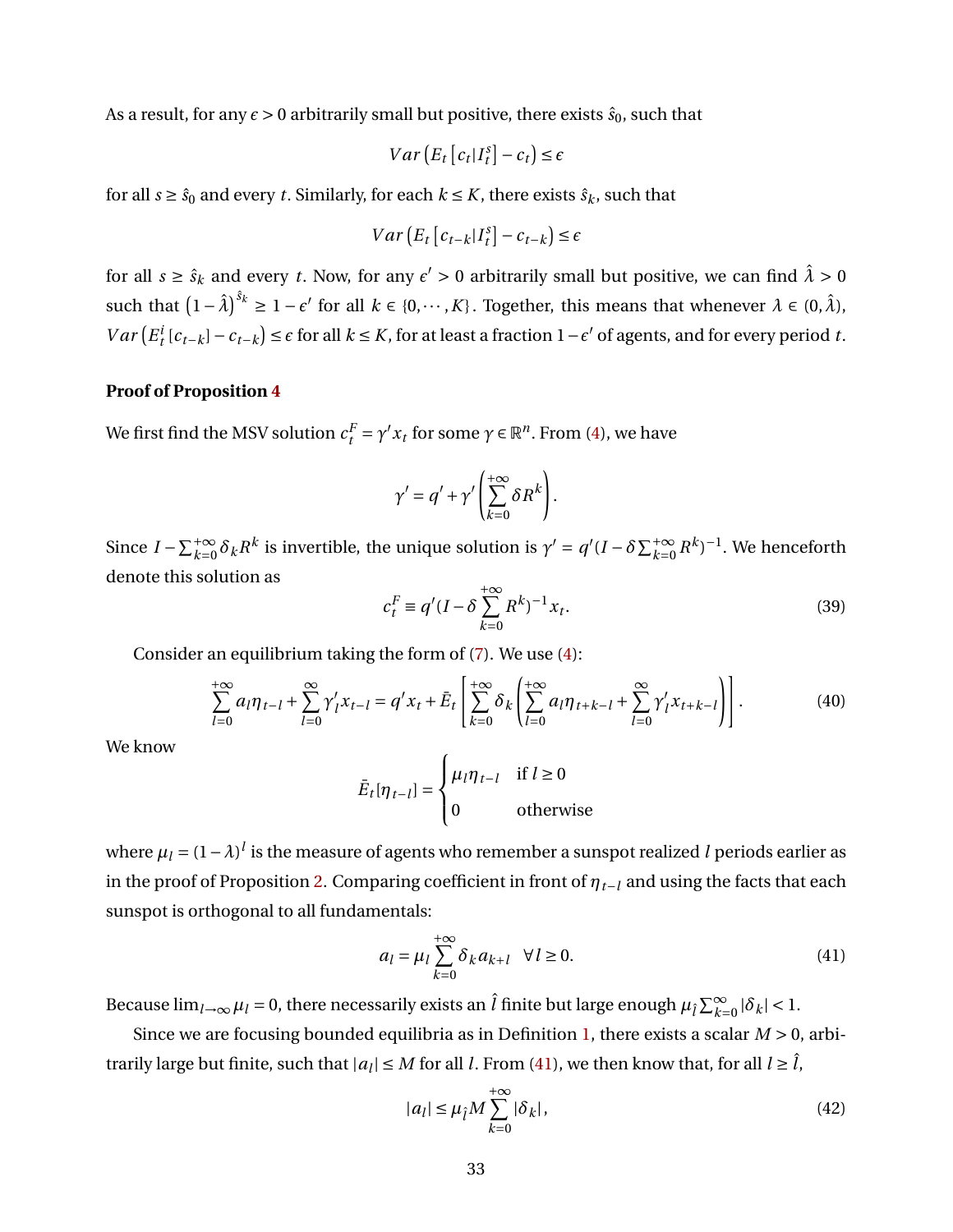where we also use the fact that the sequence  $\{\mu_l\}_{l=1}^\infty$  $\sum_{l=0}^{\infty}$  is decreasing. Now, we can use [\(41\)](#page-33-0) and [\(42\)](#page-33-1) to provide a tigehter bound of  $|a_l|$ . That is, for all  $l \geq \hat{l}$ ,

$$
|a_l| \leq \left(\mu_{\hat{l}} \sum_{k=0}^{\infty} |\delta_k|\right)^2 M.
$$

We can keep iterating. Since  $\mu_{\hat{l}}\sum_{k=0}^{\infty}|\delta_k|$  < 1, we then have  $a_l$  = 0 for all  $l\geq \hat{l}$ . Using [\(41\)](#page-33-0) and doing backward induction, we then know  $a_l = 0$  for all *l*.

Now, [\(40\)](#page-33-2) can be simplified as

$$
\sum_{l=0}^{\infty} \gamma'_{l} x_{t-l} = q' x_{t} + \bar{E}_{t} \left[ \sum_{k=0}^{+\infty} \delta_{k} \sum_{l=0}^{\infty} \gamma'_{l} x_{t+k-l} \right].
$$
\n
$$
= q' x_{t} + \sum_{k=0}^{+\infty} \delta_{k} \sum_{l=0}^{k} \gamma'_{l} R^{k-l} x_{t} + \bar{E}_{t} \left[ \sum_{l=1}^{+\infty} \left( \sum_{k=0}^{+\infty} \delta_{k} \beta'_{k+l} \right) x_{t-l} \right].
$$
\n(43)

For this to be true for all states of nature, we can compare coefficients on each *xt*−*<sup>l</sup>* :

<span id="page-34-1"></span>
$$
\gamma'_0 = q' + \sum_{k=0}^{+\infty} \delta_k \sum_{l=0}^k \gamma'_l R^{k-l}
$$
\n(44)

<span id="page-34-0"></span>
$$
\gamma'_{l} = \sum_{s=l}^{+\infty} \left( \sum_{k=0}^{+\infty} \delta_{k} \gamma'_{k+s} \right) V_{s,l} \quad \forall l \ge 1,
$$
\n(45)

where  $V_{s,l}$  is defined in [\(35\)](#page-31-3).

From Definition [1,](#page-7-1) we know that there is a scalar  $M > 0$  such that  $\|\gamma_n'\|$  $\ell_l^{\prime}$   $\parallel$  1  $\leq$  *M* for all  $l \geq$  0, where  $\| \cdot \|_1$  is the 1-norm. From [\(45\)](#page-34-0), we know, for all *l* ≥ 1

$$
\|\gamma'_l\|_1 \le \left(\sum_{k=0}^{+\infty} |\delta_k|\right) \left(\sum_{s=l}^{+\infty} \|V_{s,l}\|_1\right) M \le \left(\sum_{k=0}^{+\infty} |\delta_k|\right) M_3 \frac{\Lambda^l}{1-\Lambda} M,\tag{46}
$$

where  $M_3$  and  $\Lambda$  are defined in [\(35\)](#page-31-3) Because lim $_{l\to\infty}\Lambda^l$  = 0, there necessarily exists an  $\hat l$  finite but large enough such that  $\left(\sum_{k=0}^{+\infty} |\delta_k|\right)M_3\frac{\Lambda^{\hat l}}{1-\Lambda^{\hat l}}$  $\frac{\Lambda^l}{1-\Lambda}$  < 1. So we know that, for all  $l \geq \hat{l}$ ,

$$
\|\gamma'_l\|_1 \le \left(\sum_{k=0}^{+\infty} |\delta_k|\right) M_3 \frac{\Lambda^{\hat{l}}}{1-\Lambda} M.
$$

Now, we can use the above formula and [\(45\)](#page-34-0) to provide a tighter bound of  $\Vert \gamma'_{\ell} \Vert$  $\hat{l}_l$ <sup> $||_1$ </sup>: for all  $l \geq \hat{l}$ ,

$$
\|\gamma'_{l}\|_{1} \leq \left(\left(\sum_{k=0}^{+\infty} |\delta_{k}|\right) M_{3} \frac{\Lambda^{\hat{l}}}{1-\Lambda}\right)^{2} M.
$$

We can keep iterating. Since  $\left(\sum_{k=0}^{+\infty} |\delta_k|\right)M_3\frac{\Lambda^{\hat\ell}}{1-\ell}$  $\frac{\Lambda^l}{1-\Lambda}$  < 1, we then have  $\gamma'_{l}$  $l_l$  = 0 for all  $l \geq \hat{l}$ . Using [\(45\)](#page-34-0) and doing backward induction, we then know  $\gamma'_{\ell}$  $l_l$  = 0 for all  $l \ge 1$  and, from [\(44\)](#page-34-1),

$$
\gamma'_0 = q' + \gamma'_0 \left( \sum_{k=0}^{+\infty} \delta_k R^k \right),
$$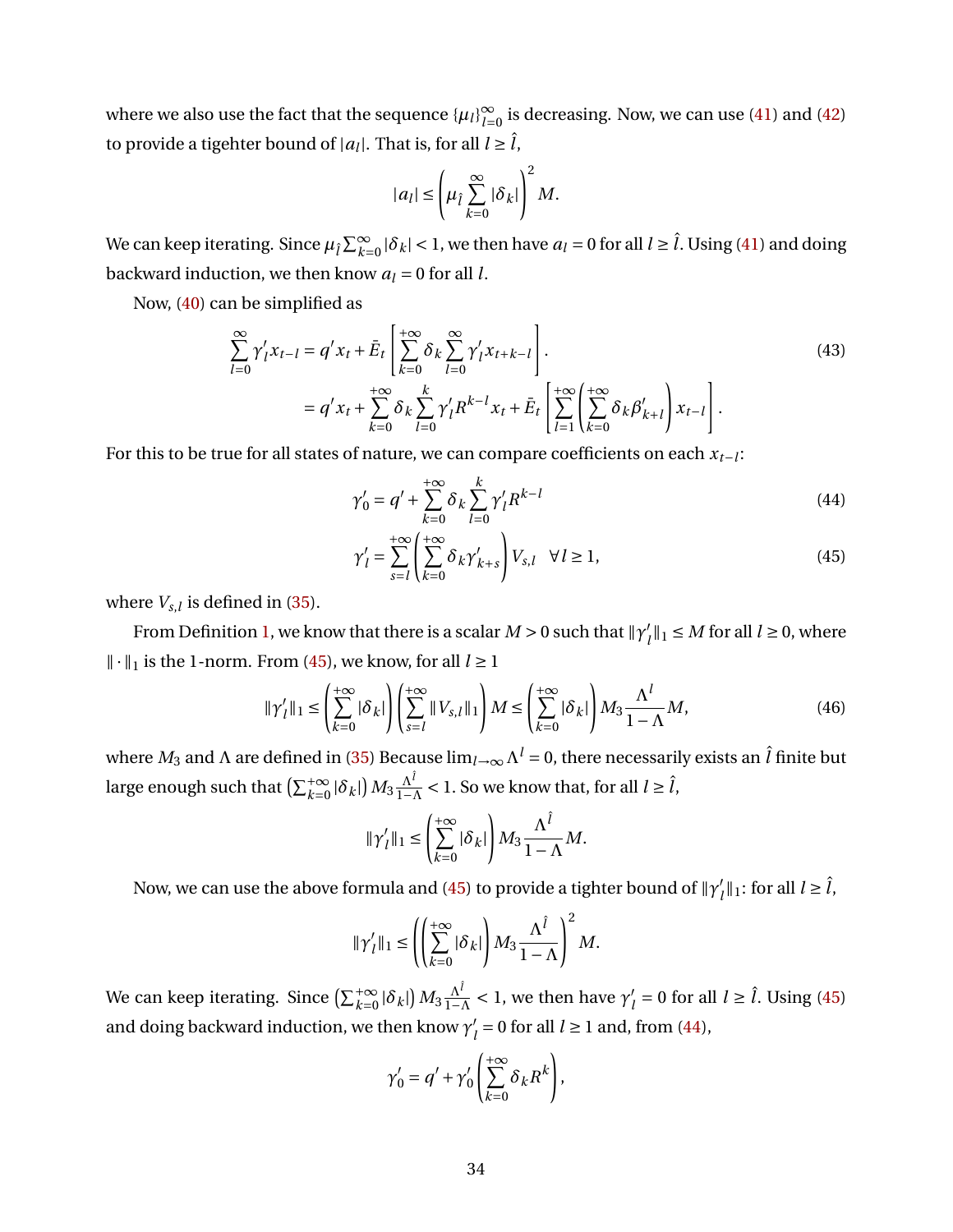which means  $\gamma'_0 = q'\left(I-\delta\sum_{k=0}^{+\infty}\delta_kR^k\right)^{-1}$  . Together, this means that the equilibrium is unique and is given by  $c_t = c_t^F$ , where  $c_t^F$  is defined in [\(39\)](#page-33-3). This proves the Proposition.

## **Proof of Proposition [5](#page-21-0)**

Given Assumption [5,](#page-21-1) an possible equilibrium takes the form of

$$
c_{t} = \sum_{k=0}^{K_{\eta}} a_{k} \eta_{t-k} + \sum_{k=1}^{K_{\beta}} \beta_{k} c_{t-k} + \sum_{k=0}^{K_{\theta}} \gamma'_{k} x_{t-k} + \chi \zeta_{t}.
$$

From [\(25\)](#page-20-1), we have that

$$
\sum_{k=0}^{K_{\eta}} a_k \eta_{t-k} + \sum_{k=1}^{K_{\beta}} \beta_k c_{t-k} + \sum_{k=0}^{K_{\theta}} \gamma'_k x_{t-k} + \chi \zeta_t = \theta_t + \zeta_t + \delta \mathbb{E}[\sum_{k=0}^{K_{\eta}-1} a_{k+1} \eta_{t-k} + \sum_{k=0}^{K_{\beta}-1} \beta_{k+1} c_{t-k} + \sum_{k=0}^{K_{\theta}-1} \gamma'_{k+1} x_{t-k} | I_t]
$$
  
\n
$$
= q' x_t + \zeta_t + \delta \left[ \sum_{k=0}^{K_{\eta}-1} a_{k+1} \eta_{t-k} + \sum_{k=1}^{K_{\beta}-1} \beta_{k+1} c_{t-k} + \sum_{k=0}^{K_{\theta}-1} \gamma'_{k+1} x_{t-k} + \gamma'_0 R x_t \right]
$$
  
\n
$$
+ \delta \beta_1 \left[ \sum_{k=0}^{K_{\eta}} a_k \eta_{t-k} + \sum_{k=1}^{K_{\beta}} \beta_k c_{t-k} + \sum_{k=0}^{K_{\theta}} \gamma'_k x_{t-k} + \chi \zeta_t \right]
$$

where we use Assumptions [1–](#page-6-4)[2](#page-7-3) and the fact that  $\zeta_t$  is drawn independently over time. For this to be true for all states of nature, we can compare coefficients:

$$
a_k = \delta a_{k+1} + \delta \beta_1 a_k \quad \forall \, k \in \{0, \cdots, K_\eta - 1\} \quad \text{and} \quad a_{K_\eta} = \delta \beta_1 a_{K_\eta} \tag{47}
$$

$$
\beta_k = \delta \beta_{k+1} + \delta \beta_1 \beta_k \quad \forall \, k \in \{1, \cdots, K_\beta - 1\} \quad \text{and} \quad \beta_{K_\beta} = \delta \beta_1 \beta_{K_\beta} \tag{48}
$$

$$
\gamma'_{k} = \delta \gamma'_{k+1} + \delta \beta_{1} \gamma'_{k} \quad \forall k \in \{1, \cdots, K_{\theta} - 1\} \quad \text{and} \quad \gamma'_{K_{\theta}} = \delta \beta_{1} \gamma'_{K_{\theta}}
$$
\n
$$
\tag{49}
$$

$$
\gamma'_0 = q' + \delta \gamma'_1 + \delta \beta_1 \gamma'_0 + \gamma'_0 R \text{ and } \chi = 1 + \delta \beta_1 \chi. \tag{50}
$$

First, from the second equation in [\(50\)](#page-35-0), we know  $\delta \beta_1 \neq 1$ . Then, from the second parts of [\(47\)](#page-35-1)– [\(49\)](#page-35-2), we know  $a_{K_{\eta}} = 0$ ,  $\beta_{K_{\beta}} = 0$ , and  $\gamma'_{\beta}$  $K_{\beta}$  = 0. From backward induction on [\(47\)](#page-35-1)–[\(50\)](#page-35-0), we know that all *a*,*b*,*γ* are zero except for the following:

<span id="page-35-2"></span><span id="page-35-1"></span><span id="page-35-0"></span>
$$
\gamma_0' = q' + \gamma_0' R,
$$

which means  $\gamma'_0 = q'(I - R)^{-1}$ . We also know that  $\chi = 1$ . We conclude that the unique solution is

$$
c_t = c_t^F + \zeta_t,
$$

where  $c_t^F$  is given by [\(9\)](#page-8-1).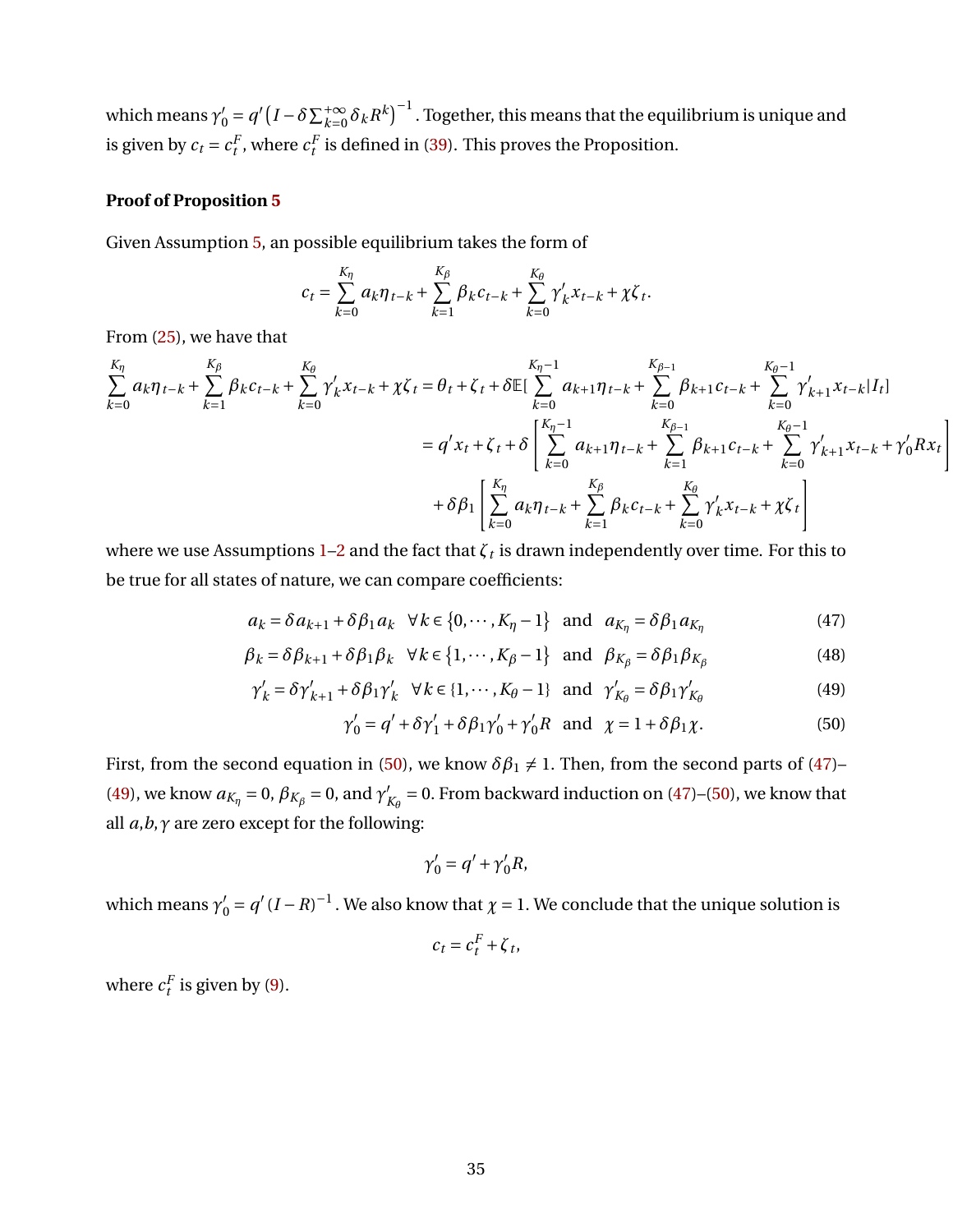# **References**

<span id="page-36-3"></span>ABREU, D. AND M. K. BRUNNERMEIER (2003): "Bubbles and crashes," *Econometrica*, 71, 173–204.

<span id="page-36-11"></span>AFROUZI, H., S. Y. KWON, A. LANDIER, Y. MA, AND D. THESMAR (2020): "Overreaction and working memory," *National Bureau of Economic Research*.

<span id="page-36-8"></span>ANGELETOS, G.-M. AND Z. HUO (2021): "Myopia and Anchoring," *American Economic Review*, 111, 1166–1200.

- <span id="page-36-7"></span>ANGELETOS, G.-M. AND C. LIAN (2018): "Forward guidance without common knowledge," *American Economic Review*, 108, 2477–2512.
- <span id="page-36-9"></span>ANGELETOS, G.-M. AND K. A. SASTRY (2021): "Managing Expectations: Instruments vs. Targets," *Quarterly Journal of Economics*.
- <span id="page-36-1"></span>ATKESON, A., V. V. CHARI, AND P. J. KEHOE (2010): "Sophisticated monetary policies," *Quarterly Journal of Economics*, 125, 47–89.

<span id="page-36-12"></span>AUCLERT, A., M. ROGNLIE, AND L. STRAUB (2018): "The intertemporal keynesian cross," .

<span id="page-36-15"></span>BARRO, R. J. (1974): "Are government bonds net wealth?" *Journal of political economy*, 82, 1095–1117.

<span id="page-36-0"></span>BASSETTO, M. (2002): "A game–theoretic view of the fiscal theory of the price level," *Econometrica*, 70, 2167–2195.

<span id="page-36-14"></span>——— (2005): "Equilibrium and government commitment," *Journal of Economic Theory*, 124, 79–105.

- <span id="page-36-2"></span>BENHABIB, J., S. SCHMITT-GROHÉ, AND M. URIBE (2002): "Avoiding liquidity traps," *Journal of Political Economy*, 110, 535–563.
- <span id="page-36-16"></span>BENIGNO, P. AND M. WOODFORD (2003): "Optimal monetary and fiscal policy: A linear-quadratic approach," *NBER macroeconomics annual*, 18, 271–333.
- <span id="page-36-4"></span>BHASKAR, V. (1998): "Informational Constraints and the Overlapping Generations Model: Folk and Anti-Folk Theorems," *The Review of Economic Studies*, 65, 135–149.
- <span id="page-36-5"></span>BHASKAR, V., G. J. MAILATH, AND S. MORRIS (2012): "A Foundation for Markov Equilibria in Sequential Games with Finite Social Memory," *The Review of Economic Studies*, 80, 925–948.
- <span id="page-36-17"></span>BILBIIE, F. O. (2020): "Monetary policy and heterogeneity: An analytical framework," .
- <span id="page-36-10"></span>BLANCHARD, O. J. (1979): "Backward and forward solutions for economies with rational expectations," *American Economic Review*, 69, 114–118.
- <span id="page-36-13"></span>BLANCHARD, O. J. AND C. M. KAHN (1980): "The solution of linear difference models under rational expectations," *Econometrica*, 1305–1311.
- <span id="page-36-6"></span>BORDALO, P., N. GENNAIOLI, AND A. SHLEIFER (2018): "Diagnostic Expectations and Credit Cycles," *Journal of Finance*.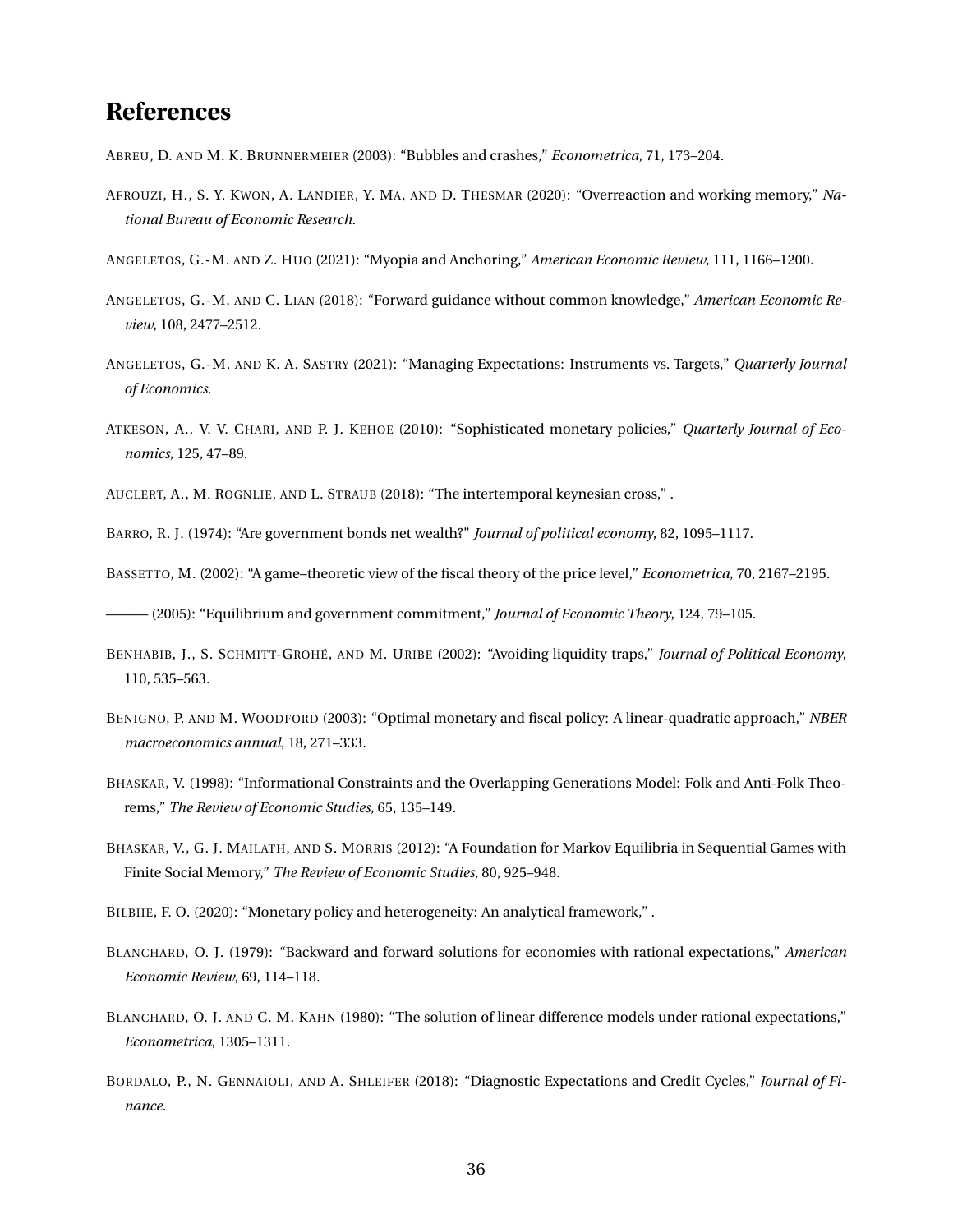<span id="page-37-15"></span>——— (2020): "Memory, Attention, and Choice," *Quarterly Journal of Economics*, 135, 1399–1442.

<span id="page-37-8"></span>BUITER, W. H. (2002): "The Fiscal Theory of the Price Level: A Critique," *The Economic Journal*, 112, 459–480.

<span id="page-37-9"></span>CANZONERI, M. B., R. E. CUMBY, AND B. T. DIBA (2001): "Is the Price Level Determined by the Needs of Fiscal Solvency?" *American Economic Review*, 91, 1221–1238.

<span id="page-37-5"></span>——— (2010): "The interaction between monetary and fiscal policy," *Handbook of monetary economics*, 3, 935–999.

<span id="page-37-17"></span>CHARI, V. V., L. J. CHRISTIANO, AND P. J. KEHOE (1994): "Optimal fiscal policy in a business cycle model," *Journal of polítical Economy*, 102, 617–652.

<span id="page-37-10"></span>CHRISTIANO, L. (2018): "Comment," *NBER Macroeconomics Annual*, 32, 227–245.

<span id="page-37-6"></span>CHRISTIANO, L., M. EICHENBAUM, AND B. JOHANNSEN (2018): "Does the New Keynesian Model Have a Uniqueness Problem?" .

<span id="page-37-1"></span>COCHRANE, J. H. (2005): "Money as stock," *Journal of Monetary Economics*, 52, 501–528.

<span id="page-37-0"></span>——— (2011): "Determinacy and identification with Taylor rules," *Journal of Political economy*, 119, 565–615.

<span id="page-37-3"></span>——— (2017): "The new-Keynesian liquidity trap," *Journal of Monetary Economics*, 92, 47–63.

- <span id="page-37-4"></span>——— (2018): "Michelson-Morley, Fisher, and Occam: The radical implications of stable quiet inflation at the zero bound," *NBER Macroeconomics Annual*, 32, 113–226.
- <span id="page-37-18"></span>CORREIA, I., J. P. NICOLINI, AND P. TELES (2008): "Optimal Fiscal and Monetary Policy: Equivalence Results," *Journal of Political Economy*, 116, 141–170.
- <span id="page-37-16"></span>DA SILVEIRA, R. A., Y. SUNG, AND M. WOODFORD (2020): "Optimally imprecise memory and biased forecasts," *National Bureau of Economic Research Working Paper*.

<span id="page-37-14"></span>DEL NEGRO, M., M. GIANNONI, AND C. PATTERSON (2015): "The Forward Guidance Puzzle," *FRB of New York mimeo*.

- <span id="page-37-11"></span>EVANS, G. W. AND B. MCGOUGH (2018): "Equilibrium selection, observability and backward-stable solutions," *Journal of Monetary Economics*, 98, 1–10.
- <span id="page-37-13"></span>FARHI, E. AND I. WERNING (2019): "Monetary policy, bounded rationality, and incomplete markets," *American Economic Review*, 109, 3887–3928.

<span id="page-37-7"></span>GABAIX, X. (2020): "A behavioral New Keynesian model," *American Economic Review*, 110, 2271–2327.

- <span id="page-37-2"></span>GALÍ, J. (2008): *Monetary Policy, Inflation, and the Business Cycle: An Introduction to the New Keynesian Framework*, Princeton University Press.
- <span id="page-37-12"></span>GARCÍA-SCHMIDT, M. AND M. WOODFORD (2019): "Are low interest rates deflationary? A paradox of perfect-foresight analysis," *American Economic Review*, 109, 86–120.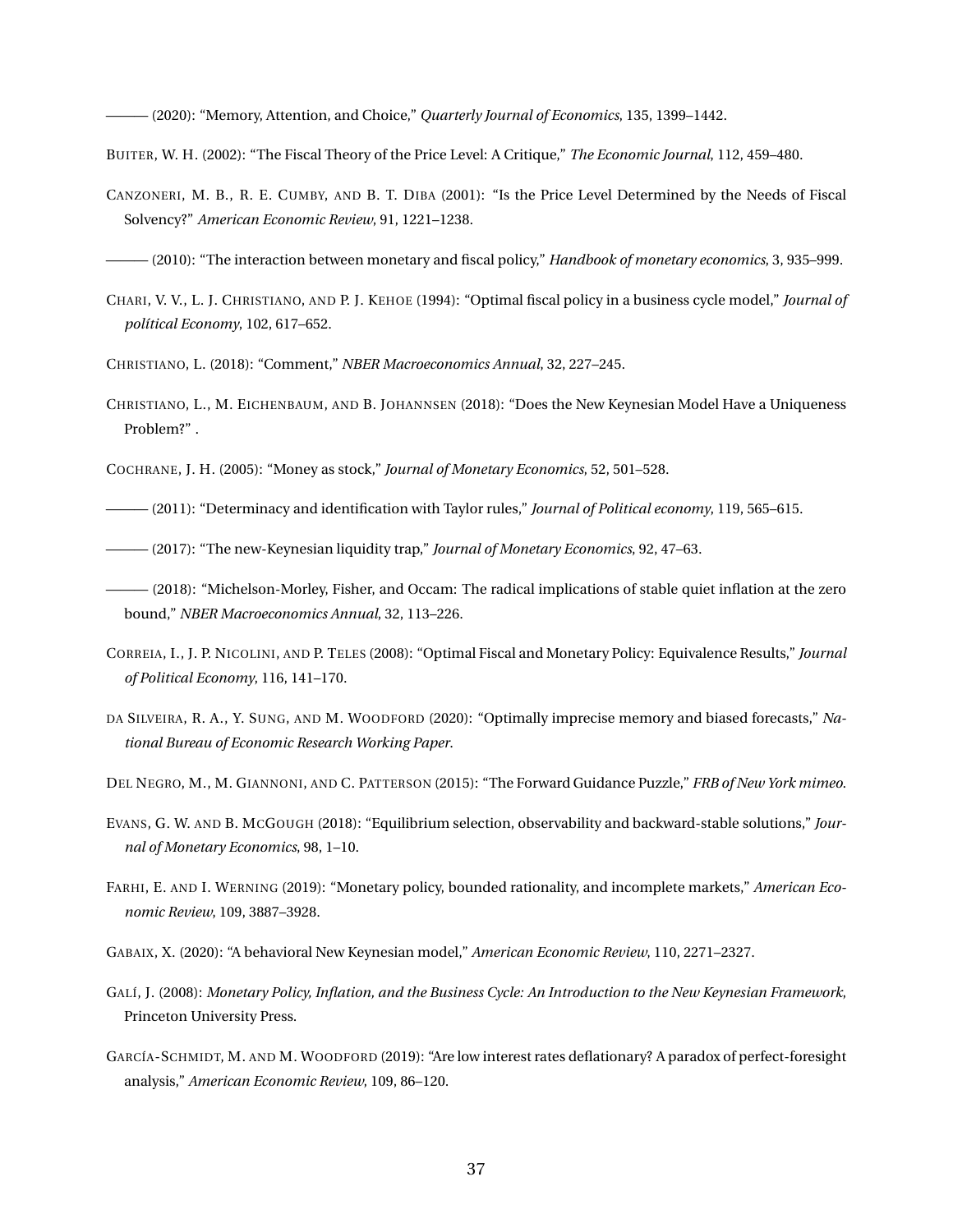- <span id="page-38-13"></span>HONKAPOHJA, S. AND K. MITRA (2004): "Are non-fundamental equilibria learnable in models of monetary policy?" *Journal of Monetary Economics*, 51, 1743–1770.
- <span id="page-38-1"></span>KING, R. G. (2000): "The new IS-LM model: language, logic, and limits," *FRB Richmond Economic Quarterly*, 86, 45–104.
- <span id="page-38-2"></span>KOCHERLAKOTA, N. AND C. PHELAN (1999): "Explaining the fiscal theory of the price level," *Federal Reserve Bank of Minneapolis Quarterly Review*, 23, 14–23.
- <span id="page-38-0"></span>LEEPER, E. M. (1991): "Equilibria under "active" and "passive" monetary and fiscal policies," *Journal of monetary Economics*, 27, 129–147.
- <span id="page-38-6"></span>LOISEL, O. (2021): "The implementation of stabilization policy," *Theoretical Economics*, 677–716.
- <span id="page-38-12"></span>MACKOWIAK, B. AND M. WIEDERHOLT (2009): "Optimal Sticky Prices under Rational Inattention," *American Economic Review*, 99, 769–803.
- <span id="page-38-15"></span>MAILATH, G. J. AND S. MORRIS (2002): "Repeated games with almost-public monitoring," *Journal of Economic theory*, 102, 189–228.
- <span id="page-38-11"></span>MANKIW, G. AND R. REIS (2002): "Sticky Information Versus Sticky Prices: a Proposal to Replace the New Keynesian Phillips Curve," *Quarterly Journal of Economics*, 117, 1295–1328.
- <span id="page-38-3"></span>MCCALLUM, B. T. (1983): "On non-uniqueness in rational expectations models: An attempt at perspective," *Journal of monetary Economics*, 11, 139–168.
- <span id="page-38-9"></span>——— (2001): "Indeterminacy, bubbles, and the fiscal theory of price level determination," *Journal of Monetary Economics*, 47, 19–30.
- <span id="page-38-8"></span>——— (2007): "E-stability vis-a-vis determinacy results for a broad class of linear rational expectations models," *Journal of Economic Dynamics and Control*, 31, 1376–1391.
- <span id="page-38-4"></span>——— (2009): "Inflation determination with Taylor rules: Is new-Keynesian analysis critically flawed?" *Journal of Monetary Economics*, 56, 1101–1108.
- <span id="page-38-10"></span>MCCALLUM, B. T. AND E. NELSON (2005): "Monetary and fiscal theories of the price level: the irreconcilable differences," *Oxford Review of Economic Policy*, 21, 565–583.
- <span id="page-38-16"></span>MCKAY, A., E. NAKAMURA, AND J. STEINSSON (2017): "The discounted euler equation: A note," *Economica*, 84, 820– 831.
- <span id="page-38-5"></span>MORRIS, S. AND H. S. SHIN (1998): "Unique Equilibrium in a Model of Self-fulfilling Currency Attacks," *American Economic Review*, 587–597.
- <span id="page-38-14"></span><span id="page-38-7"></span>——— (2003): "Global Games: Theory and Applications," in *Advances in Economics and Econometrics (Proceedings of the Eighth World Congress of the Econometric Society)*, Cambridge University Press.
	- ——— (2006): "Inertia of Forward-looking Expectations," *The American Economic Review*, 152–157.